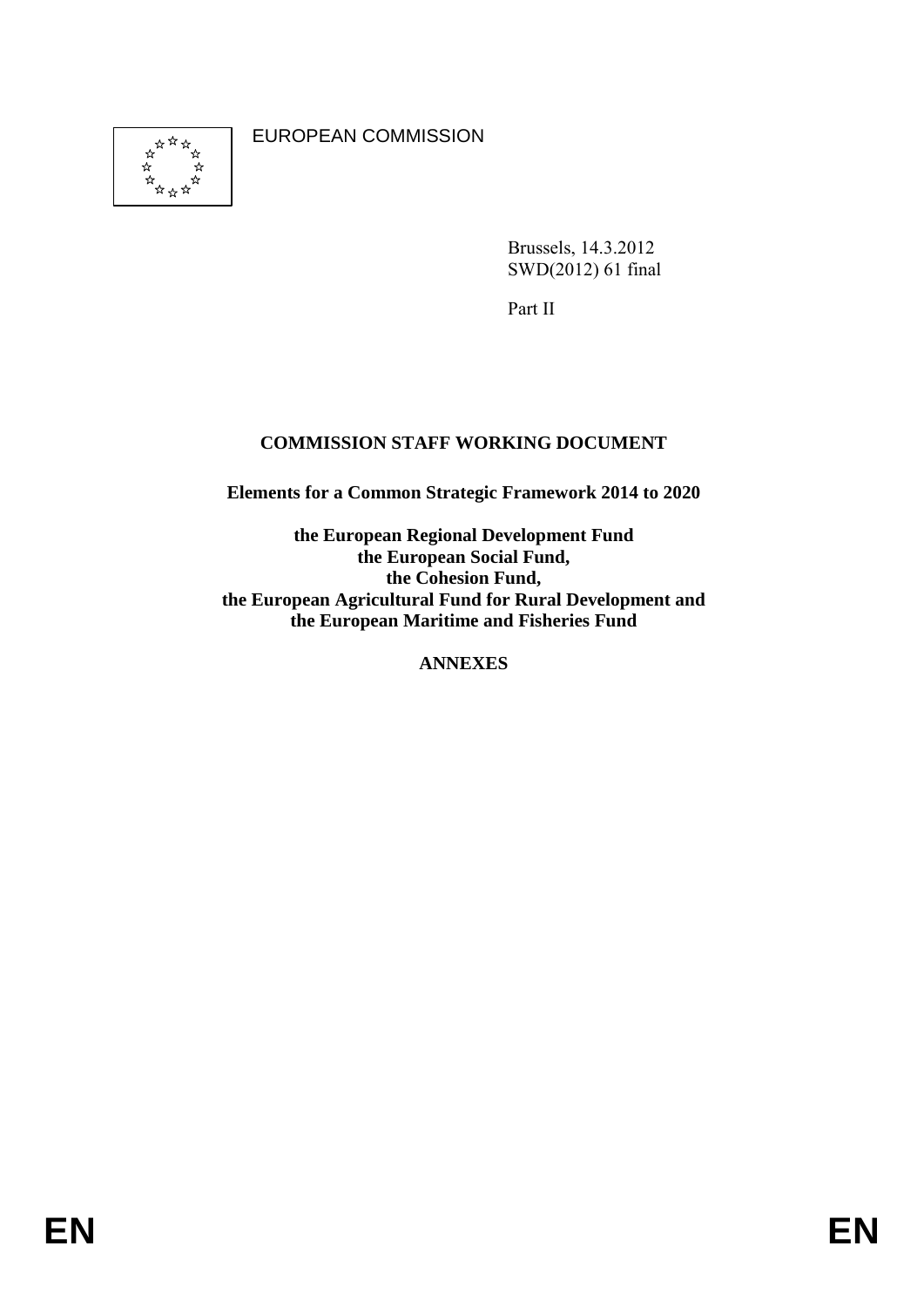# **Contents**

# **Annex I: Thematic Objectives**

| 1.        | STRENGTHENING RESEARCH, TECHNOLOGICAL DEVELOPMENT AND INNOVATION 3                                                                            |
|-----------|-----------------------------------------------------------------------------------------------------------------------------------------------|
| 2.        | ENHANCING ACCESS TO AND, USE AND QUALITY OF INFORMATION AND<br>${\bf COMMUNICATION}\,\, {\bf TECHNOLOGIES}\,\, 7$                             |
| <b>3.</b> | ENHANCING THE COMPETITIVENESS OF SMES, THE AGRICULTURAL SECTOR (FOR<br>THE EAFRD) AND THE FISHERIES AND AQUACULTURE SECTOR (FOR THE EMFF)  10 |
| 4.        | <b>SUPPORTING THE SHIFT TOWARDS A LOW-CARBON ECONOMY IN ALL SECTORS 13</b>                                                                    |
| 5.        | PROMOTING CLIMATE CHANGE ADAPTATION AND RISK PREVENTION AND                                                                                   |
| 6.        | PROTECTING THE ENVIRONMENT AND PROMOTING RESOURCE EFFICIENCY  19                                                                              |
| 7.        | PROMOTING SUSTAINABLE TRANSPORT AND REMOVING BOTTLENECKS IN KEY                                                                               |
| 8.        | PROMOTING EMPLOYMENT AND SUPPORTING LABOUR MOBILITY  26                                                                                       |
| 9.        |                                                                                                                                               |
| 10.       |                                                                                                                                               |
| 11.       | ENHANCING INSTITUTIONAL CAPACITY AND ENSURING AN EFFICIENT PUBLIC                                                                             |

**Annex II: Priorities for cooperation**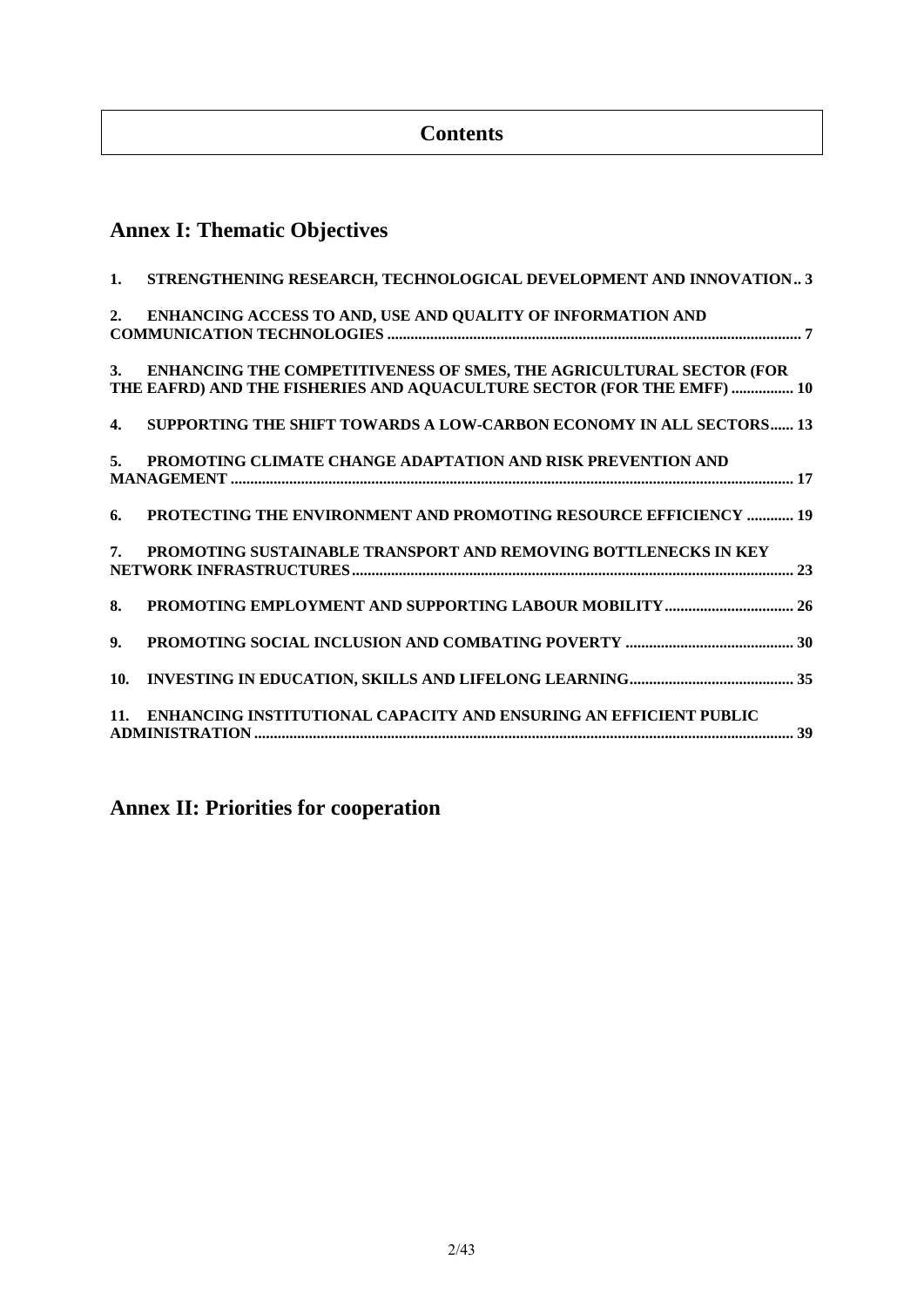#### **ANNEX I: THEMATIC OBJECTIVES**

#### <span id="page-2-0"></span>**1. STRENGTHENING RESEARCH, TECHNOLOGICAL DEVELOPMENT AND INNOVATION**

#### **1.1 Key targets and objectives addressed by the CSF Funds**

#### **Europe 2020 headline target**:

*'Improving the conditions for research and development, in particular with the aim of bringing combined public and private investment levels in this sector to 3% of GDP'* 

### *State of play:*

By 2020 and based on national targets, the EU would still fall short of the 3% target by approximately 0.3 percentage points. The R&D investment rate stood at 2.01% in 2009.<sup>1</sup>.

'Europe's competitiveness, our capacity to create millions of new jobs to replace those lost in the crisis and, overall, our future standard of living depends on our ability to drive innovation in products, services, business and social processes and models.'<sup>2</sup> The major focus for the Funds is therefore to address bottlenecks to innovation and increase investment in business research and development through close collaboration between public and private actors.

#### **Key actions for the ERDF:**

- innovation in enterprises. This includes the dissemination and adoption of new technologies, in particular key enabling technologies, through cooperation with actors in the world of research and education, technology transfer, applied research, technology development and demonstration facilities, in order to help companies develop more innovative products, processes, marketing and services and diversify the national/regional economy through new high-growth activities;
- capacity-building in Member States and regions for R&I excellence and technological change, by investing in innovative solutions and research infrastructures and equipment, in particular those of European interest in the context of Joint Programming Initiatives<sup>3</sup>, the ESFRI ('European Strategy Forum on Research Infrastructures')<sup>4</sup> research infrastructures, the development of the Regional Partner Facilities and within the Strategic Energy Technology Plan<sup>5</sup>. This includes support for national/regional research facilities and technology centres, competence centres and science parks, with a clear focus on enhancing applied research, through reinforced cooperation with industry to

<sup>&</sup>lt;u>.</u> 1 COM(2011) 815 final, AGS 2012 – Annex I.

<sup>2</sup> COM(2010) 546 final, Communication from the Commission to the European Parliament, the Council, the Economic and Social Committee and the Committee of Regions, 'Europe 2020 Flagship Initiative - Innovation Union'.

Special competence could be build up in key areas for industry and economic development like the metrology sector, as part of the European Metrology Research Programme, which supports capacity building in certain countries/regions through a joint programme between 22 countries and the European Union. 4

Innovation Union Commitment 5, COM (2010) 546 final, Communication from the Commission to the European Parliament, the Council, the Economic and Social Committee and the Committee of Regions 'Europe 2020 Flagship Initiative - Innovation Union'.

COM(2009) 519 final,'Investing in the Development of Low Carbon Technologies (SET-Plan)'.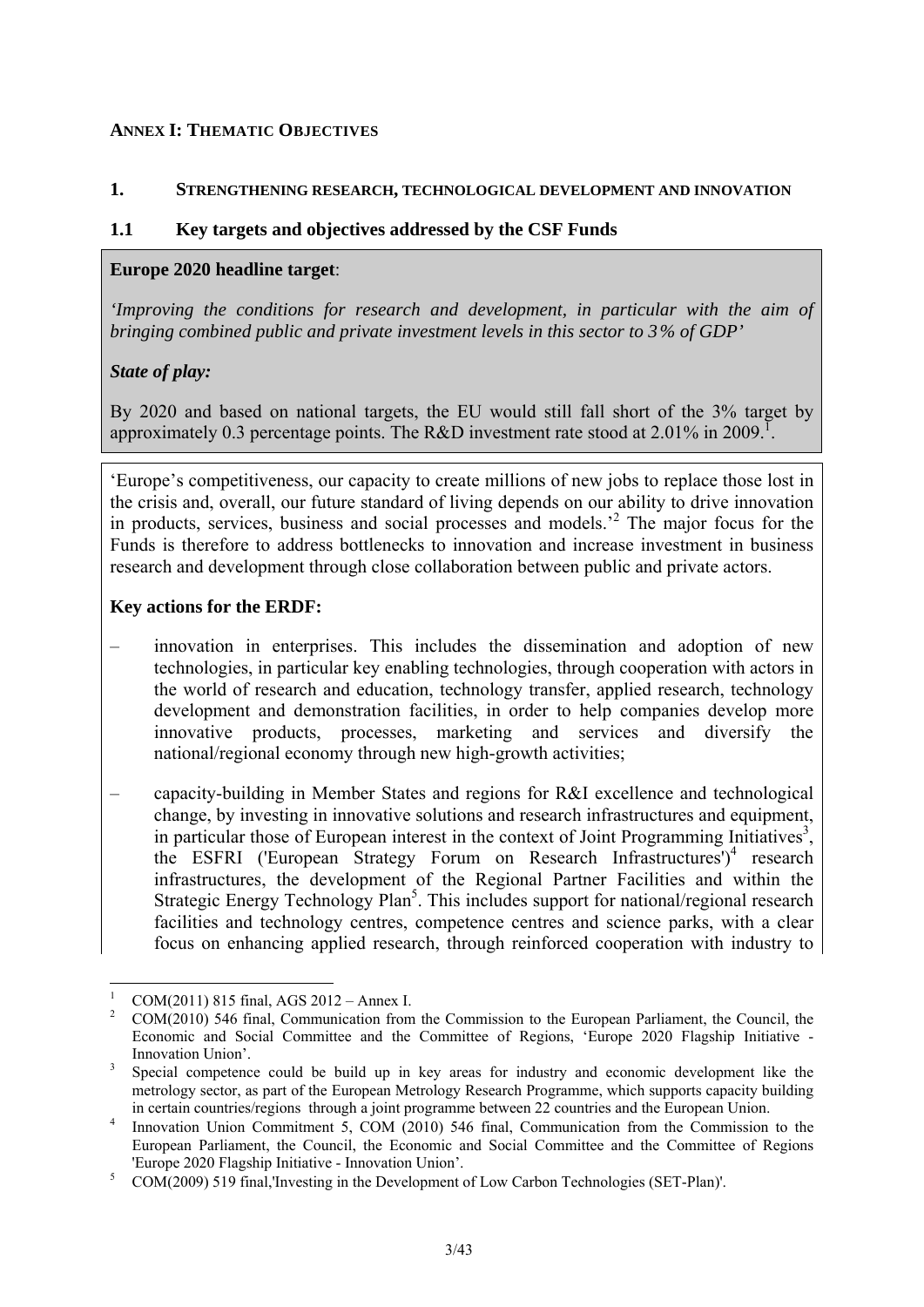leverage private R&I investment;

– capacity-building in Member States and regions for the swift economic exploitation of new ideas stemming from research and innovation (R&I). This includes support for clusters, cooperative partnerships between research, education and innovation actors, business R&I infrastructures, promotion of R&I business advisory services, also in the field of services, creative hubs, cultural and creative industries and social innovation, pilots and demonstration activities, and creating more demand for innovative products through public procurement of innovation.

# **Key actions for the EAFRD:**

Fostering innovation and the knowledge base in rural areas, through:

- cooperation between the agriculture, food and forestry sectors and other actors and the creation of clusters and networks. Cooperation in this context may take the form of pilot projects and the development of new products, practices, processes and technologies, including the introduction of low carbon and green technologies;
- the establishment and use of advisory services, including farm management and farm and forestry advisory services, while also enabling farmers, forest holders and SMEs in rural areas to access advisory services in order to improve economic and environmental performance.

Strengthening the links between agriculture and forestry and research and innovation through:

– setting up operational groups bringing together farmers, researchers, advisors, civil society and businesses involved in the agriculture and food sectors in order to develop and implement innovative projects on topics of common interest. These operational groups will form part of the European Innovation Partnership for agricultural productivity and sustainability.

# **1.2 General implementation principles**

The Flagship Initiative "Innovation Union" has highlighted that the funds should be fully exploited to develop research and innovation capacities across Europe, based on smart specialisation strategies. These can ensure a more effective use of public funds and can stimulate private investment<sup>6</sup>. Such strategies will provide the context for investment in research and innovation and will focus these activities on the specific economic strengths and potentials of regions and Member States, identify niche specialisations, technological diversification and differentiation in products, processes and services, and help avoid duplication and fragmentation of policy effort.

R&I investments are relevant for all types of regions in the EU. However, the focus of investment will reflect the level of development: technologically leading regions will focus on remaining ahead while peripheral regions will seek to catch up and build stairways to excellence. Building up research and innovation capacity<sup>7</sup> and increasing accessibility to

<sup>&</sup>lt;u>.</u> 6 COM(2011) 17 final, Communication from the Commission 'Regional Policy contributing to smart growth in Europe 2020'.

 <sup>&#</sup>x27;Policy implications arising from ex-post evaluations of Cohesion Policy programmes 2000-2006 cofinanced by the ERDF (Objective 1  $\&2$ )'. Synthesis report, March 2010.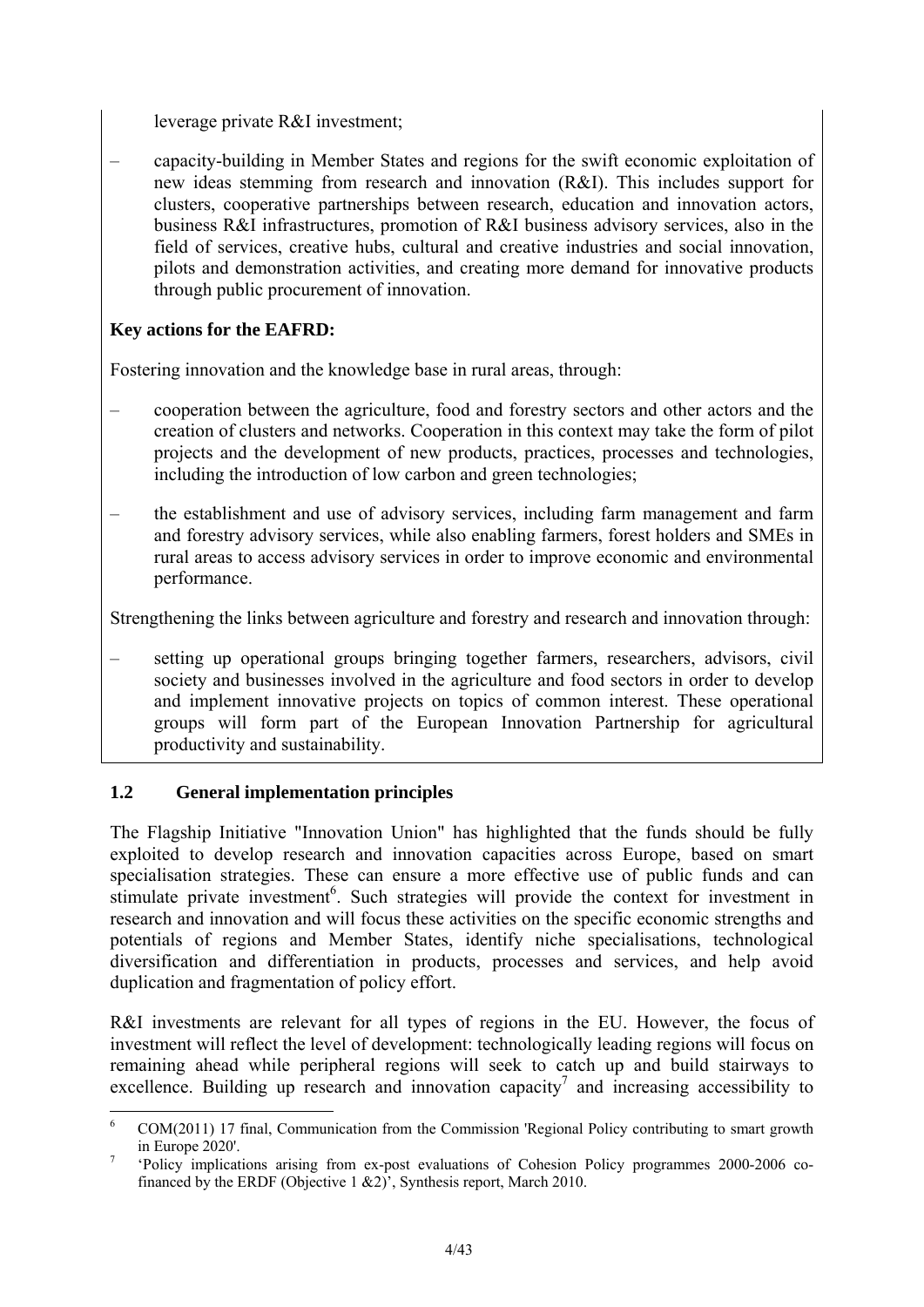knowledge and R&I absorption by focusing on technology transfer or co-inventing applications of generic technology in one or more important domains of the national/regional economy<sup>8</sup> and commercialising research results will be of particular relevance for the less developed and transition regions, to help them participate in the European Research Area and to develop an innovation-friendly environment for business and civil society. The focus of investment for the more developed regions should be on the promoting new, fast growing, technology-based companies and the swift economic and commercial exploitation of R&I results. Thus, regional diversity calls for differentiated policies depending on the type of region, with differing emphasis on the generation, dissemination and adoption of knowledge in the economy but with the common objective of developing efficient innovation systems.

Interregional cooperation should aim to reinforce the effectiveness of cohesion policy by encouraging exchange of experience between regions to enhance design and implementation of operational programmes.

EU funding should not displace private funding; instead, use should be made of financial instruments to leverage private finance for research and innovation.<sup>9</sup>

Gender equality should be considered in the definition of the areas for actions for strengthening research and innovation. Considering the gender dimension in funded research and innovation could improve methods and outputs of research products.

## **1.3 Complementarity and coordination**

It is crucial to strengthen synergies and complementarities between Cohesion Policy and Horizon 2020, while establishing a clear division of labour between them. This can help in increasing the value added of R&I European policies, further exploit the European dimension in the European Research Area in particular, and at the same time avoid duplication and fragmentation of effort at national and regional level.

In order to strengthen these synergies in practice, it is essential that the smart specialisation strategies be elaborated<sup>10</sup> by national and/or regional managing authorities for Cohesion Policy funds in close collaboration with the authorities responsible for research and innovation most directly concerned by Horizon 2020 and involving stakeholders such as universities and higher education institutions, local industry and social partners. The Smart Specialisation Platform<sup>11</sup> established by the Commission should be used to support the development of these strategies. These strategies should consider both upstream and downstream actions to and from Horizon 2020 financed by the CSF Funds. As set out above, both sets of options, upstream and downstream, are considered as key actions under the current Community Strategic Framework.

– Horizon 2020 will not support capacity-building and will not take into account geographic specificities in allocating funding. Upstream actions to prepare regional R&I players to participate in Horizon 2020 projects should therefore be developed through

 $\frac{1}{8}$  'Knowledge for Growth: prospects for science, technology and innovation', EU Commission, November 2009.<br><sup>9</sup> COM(2010) 546 final, 'Europe 2020 Flagship Initiative — Innovation Union', COM(2010) 546 final, p. 20.

<sup>&</sup>lt;sup>10</sup> EU Parliament resolution,  $2011/C 161 E/16$  "Implementation of the synergies of research and innovation

earmarked funds in Regulation (EC) N° 1080/2006 concerning the European Fund of Regional Development and the Seventh Framework Programme for Research and Development". 11 COM2010) 546 final, 'Europe 2020 Flagship Initiative - Innovation Union', p. 21.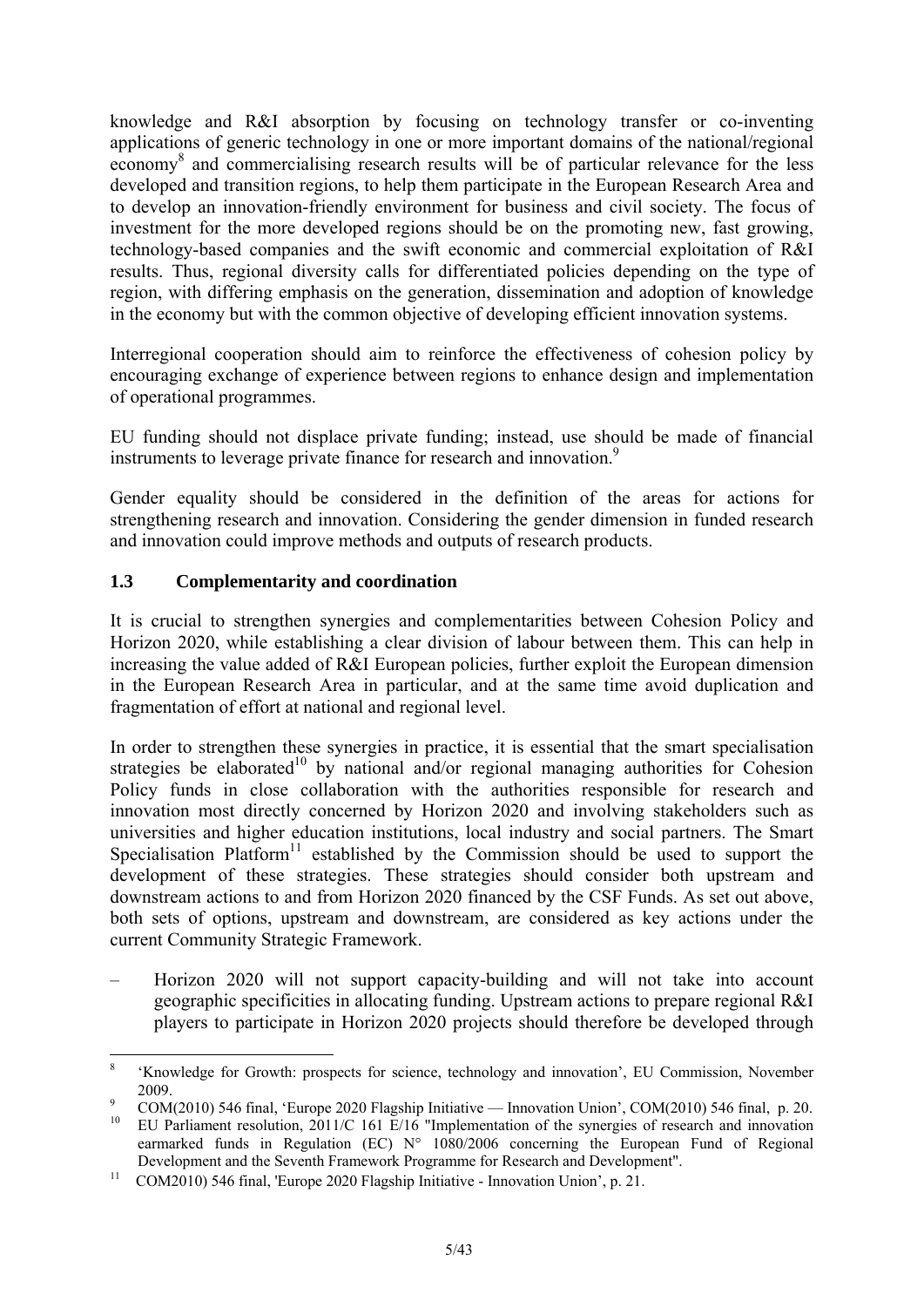capacity building under the CSF Funds, in particular through the ERDF. This can involve enhancing R&I infrastructures and equipment of European interest, but also smaller research partnering facilities of regional importance upgrading into research excellence, the modernisation of universities and higher education institutions and research organisations, as well as developing technology auditing, international partner search and information campaigns in firms and technology centres to stimulate and facilitate participation in Horizon 2020.

- Downstream actions should provide the means to exploit and diffuse swiftly R&I results stemming from Horizon 2020 into the market, with particular attention at creating an innovation-friendly business environment for  $\widehat{SMEs}^{12}$  and regional industry. There is a need to use the CSF Funds to deploy business services, finance incubators, start dedicated networks, and develop projects in universities to support the first-time access of regional SMEs to European programmes such as Horizon 2020;
- The measures proposed by the Commission under the 'Closing the innovation divide' part of the societal challenge 'Inclusive, innovative and secure societies' under Horizon 2020 will be instrumental in creating synergies with cohesion policy.

Actions under this thematic objective should be coordinated with actions under the thematic objectives related to ICT development, enhancing SME competitiveness and investing in education, skills and lifelong learning. They should also be coordinated with the Marie Skłodowska-Curie Actions and with ESF funding for the development of human resources in R&I under the thematic objectives for employment, education and social inclusion. Member States are encouraged to fully exploit the synergies between investments in R&I and the use of the ESF to fund the modernisation of tertiary education, including the development of postgraduate studies, the improvement of research capacities and skills of students, the training of researchers, and networking activities and partnerships between research and technological centres, higher education institutions and enterprises. Both ESF and ERDF can co-finance partnerships between education, businesses and research.

These actions should be coordinated with transnational partnerships between enterprises and education institutes in the form of Knowledge Alliances and Sector Skills Alliances which can be supported by the 'Erasmus for All<sup>13</sup> programme. Pilots and demonstration activities and public procurement of innovation should take account of the priorities of the European Innovation Partnerships: <sup>14</sup>

For the EAFRD, in addition to the general principles described above, support should focus on stimulating research responding to the specific needs of farmers and foresters, particularly those operating on a small-scale, and on fostering the take-up of research results and application of innovation in these sectors. The new European Innovation Partnership (EIP) for agricultural productivity and sustainability will be an important approach for better linkages between research and farming practice, especially through the EIP network. The measures proposed under the societal challenge "Food security, sustainable agriculture, marine and maritime research and the bio-economy" under Horizon 2020 should enhance synergies with rural development policy and the EMFF.

<sup>12</sup> Expert Group on synergies between FP7, the CIP and the Cohesion Policy Funds, "Final Report of the Synergies Expert Group", EU Commission June 2011.<br>
13 COM(2011) 788 final, 'The Union programme for Education, Training, Youth and Sport'.

<sup>&</sup>lt;sup>14</sup> COM(2010) 546 final, 'Europe 2020 Flagship Initiative - Innovation Union' p. 22.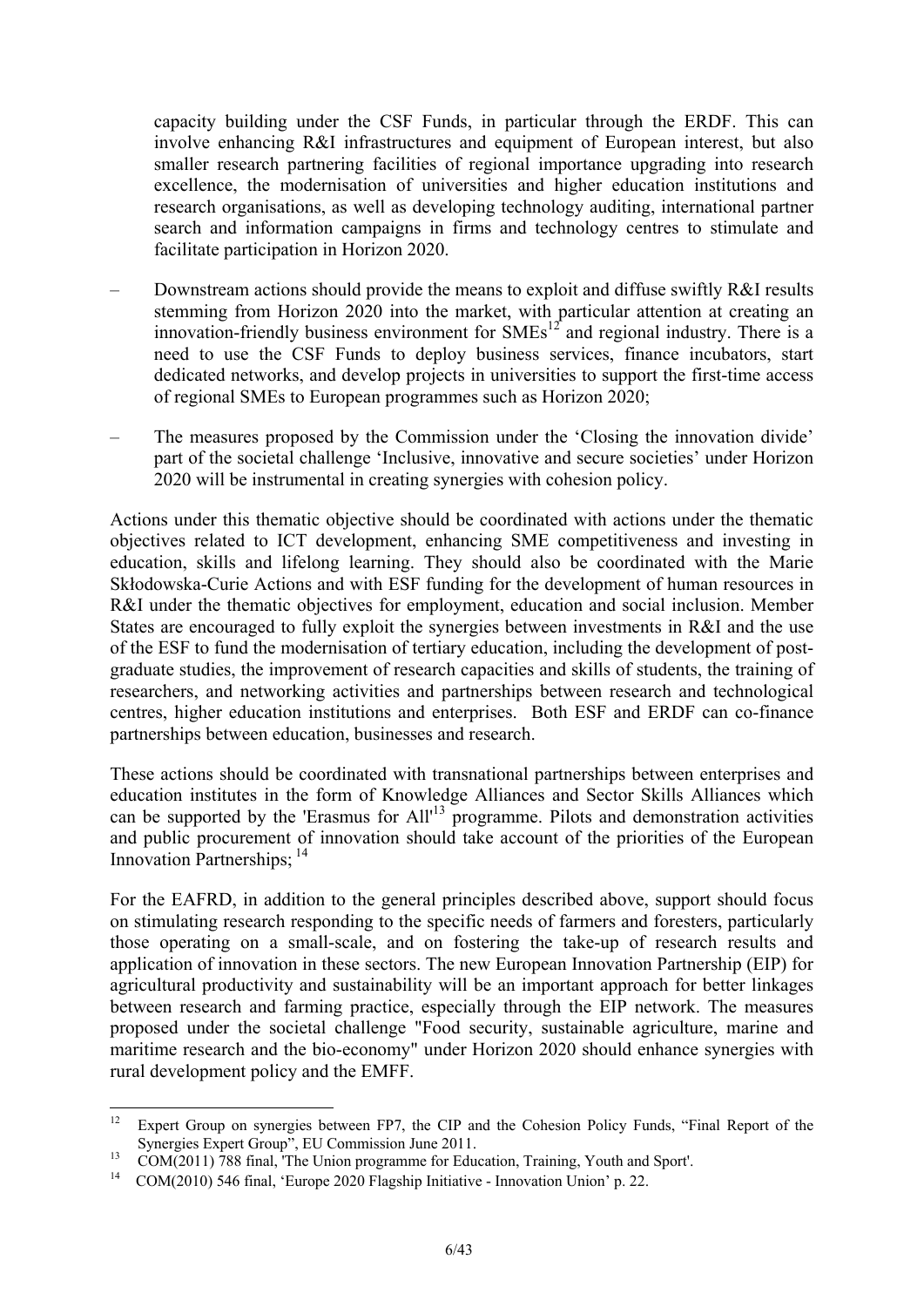### <span id="page-6-0"></span>**2. ENHANCING ACCESS TO AND, USE AND QUALITY OF INFORMATION AND COMMUNICATION TECHNOLOGIES**

### **2.1 Key targets and objectives addressed by the CSF Funds**

As outlined in the Integrated Guidelines, 'Member States should promote the roll-out and take-up of high-speed internet as an essential means for acceding to knowledge and participating in its creation.<sup>15</sup> The Digital Agenda for Europe<sup>16</sup> aims to deliver smart, sustainable and inclusive economic growth through the realisation of the digital single market and exploitation of the potential for innovation with fast and ultra-fast internet and interoperable services and applications.17 Information and communication technologies (ICT) are a powerful driver of economic growth, innovation and productivity that cuts across a large number of domains.

### **Key actions for the ERDF**:

- roll-out of open, affordable and future-proof Next Generation Access Infrastructures (NGA) that are accessible to all in under-served areas and in the economic centres of the less developed regions with the aim of creating jobs and contributing to higher productivity levels and a more competitive European economy;
- eGovernment applications with the aim of enhancing innovation, the modernisation of public administrations and access to these services by citizens, including marginalised groups and people with disabilities;
- ICT applications that contribute to meeting future societal challenges and opportunities such as eHealth, ageing population, reducing carbon emissions, resource-efficiency, education, eInclusion, energy efficiency, eGovernment, integrated ICT solutions for 'smart cities', consumer information and empowerment;
- investment in the large-scale uptake of ICT-based innovations within and between regions to address key societal challenges.

### **Key actions for the EAFRD:**

Enhancing the accessibility, use and quality of ICT in rural areas accessible to all, through:

- the creation, improvement and expansion of broadband infrastructure, including passive broadband infrastructure;
- ICT applications and services in support of the sustainability and competitiveness of rural areas and of agriculture and food processing;
- e-content relevant to the development of rural tourism;

<sup>15</sup> 

<sup>&</sup>lt;sup>15</sup> Integrated Guidelines, Guideline 4.<br><sup>16</sup> COM(2010) 245 final/2, 'A Digital Agenda for Europe',.<br><sup>17</sup> Commitment 4.8 Commission from the Commission

<sup>17</sup> Commitment 48, Communication from the Commission to the European Parliament, the Council, the Economic and Social Committee and the Committee of Regions, 'Flagship Initiative: A digital agenda for Europe'.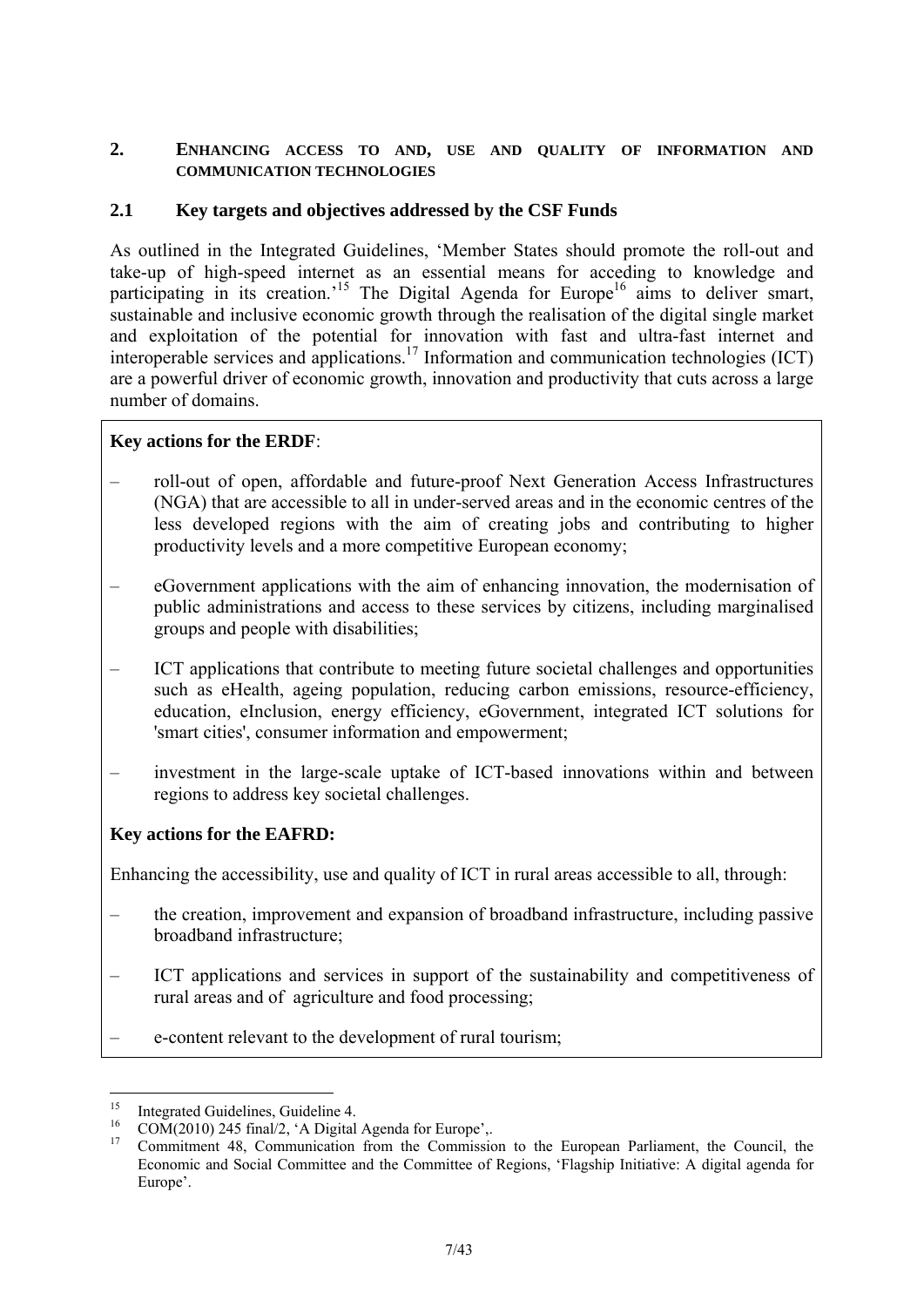– promotion of digital competence outside formal education systems among farmers, forestry managers and rural businesses.

# **2.2 General implementation principles**

As a general rule, support through the CSF Funds, in particular through grant instruments, should be targeted on areas not sufficiently served by private investment where the market fails to deliver. Where possible, support should be provided through financial instruments.<sup>18</sup> The possibility to attract private capital for investment and innovative service development through credit enhancement using the ERDF also in synergy with Connecting Europe Facility should be actively explored. The adoption of long-term investment models should be in line with EU guidance on broadband investment<sup>19</sup> and respect of state aid rules should strengthen regional innovation and competitiveness, ensure a high level of competition and create a level playing field for all market players. The resulting infrastructure should enable disaggregation of services at end-user level, and the differentiation of services and end-to-end independence of operators and service suppliers.

ICT-based Key Enabling Technologies are powerful cross cutting drivers for innovation across a large number of economic and social sectors. Investments in developing ICT products, services and applications, and demand-related actions should focus on the use of these technologies to tackle key societal challenges and opportunities such as health and demographic change, energy efficiency, eGovernment as well as the strengthening regional capacity to plan these actions in all regions. Action in this field should aim to empower individuals, strengthen business competitiveness and the efficiency of public administrations including the better use and sharing of data, enhance the attractiveness of regions against other areas of the world and prevent de-location of economic activity and depopulation of less developed areas.

### **2.3 Complementarity and coordination**

To enhance the use of ICT and actively contribute to the development of digital literacy, actions under this thematic objective should be complemented by actions supported by the  $ESF<sup>20</sup>$  to promote digital competences in formal education and training systems, to raise awareness and to provide effective ICT training and certification outside formal education systems, including the use of online tools and digital media for re-skilling and continuing professional development. Particular attention will need to be paid to improve the attractiveness of the ICT sector for youngsters between the ages of 15-24 and for women. As the benefits of the digital society should be available to all, support should also aim to integrate and empower members of disadvantaged social groups within the digital society, including e-services and other support measures (such as eSkills and easy access to eLearning, eEducation, eGovernment, eEnvironment, eHealth services) as well as addressing specific eAccessibility challenges.

EAFRD investment in ICT should be used in a way that complements similar investments in rural areas by the ERDF (where ERDF support is available) and related training actions under the ESF.

<sup>18</sup> 18 Communication from the Commission to the European Parliament, the Council, the Economic and Social

Committee and the Committee of Regions, 'Flagship Initiative: A digital agenda for Europe'.<br><sup>19</sup> http://ec.europa.eu/regional\_policy/sources/docgener/presenta/broadband2011/broadband2011\_en.pdf<br><sup>20</sup> Hardta the thermatic ch

<sup>20</sup> Under the thematic objectives for employment, education and social inclusion.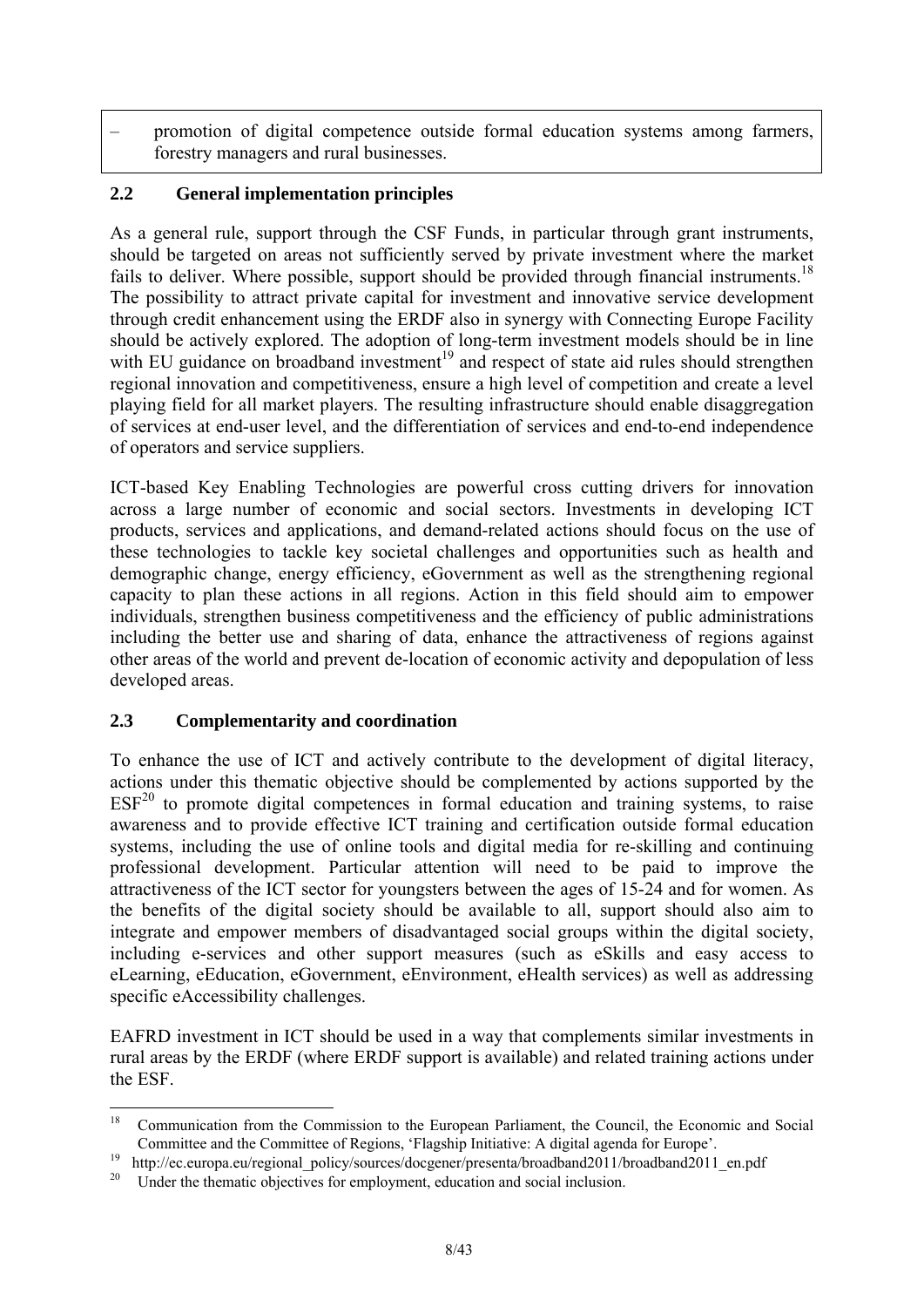Coordination should be ensured with the 'Erasmus for All'<sup>21</sup> programme, in particular with strategic cooperation projects that will support the promotion of digital competences and the use of ICT in education and training institutes through transnational activities.

Finally, the CSF Funds should finance actions that complement investments by the Connecting Europe Facility (CEF), $^{22}$  which will contribute to financing the infrastructure needed to roll out e-ID, eProcurement, electronic health care records, Europeana, eJustice and customs-related services. The CEF would also serve to ensure interoperability and meet the costs of running infrastructure at European level, linking up Member State infrastructures. Coordination at national level between cohesion, CEF and Horizon 2020 actions will be essential to ensure synergy, complementarity and avoid duplication of efforts.

 $21$ <sup>21</sup> COM(2011) 788 final, 'The Union programme for Education, Training, Youth and Sport'.

<sup>22</sup> COM(2011) 665, Proposal for a Regulation of the European Parliament and of the Council establishing the Connecting Europe Facility.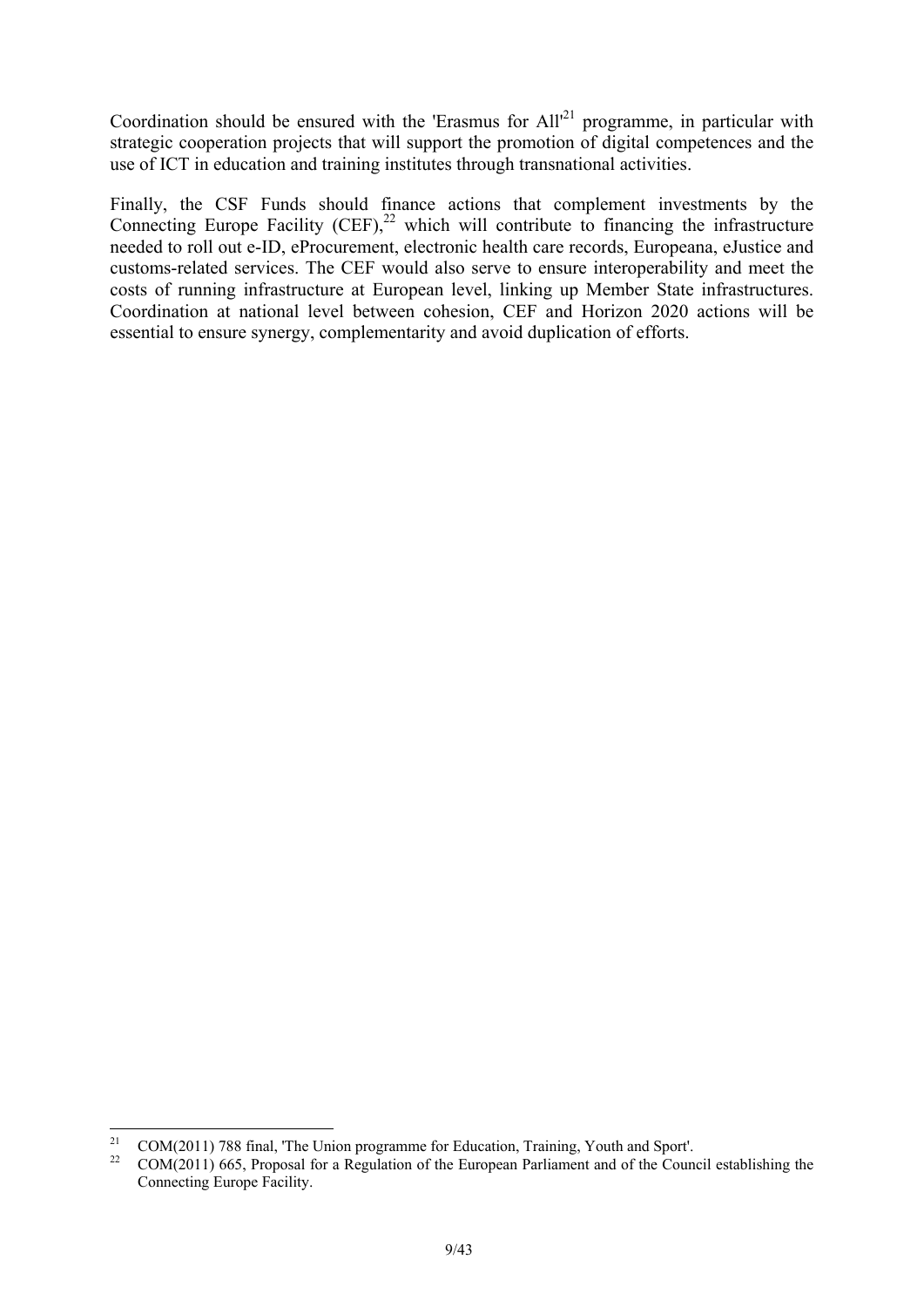### <span id="page-9-0"></span>**3. ENHANCING THE COMPETITIVENESS OF SMES, THE AGRICULTURAL SECTOR (FOR THE EAFRD) AND THE FISHERIES AND AQUACULTURE SECTOR (FOR THE EMFF)**

## **3.1 Key targets and objectives addressed by the CSF Funds**

Small and medium-sized enterprises constitute the backbone of the European economy and are key drivers of growth, job creation and cohesion, providing two out of three private-sector jobs and contributing 58% of the total value added created by businesses in the EU. Investment in SMEs therefore has a strong contribution to make to growth, employment and cohesion. SMEs have a clear role to play in managing structural change and transition in a global knowledge-based economy and in creating new employment opportunities. On their own, SMEs lack the power to implement value chains on a large scale and therefore depend on creating links within and outside their region of origin.

EAFRD interventions to enhance the competitiveness of the agricultural sector will help to secure viable food production in the EU and contribute to job creation and maintenance and growth in rural areas. Particular challenges to be addressed are the size of agricultural holdings in some regions which forms an obstacle to competitiveness, the sector's age structure, with only around 6% of farmers under 35, and the need to foster productivity and efficiency to respond to competition from third countries, rising input costs, market volatility, and environmental challenges.

# **Key actions for the ERDF:**<sup>23</sup>

- investment in entrepreneurship, including the provision of start-up capital, guarantees, loans and mezzanine and seed capital through financial instruments and support for the development of business plans;
- investment in the commercial exploitation of new ideas and research results and the creation of more knowledge-intensive businesses through interventions tailored to the needs of SMEs at their various stages of development and along the innovation value chain;
- business advisory services, in particular in the areas of business start-up, business transfer, access to new markets, business strategy and monitoring, technology transfer and foresight as well as user-oriented and design-driven innovation, raising innovation management capacity and encouraging the development and use of such services through innovation voucher programmes;
- support the development of web-tools to provide targeted information and facilitate regulatory procedures for SMEs, particularly in the area of public procurement, employment law, social security, taxation and standardisation;
- the development of new business models, including new value chains and marketing organisation, in particular to facilitate internationalisation;

 $23$ 23 COM(2010) 614, Communication from the Commission to the European Parliament, the Council, the Economic and Social Committee and the Committee of Regions, 'Flagship Initiative: An Integrated Industrial Policy for the Globalisation Era — Putting Competitiveness and Sustainability at Centre Stage'.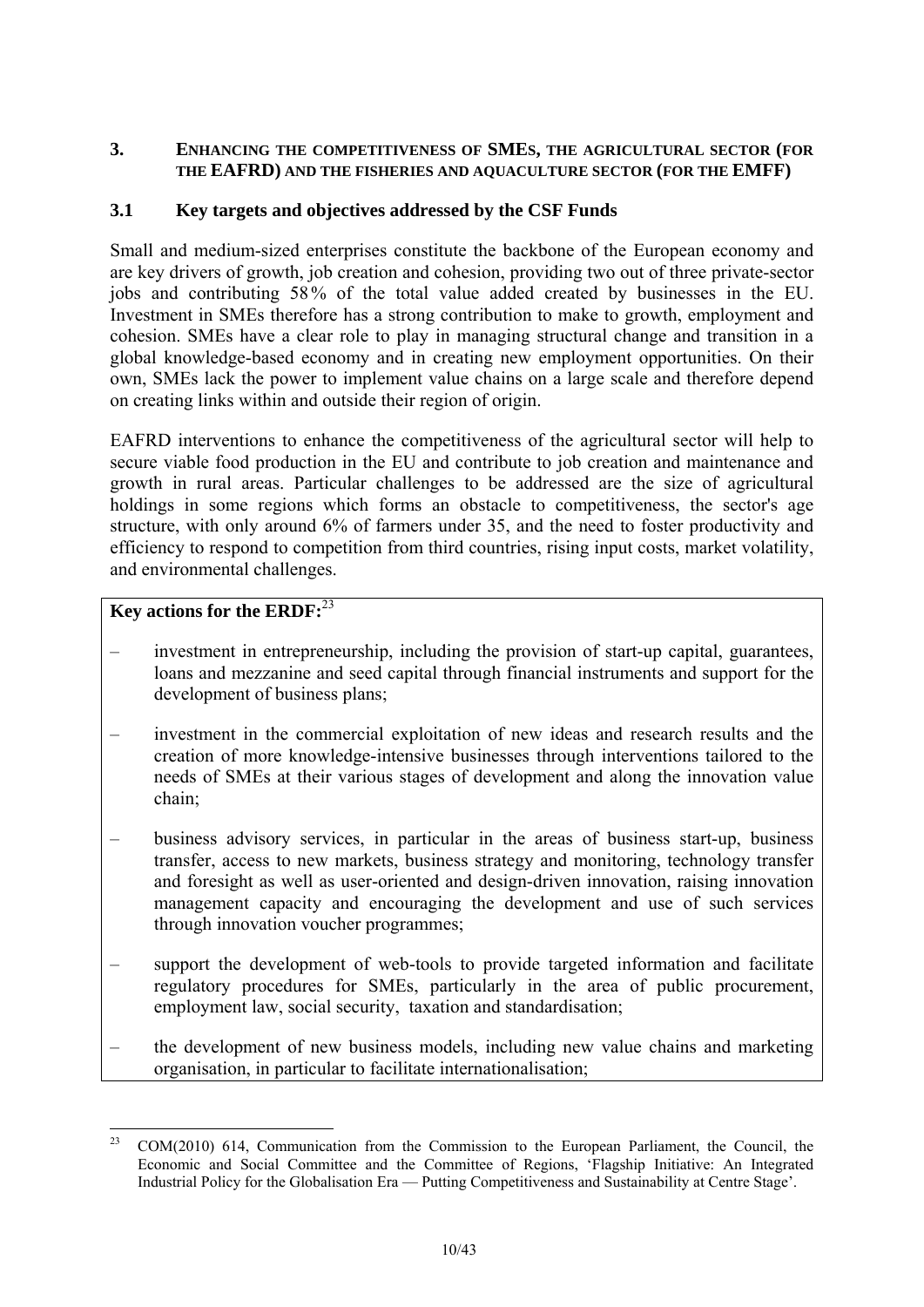– the development of SMEs in emerging areas linked to European and regional challenges such as creative and cultural industries, new forms of tourism, and innovative services reflecting new societal demands or products and services linked to ageing population, care and health, eco-innovations, the low carbon economy and resource efficiency, including coordination with public procurement to speed up the market take-up of innovative solutions to address these challenges.

# **Key actions for the EAFRD:**

- the restructuring of farms facing major structural problems, in particular through onfarm investments to improve the performance of an agricultural holding or to support farm viability, economic sustainability, investments related to the processing, marketing and development of agricultural products or investments in infrastructure for the development and adaptation of agriculture;
- generational renewal in the agricultural sector, especially through business start-up aid for young farmers;
- integration of primary producers into the food chain, through support for quality schemes, promotion in local markets, horizontal and vertical cooperation, new marketing and networking opportunities, the development of short supply chains and the setting up of producer groups;
- farm risk management, through a range of tools to assist farmers with the effective management of increasing economic and environmental risks, including animal and plant diseases, and support for investments in preventive and restoration actions.

### **Key actions for the EMFF:**

- business development, business skills and entrepreneurship in fisheries and aquaculture in order to enhance their competitiveness, viability and sustainability;
- introduction or development of new or improved products, processes, technologies, and management and organisation systems across all levels of the supply chain in the fisheries and aquaculture sectors in order the increase the added value of fisheries and aquaculture products and to lower production costs;
- improvement of market organisation in the fisheries and aquaculture sectors.

# **3.2 General implementation principles**

EU support for SMEs from the ERDF, EAFRD and EMFF needs to be more targeted, focusing on enhancing the competitiveness and growth performance of SMEs in line with the Small Business Act and its Review<sup>24</sup>. Intervention should cover the whole range of SME policy instruments. Member States should make a decisive shift from grant-based to financial instruments such as the provision of start-up capital, guarantees, loans, mezzanine and seed capital in supporting SMEs. This should include provision through the EAFRD of financial instruments providing access to capital for productive investments in the agricultural, forestry and food-processing sectors, as well as for SMEs located in rural areas. Support should be

<sup>&</sup>lt;u>.</u>  $^{24}$  COM(2008) 394 final and COM(2011) 78 final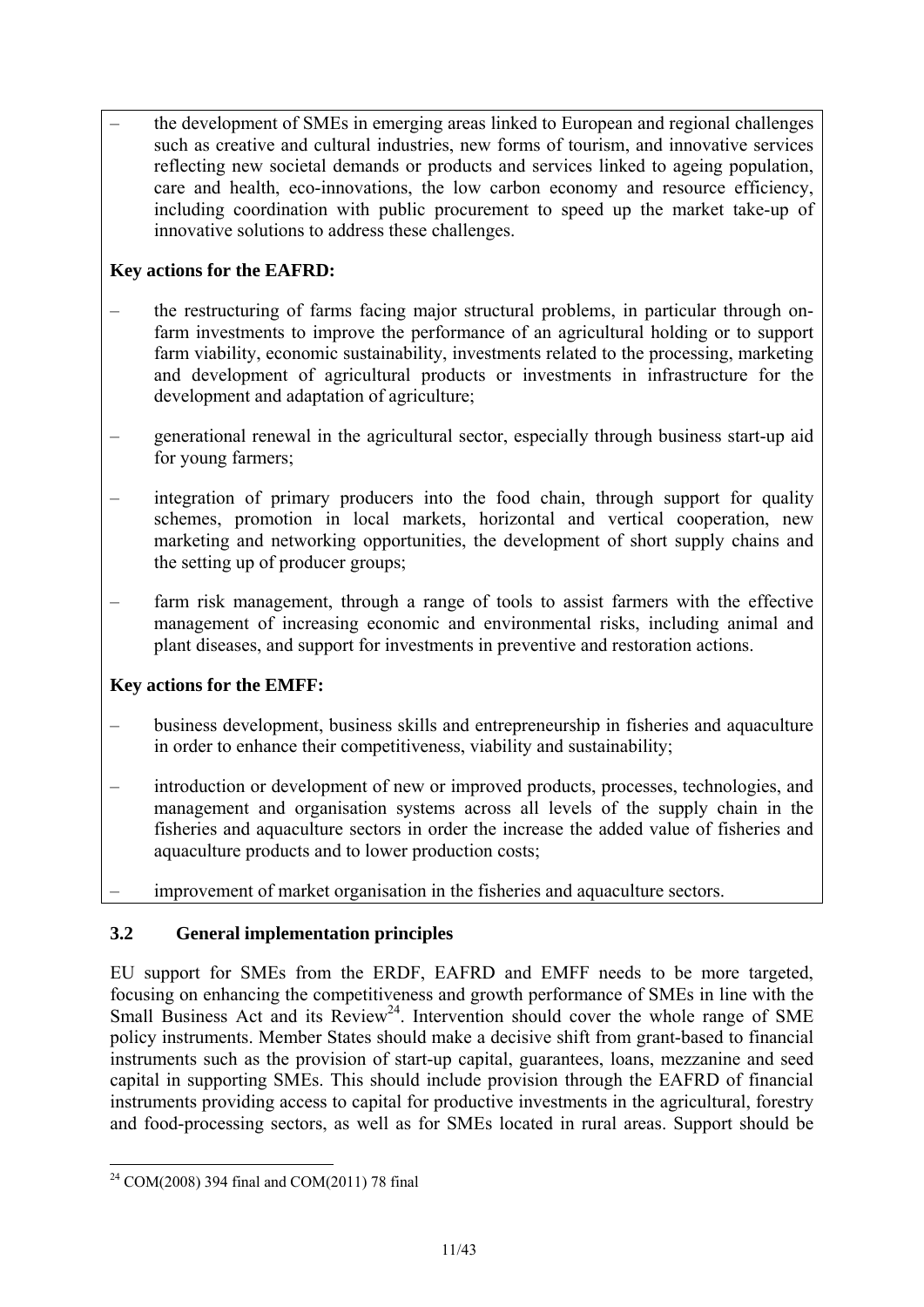provided in the context of ongoing initiatives to analyse and reduce the administrative and regulatory burden for SMEs, with a particular focus on micro businesses.

# **3.3 Complementarity and coordination**

Actions under this thematic objective should be implemented taking into account that Europe has too few entrepreneurs and disproportionately even fewer women than men entrepreneurs. Particular attention should be paid to tackling the factors discouraging women from becoming entrepreneurs. Actions under this thematic objective should be reinforced by actions financed by the  $ESF<sup>25</sup>$  to boost the competitiveness of SMEs. These actions should focus on developing the capacity of SMEs to anticipate and manage change through identification of employment and skills trends, on providing support for the organisational development, information and counselling of SMEs, on introducing innovative forms of work organisation and/or flexible working time arrangements and on promoting enterprise investment in training. Actions under this thematic objective should also complement actions financed by the ESF to support entrepreneurship, self-employment and business creation (under the employment thematic objective) and actions supporting social enterprises which can be provided by the ESF and ERDF (under the social inclusion thematic objective).

Actions under this thematic objective should complement actions financed under the EU Programme for the Competitiveness of Enterprises and SMEs,<sup>26</sup> which will focus on financial instruments and support for the internationalisation of enterprises by: 1) improving access to finance for SMEs in the form of equity and debt; 2) establishing a loan facility to provide SMEs with direct or other risk-sharing arrangements with financial intermediaries in order to cover loans; 3) improving access to markets inside the EU and globally; and 4) promoting entrepreneurship: activities will include developing entrepreneurial skills and attitudes, especially among new entrepreneurs, young people, women and vulnerable groups such as people with disabilities.

<sup>25</sup> <sup>25</sup> Under the thematic objectives for employment, education and social inclusion.<br><sup>26</sup> COM(2011) 834 final.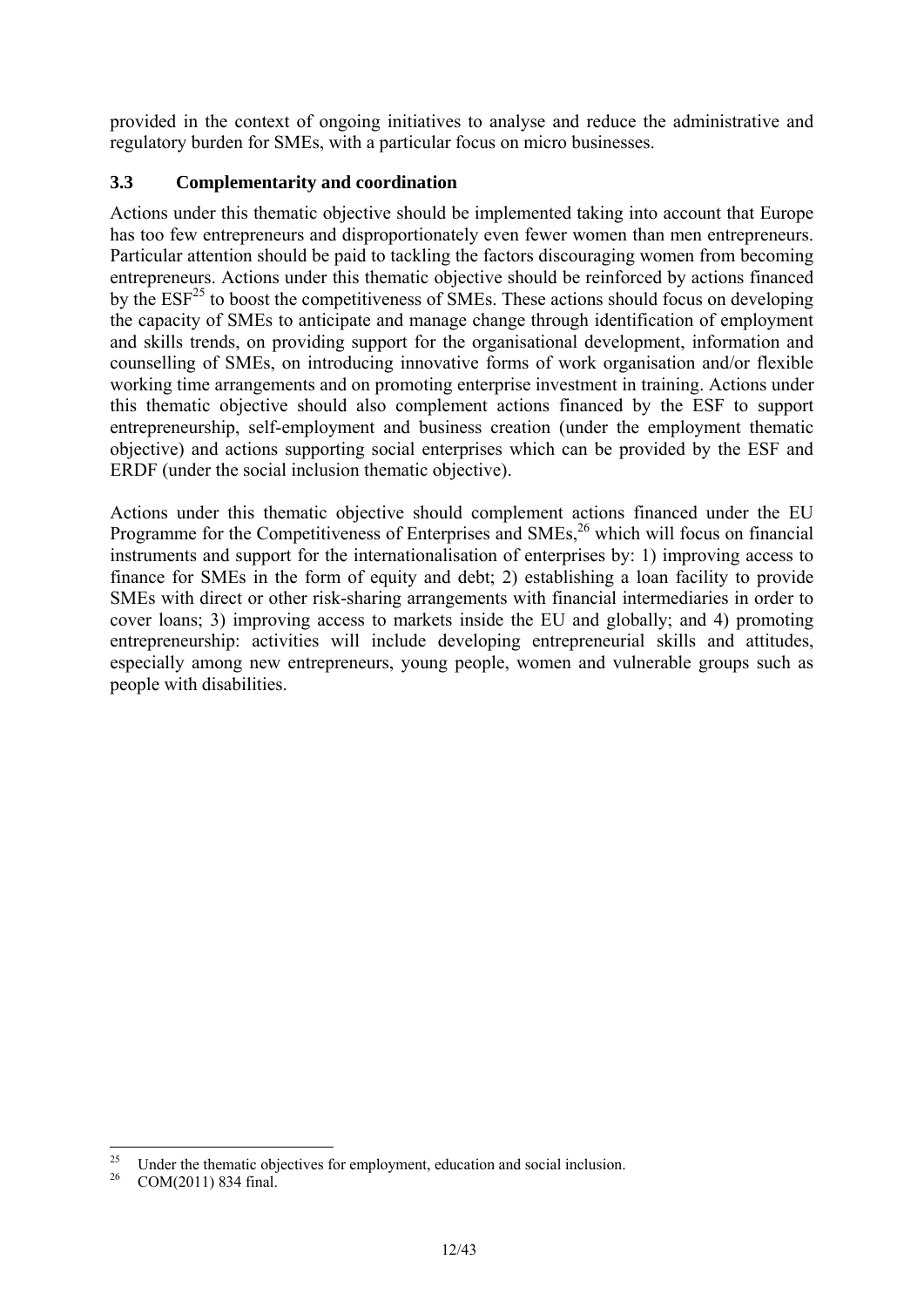#### <span id="page-12-0"></span>**4. SUPPORTING THE SHIFT TOWARDS A LOW-CARBON ECONOMY IN ALL SECTORS**

#### **4.1 Key targets and objectives addressed by the CSF Funds**

#### **Europe 2020 headline target:**

*'Reducing greenhouse gas emissions by 20% compared to 1990 levels, or by 30% if the conditions are right;* 

*increasing the share of renewables in final energy consumption to 20%; and* 

*moving towards a 20% increase in energy efficiency* 

*State of play*<sup>27</sup> :

Concerning the  $20/20/20$  targets, recent emission reduction projections<sup>28</sup> suggest that the EU as a whole would meet its 20% greenhouse gas emission reduction target, while for a number of Member States, additional policies will be necessary to achieve their binding national targets. As far as energy efficiency is concerned, work is ongoing on the overall analysis of Member States' national targets. A report should be ready in early 2012. However, the 20% renewable energy target based on the legally binding national targets should be met by 2020 if Member States fully implement their renewable action plans. At EU level, the share increased from 10.3% in 2008 to  $11.6\%^{29}$  in 2009.

Beyond the targets for 2020, the Communication 'A Roadmap for moving to a competitive low carbon economy in 2050<sup>'30</sup> sets out a pathway for reducing greenhouse gas emissions by 80-95% by 2050 compared with 1990 levels, a target agreed by the European Council of 29- 30 October 2009.

The ERDF, Cohesion Fund and EAFRD can contribute to accelerating the implementation of EU legislation on renewable energy and energy efficiency, in particular the Energy Performance of Buildings Directive,  $3^7$  the Energy Services Directive,  $3^2$  the Renewable Energy Directive<sup>33</sup> and the Strategic Energy Technology Plan<sup>34</sup>.

#### **Key actions for the ERDF:**

– investment in the wider use of Energy Performance Contracting in the public buildings and housing sectors.

<sup>27</sup> <sup>27</sup> COM(2011)815 final, AGS 2012 – Annex I. –.

<sup>&</sup>lt;sup>28</sup> COM(2011) 1151 of 7.10.2011.

 $^{29}$  Provisional data.

 $\frac{30}{31}$  COM(2011) 112 final.

Directive 2010/31/EU of the European Parliament and of the Council of 19 May 2010 on the energy

performance of buildings.<br><sup>32</sup> Directive 2006/32 of the European Parliament and of the Council of 5 April 2006 on energy end-use

efficiency and energy services and repealing Council Directive 93/76/EEC.<br>33 Directive 2009/28/EC of the European Parliament and of the Council of 23 April 2009 on the promotion of the use of energy from renewable sources and amending and subsequently repealing Directives 2001/77/EC and 2003/30/EC. 34 COM (2009) 519 final, 'Investing in the Development of Low Carbon Technologies (SET-Plan)'.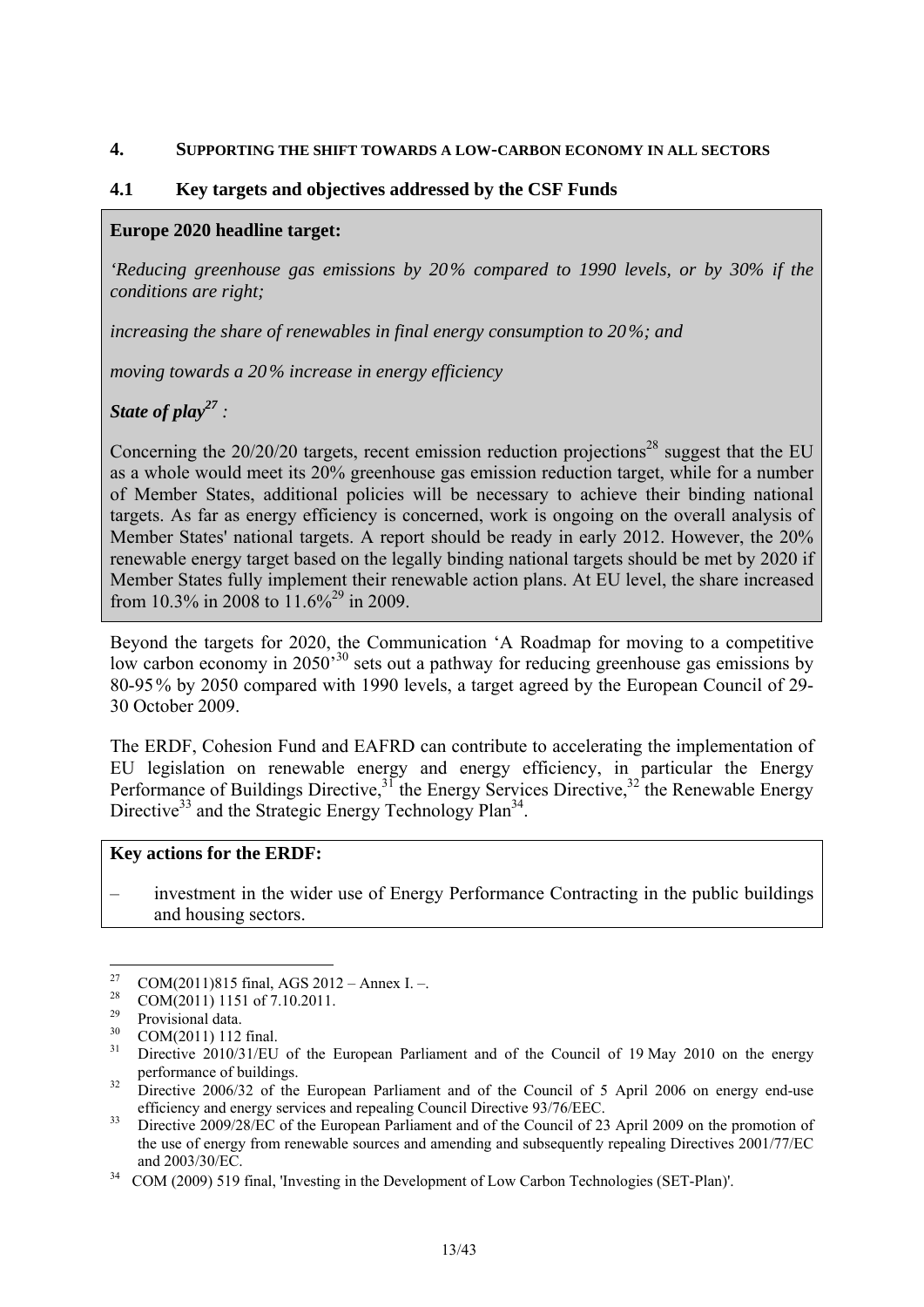# **Key actions for the ERDF and the Cohesion Fund:**

- energy efficiency and renewable heating and cooling in public buildings, in particular the demonstration of zero-emission and positive-energy buildings, as well as deep renovation of existing buildings to beyond cost-optimal levels;
- energy efficiency measures and renewable energy use in SMEs (including information campaigns);
- innovative renewable energy technologies, in particular technologies mentioned in the Strategic Energy Technology Plan<sup>35</sup> and in the Energy Roadmap 2050, along with second- and third-generation biofuels;
- supporting marine-based renewable energy production, including tidal and wave energy;
- integrated low-carbon strategies and sustainable energy action plans for urban areas, including public lighting systems and smart grids.

# **Key actions for the EAFRD:**

- increased efficiency in energy use in agriculture and food processing through investments in more energy-efficient buildings and facilities, together with advice on energy-efficiency;
- facilitating the supply and use of renewable sources of energy, and of by-products, wastes, residues and other non-food raw material to promote the bio-economy through: investments in the on-farm production and use of renewable energy; pilot projects for improving by-product use; investments in new forestry technologies for the processing of biomass; and investments in renewable energy infrastructures in rural areas;
- reducing nitrous oxide and methane emissions from agriculture through: support for lower use of nitrogen fertilisers; improved livestock management practices (for the treatment of animal wastes); and support for more climate-friendly crop rotation;
- enhancing carbon sequestration and emission reduction in agriculture and forestry through: agro-forestry systems; forest planting and maintenance; climate-friendly management of new and existing forests; establishing or maintaining healthy grassland; and maintaining peatlands.

# **Key actions for the EMFF:**

1

support deployment of low carbon technologies and solutions and increase energy efficiency of fisheries and aquaculture activities, including fishing vessels, ports, aquaculture farms and processing of fisheries and aquaculture products.

# **4.2 General implementation principles**

The CSF Funds should effectively contribute to achieving the climate and energy targets for 2020, in particular the annual binding greenhouse gas emission targets for Member States in

<sup>&</sup>lt;sup>35</sup> COM(2009) 519 final, 'Investing in the Development of Low Carbon Technologies (SET-Plan)'.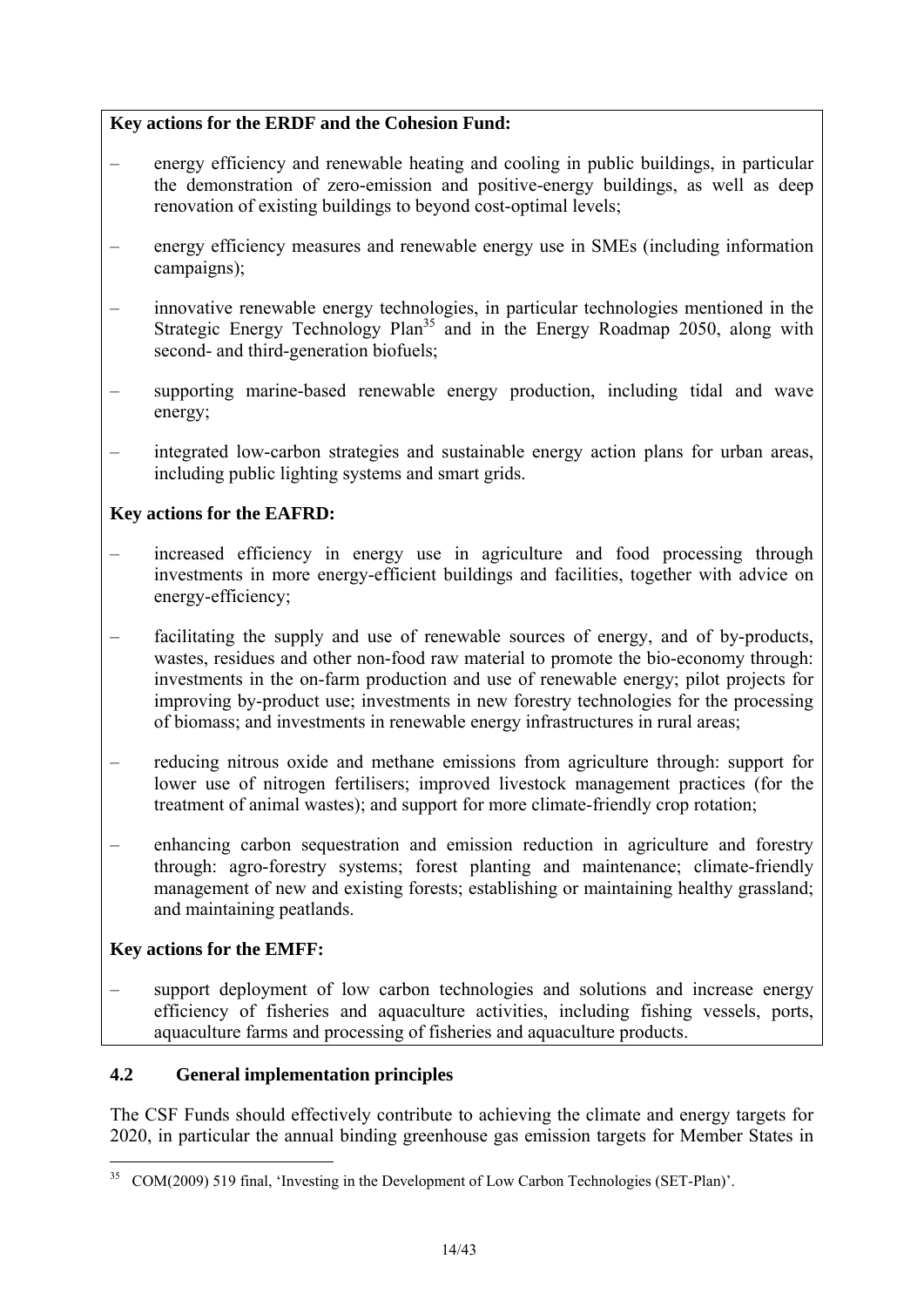the period 2013–2020 under the Effort Sharing Decision.<sup>36</sup> However, support should focus not only on the targets for 2020, but also on the long-term decarbonisation target for 2050. In particular, investments should avoid lock-in, provide incentives for technologies of the future, and aim to minimise the cost of emission reductions over the 40-year period until 2050.

The bulk of climate-related investment should be made by the private sector. Member States and regions should ensure that public funding complements private investment, leveraging it, and not crowding it out. In the energy efficiency sector, the option of creating value for energy savings through market mechanisms (energy saving obligations, energy service companies, etc.) should be considered before public funding.

Financial instruments should be supported in instances where the potential for private revenue or cost savings is large, including revolving funds and guarantee schemes. In the case of physical investment, grants should be used primarily to address market failures or to support innovative technologies and investments going beyond cost-efficient energy efficiency performance, thus making sure that energy savings and greenhouse-gas emission reductions are above those attainable with business as usual.

## **4.3 Complementarity and coordination**

It is important to ensure coordination with already existing climate-related instruments, including both funding and non-funding instruments. Support from the CSF Funds should not duplicate support from revenue obtained from auctioning allowances under the European Emission Trading Scheme and should complement support schemes for renewable energy. Support should therefore focus on areas where current incentives are insufficient. Financing from the CSF Funds should be coordinated with support from the NER300 Programme, which uses revenue from auctioning allowances under the European Emissions Trading Scheme to finance demonstration projects for innovative renewable energy technologies. $37$ Complementarity and coordination with LIFE, in particular with integrated projects in the areas of climate change mitigation should be pursued in order to enhance European added value and national and regional development benefits.

Synergies should be enhanced between actions under this thematic objective with actions enhancing the competitiveness of SMEs by supporting new businesses and activities in lowcarbon and climate-resilient sectors, strengthening research, technological development and innovation in energy efficiency and renewable energy, and promoting employment and labour mobility. The ESF should contribute towards the shift towards a low carbon economy through support for the early detection of labour and skill needs and shortages, the reform of education and training systems, the adaptation of skills and qualifications, the up-skilling of the labour force to improve its employability, and enhancing the creation of new jobs in sustainable low carbon industry and energy sectors.

The EAFRD should support the potential for agriculture to contribute to emission cuts, in particular by reducing nitrous oxide emissions from agricultural soils (linked to fertiliser use) and from manure and should contribute to increasing carbon in soil by protecting and

 $36$  $^{36}$  Decision No 406/2009/EC.

<sup>37</sup> Commission Decision of 3 November 2010 laying down criteria and measures for the financing of commercial demonstration projects that aim at the environmentally safe capture and geological storage of CO2 as well as demonstration projects of innovative renewable energy technologies under the scheme for greenhouse gas emission allowance trading within the Community established by Directive 2003/87/EC of the European Parliament and of the Council (2010/670/EU).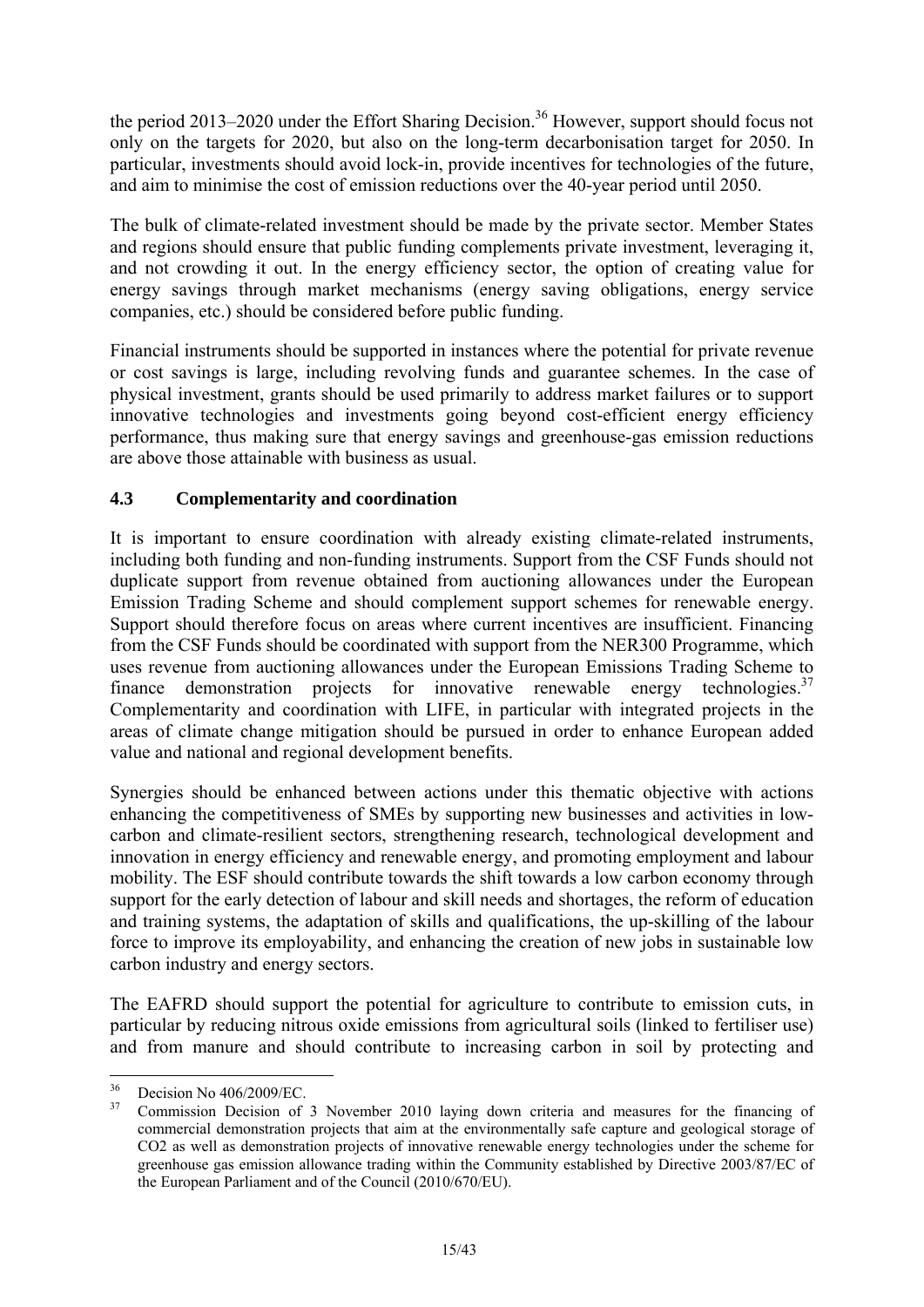enhancing soil organic matter. EAFRD support in this area could create important synergies with activities under the thematic objective 'protecting the environment and promoting resource efficiency', by reducing the excessive use of fertilisers and pesticides, which can seriously endanger terrestrial and aquatic ecosystems.

Area-based forms of support from EAFRD should in particular contribute to the provision of environmental-friendly farming and forestry practices, especially in areas at risk of agricultural intensification or land abandonment.

The EMFF should support diversification of fisheries activities into other sectors of maritime economy and growth of maritime economy, including mitigation of climate change. In preparing their programmes, it is important to take into account specific needs with regards to climate change mitigation and adaptation.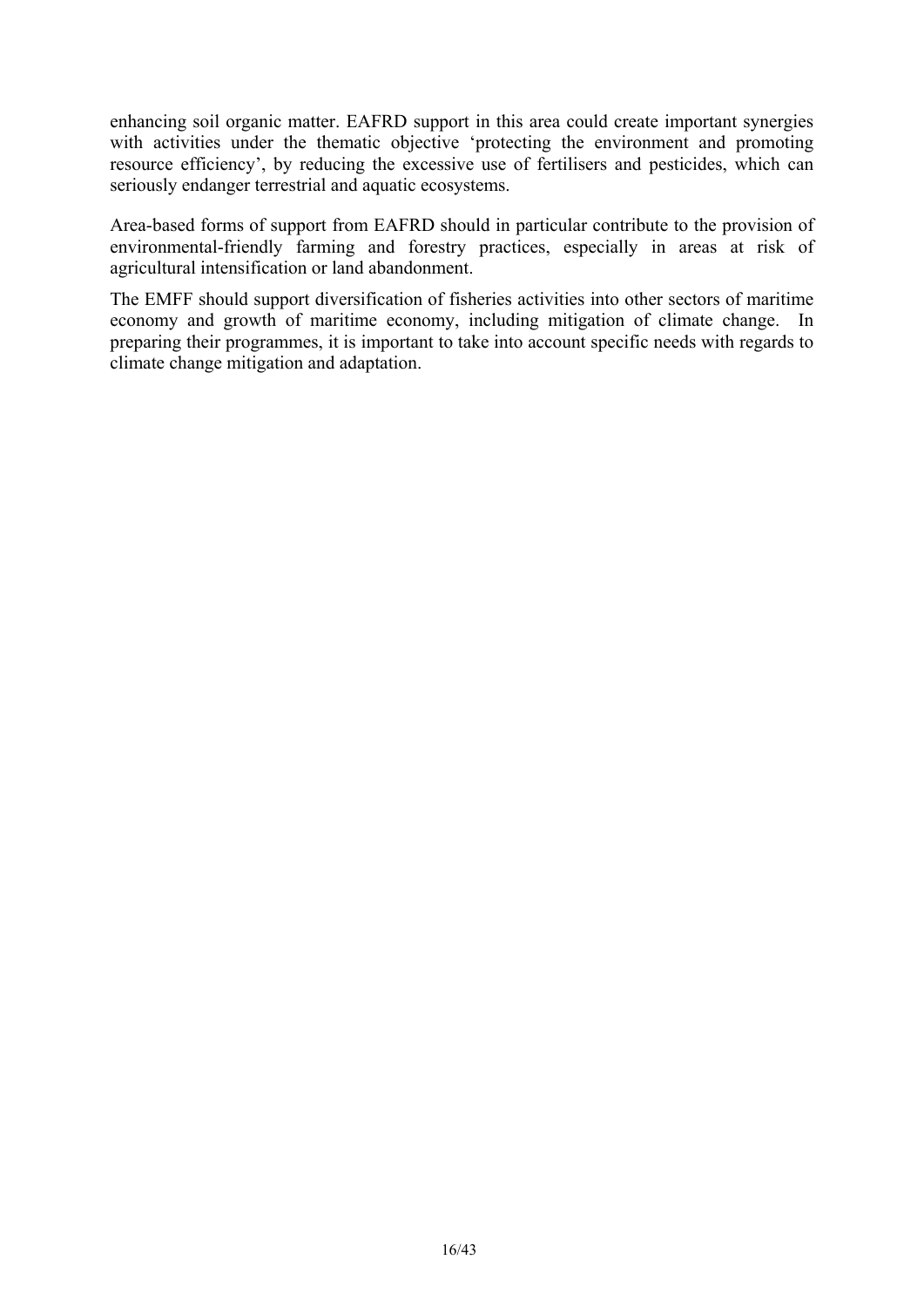#### <span id="page-16-0"></span>**5. PROMOTING CLIMATE CHANGE ADAPTATION AND RISK PREVENTION AND MANAGEMENT**

### **5.1 Key targets and objectives addressed by the CSF Funds**

The White Paper 'Adapting to climate change: Towards a European framework for action<sup>38</sup> sets out the EU framework for adaptation to climate change, including objectives and actions. The Communications 'A Community approach on the prevention of natural and man-made disasters<sup>39</sup> and 'Towards a stronger European disaster response: the role of civil protection and humanitarian assistance<sup>140</sup> set out the key elements of the EU approach on risk prevention and management.

## **Key actions for the ERDF and Cohesion Fund:**

- development of strategies and action plans for adaptation to climate change and risk prevention and management plans at national, regional and local level and for building up a knowledge base and data observation capacities, and mechanisms for the exchange of information;
- increased investment in adaptation to climate change and risk prevention and management, including: avoiding damage and increasing resilience to the built environment and other infrastructure; protecting human health; decreasing future pressure on water resources; investing in flood and coastal defences; and decreasing the vulnerability of ecosystems in order to increase ecosystem resilience and enable ecosystem-based adaptation;
- development of tools (detection, early warning and alert systems, risk mapping and assessment); and increased investment disaster management systems, to facilitate disaster resilience and risk prevention and management for natural risks, including weather-related risks (such as storms, extreme temperature events, forest fires, droughts, floods) and geophysical risks (such as avalanches, landslides, earthquakes, volcanoes), and to support societal responses to industrial risks (early warning systems, risk mapping).

### **Key actions for the EAFRD:**

- sustainable water management, including water efficiency (with regard to ecosystems), through the creation of on-farm water storage zones; support for water-efficient cropping patterns; and the establishment and management of forest protection belts against erosion;
- improved soil management through support for practices to prevent soil degradation and depletion of soil carbon stock, such as low tillage, winter green cover, and the establishment of agro-forestry systems and new forests;
- ensuring a high potential for adaptation to climate change and diseases and maintaining

<sup>38</sup> 38 COM(2009) 147 final, White Paper 'Adapting to climate change: Towards a European framework for action'.<br>39 COM(2009) 82.

COM(2010) 600.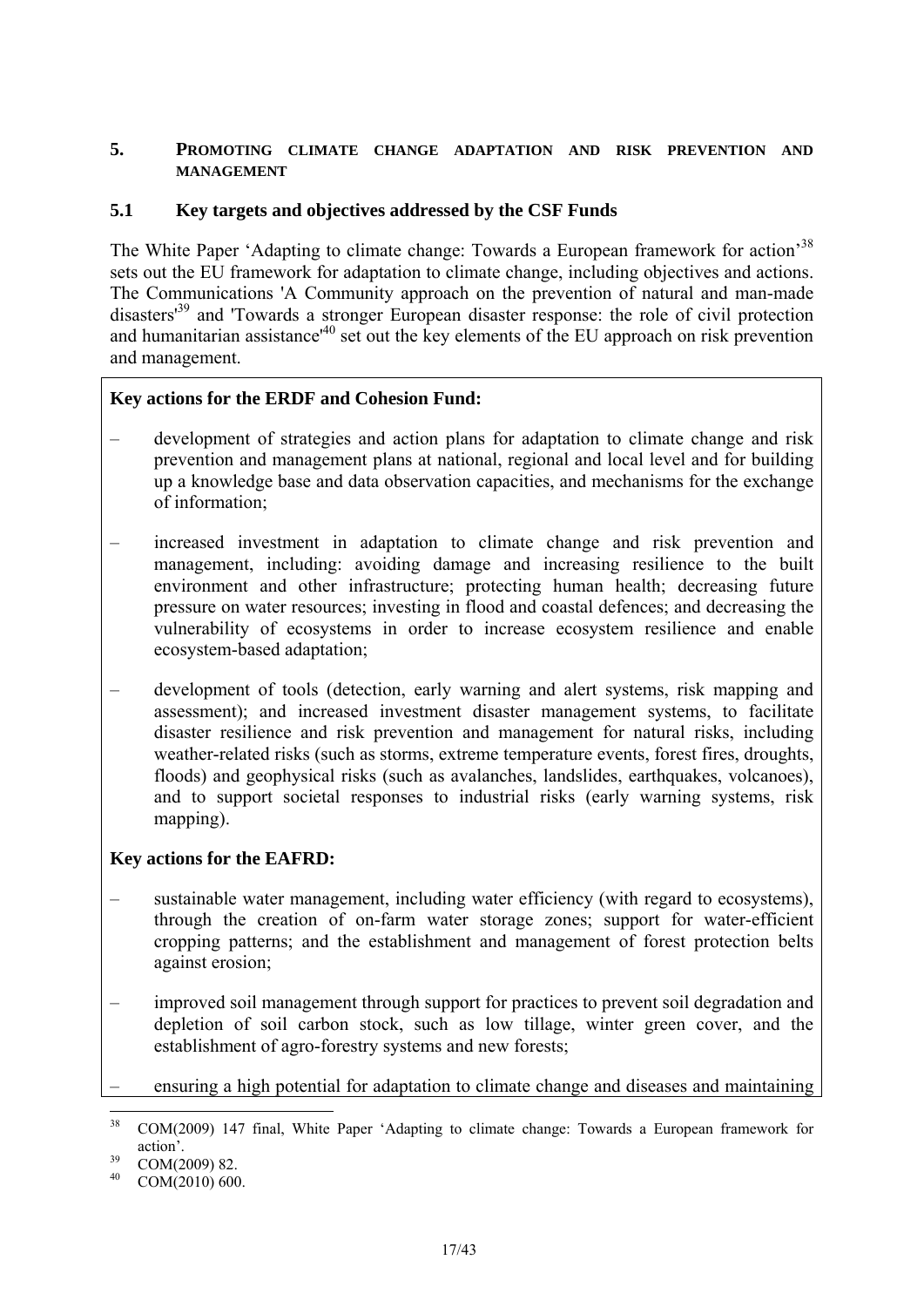genetic diversity, especially by supporting local crop varieties and livestock breeds.

# **5.2 General implementation principles**

Cooperation across regions and Member States should be pursued in adaptation and risk prevention and management activities to deal with cross-border spillover effects, in particular in relation to flood protection, protection of forests against fires and pests, and coastal protection.

The CSF Funds should be used to invest in ecosystem-based risk prevention and management and adaptation measures, including the integration of climate change adaptation and risk prevention within coastal and maritime planning and management systems. Synergies with climate change mitigation, environmental protection and resource efficiency should be exploited where possible.

Synergies should be pursued with activities under other thematic objectives, including innovation and technological development for adaptation to climate change, support for businesses in taking up adaptation measures and technology, and actions to reduce water pollution from agriculture, such as reducing the excessive use of fertilisers and pesticides.

### **5.3 Complementarity and coordination**

Synergies and complementarities between CSF Funds should be sought particularly in types of interventions that could be funded by different funds. Complementarity and coordination with LIFE, in particular with integrated projects in the areas of climate change mitigation should be ensured at national and regional level. The ESF can complement activities in this area through targeted education, training and up-skilling of the labour force with regard to risk prevention, risk management and adaptation to climate change. The EAFRD can complement activities in this area by integrating climate change adaptation in farm advisory services, knowledge transfer and information actions.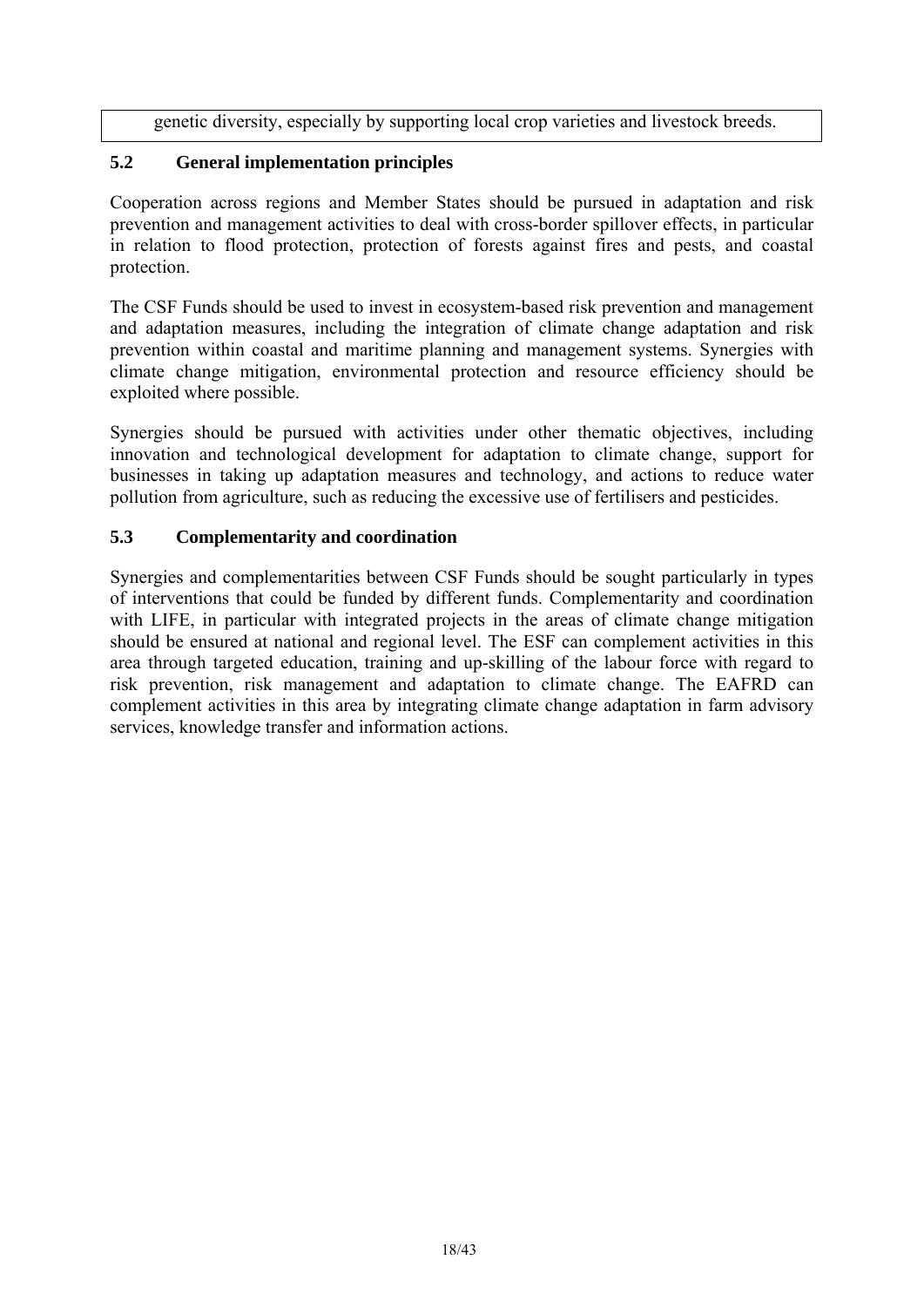#### <span id="page-18-0"></span>**6. PROTECTING THE ENVIRONMENT AND PROMOTING RESOURCE EFFICIENCY**

#### **6.1 Key targets and objectives addressed by the CSF Funds**

The flagship initiative 'Resource Efficient Europe'<sup>41</sup> aims to create a framework for policies to support the shift towards a resource-efficient and low-carbon economy. The Integrated Guidelines refer to the need for Member States to decouple economic growth from resource use, turning environmental challenges into growth opportunities and making efficient use of their natural resources. Specific targets in relation to the environment are set out in the EU environmental *acquis* and at EU level.

The Water Framework Directive,<sup>42</sup> along with the rest of the EU water *acquis*,<sup>43</sup> aims to protect water resources and the aquatic environment and obliges Member States to implement measures to ensure the sound condition (ecological, chemical and quantitative) of water bodies. The Waste Framework Directive<sup>44</sup> sets out obligations and targets for Member States with respect to waste prevention and treatment. The EU's Biodiversity Strategy<sup>45</sup> sets the goal of halting the loss of biodiversity and the degradation of ecosystem services by 2020, and restoring them as far as is feasible. The Birds<sup>46</sup> and Habitats<sup>47</sup> Directives together form the cornerstone of the EU's nature protection policy and set out obligations for Member States. The Soil Thematic Strategy<sup>48</sup> and the proposed Soil Framework Directive is aimed at the protection and sustainable use of soil resources.<sup>49</sup> The Air Quality Framework Directive aims to improve ambient air quality and provide cleaner air.<sup>50</sup> Finally, the Marine Directive,<sup>51</sup> whose objectives are to be achieved with contributions from the CSF Funds, is intended to deliver the environmental pillar of the EU's maritime policy.

<sup>1</sup> 41 COM(2011) 21, Communication from the Commission to the European Parliament, the Council, the Economic and Social Committee and the Committee of Regions, 'A resource-efficient Europe — Flagship

initiative under the Europe 2020 Strategy'.<br>42 Directive 2000/60/EC of the European Parliament and of the Council of 23 October 2000 establishing a

framework for Community action in the field of water policy. 43 The Urban Waste Water Treatment Directive (Council Directive 91/271/EEC of 21 May 1991 concerning urban waste-water treatment), the Floods Directive (Directive 2007/60/EC of the European Parliament and of the Council of 23 October 2007 on the assessment and management of flood risks) or the Nitrates

Directive.<br>  $^{44}$  Directive 2006/12/EC of 5 April 2006 on waste.<br>  $^{45}$  COM(2010) 244 Surl Communication from the

<sup>45</sup> COM(2010) 244 final, Communication from the Commission to the European Parliament, the Council, the Economic and Social Committee and the Committee of Regions, 'Our life insurance, our natural capital: an EU biodiversity strategy to 2020'. 46 Directive 2009/147/EC of the European Parliament and of the Council of 30 November 2009 on the

conservation of wild birds. 47 Council Directive 92/43/EEC of 21 May 1992 on the conservation of natural habitats and of wild fauna and

flora.<br>  $^{48}$  COM(2006) 231.<br>  $^{49}$  Proposed for a Di

<sup>49</sup> Proposal for a Directive of the European Parliament and of the Council establishing a framework for the [protection of soil, COM](http://eur-lex.europa.eu/LexUriServ/LexUriServ.do?uri=CELEX:32008L0050:EN:NOT)(2006) 232 final, 22 September 2006.<br> [Directive 2008/50/EC o](http://eur-lex.europa.eu/LexUriServ/LexUriServ.do?uri=CELEX:32008L0050:EN:NOT)f the European Parliament and of the Council of 21 May 2008.

Directive 2008/56/EC of the European Parliament and of the Council of 17 June 2008 establishing a framework for community action in the field of marine environmental policy, OJ L 164, 25.6.2008.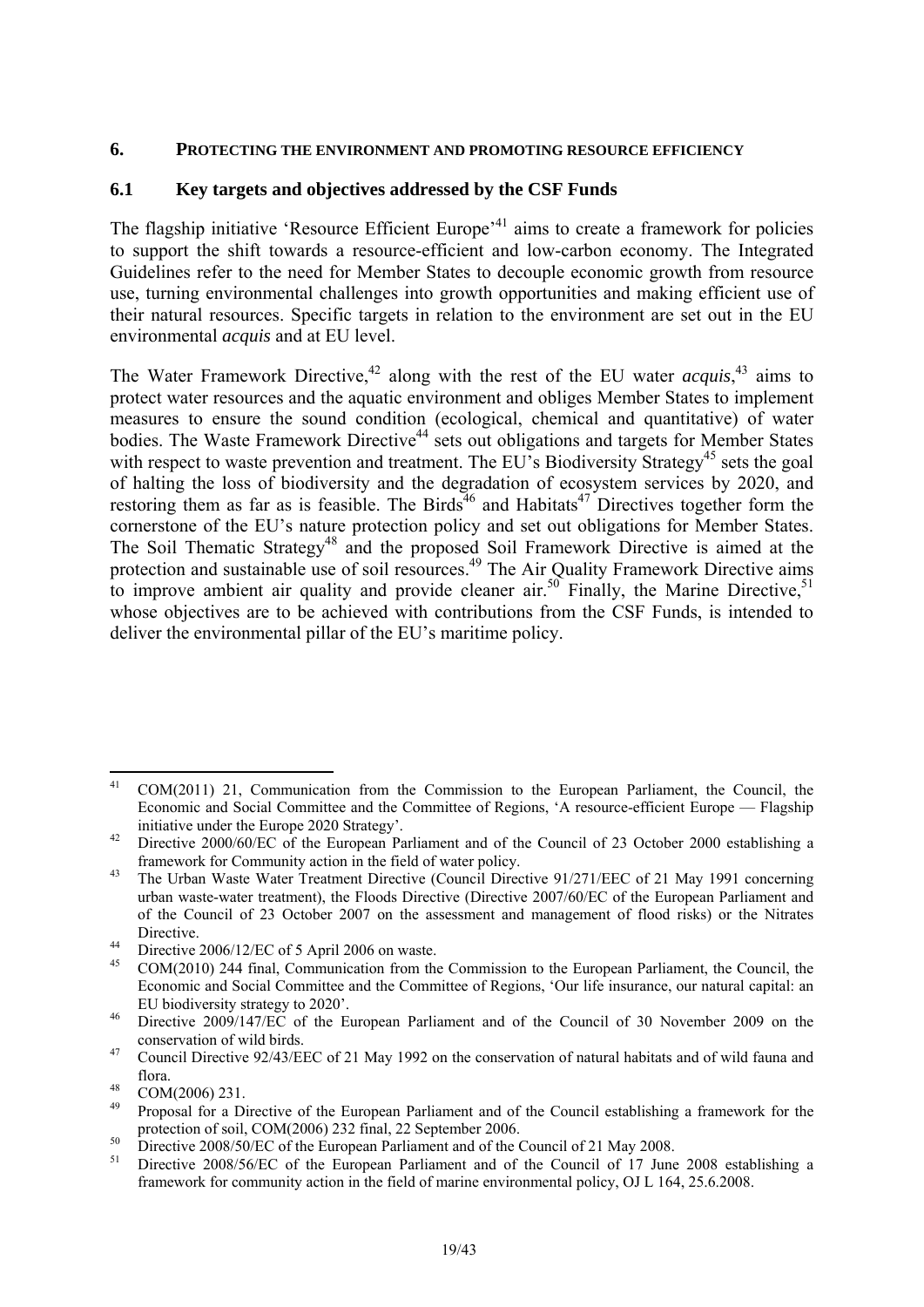# **Key actions for the ERDF and the Cohesion Fund:**

- investment in efficient water supply, waste-water treatment and water reuse, including new investment in the reduction of leakage and the implementation of River Basin Management Plans;
- investment in waste management in line with the waste management hierarchy, in particular re-use, recycling and, for non-recyclable materials, recovery;
- investment in green infrastructure, including in Natura 2000 sites and other territories to promote the protection and restoration of biodiversity and ecosystem services, climate change mitigation and adaptation, protection against floods and fires, coastal protection, soil protection and other risk prevention measures, decrease the fragmentation of natural areas, increase water availability, and restore heavily modified sites and habitats;
- investment in actions to reduce transport related air pollution, in particular retrofit or replacement programmes for bus fleets, incentive schemes for cleaner transport, improved public transport infrastructure and promotion of alternative forms of transport.

### **Key actions for the ERDF:**

- investment in the diversification of local economies by protecting and enhancing cultural heritage and landscapes (both in rural and urban contexts);
- support for sustainable integrated urban development, including through sustainable urban drainage, soil desealing measures, rehabilitation of contaminated sites, and rehabilitation of cultural infrastructure.

# **Key actions for the EAFRD:**

- restoring, preserving and enhancing biodiversity, including in NATURA 2000 areas and farming systems with a high nature value, and the state of European landscapes, by promoting: environmentally sound farming systems, including organic farming; establishing and/or maintaining wildlife zones in farm and/or forest areas; granting compensation to farmers and/or forest holders for economic disadvantages faced in NATURA 2000 areas and designated wildlife corridors; and payments to farmers who undertake to pursue farming in mountain areas and other areas facing significant natural constraints; reward collective action to deliver environmental public goods;
- increasing efficiency in the use of water by agriculture, through investments in more efficient irrigation, advice on water efficiency and preserving the buffer and filter functions of soils;
- improvement of water and soil quality, and contribute to protecting soil from erosion, compaction, salinisation, landslides, and loss of organic matter.

### **Key actions for the EMFF:**

- investment in the transition to environmentally sustainable fisheries in line with the CFP objectives of exploiting fish stocks at Maximum Sustainable Yield (MSY) level and eliminating discards;
- investment in eco-innovation, such as more selective fishing gear and other innovations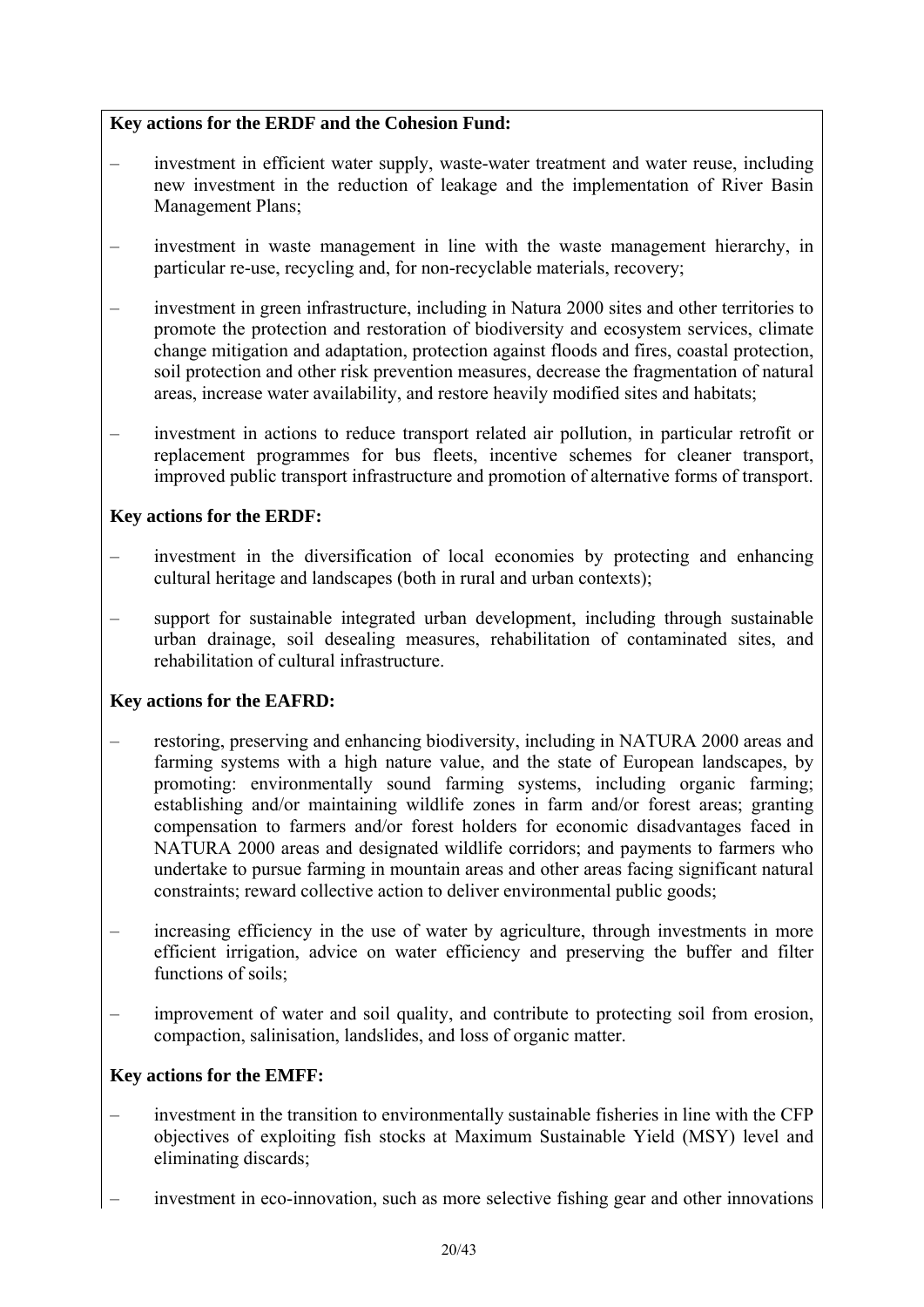reducing the impact of fisheries and aquaculture on the environment;

- investment in aquaculture with a high level of environmental protection and provision of environmental services;
- financing tools aiming at better compliance with CFP rules, improved fisheries control and improved supply and coverage of scientific data related to the CFP;
- supporting the fisheries and aquaculture sector in responding to increased consumer awareness, expectations and interest in products from sustainable sources that are produced in environmentally friendly ways.

## **6.2 General implementation principles**

In the water sector, investment should be within the context of River Basin Management Plans.<sup>52</sup> The ERDF and Cohesion Fund should be used to finance measures necessary to implement these plans, in particular investments in green infrastructure to enhance ecosystem services, such as floodplain restoration, re-naturalising rivers and river banks, and maintaining and improving natural coastal barriers. As regards the EAFRD, support should especially target the reduction of water abstraction for irrigation purposes, in particular in areas where unsustainable levels of irrigation still persist and inefficiencies in existing irrigation systems lead to significant losses and waste of irrigation water.

Investments need to be consistent with the water hierarchy, with a focus on demand management options, while alternative supply options should be considered only when the potential for water savings and efficiency has been exhausted.<sup>53</sup>

Public intervention in the waste management sector should complement efforts by the private sector, in particular producer responsibility. Actions should support innovative approaches that promote a closed-loop economy (industrial symbiosis, cradle to cradle, eco-design initiatives, etc.) and need to be consistent with the waste hierarchy.

In relation to biodiversity, although public funding is expected to be the main source, private investment should also be encouraged for revenue-generating projects, for some green infrastructure elements, with potential support through financial instruments. The EAFRD is expected to play a crucial role in delivering the aims of the EU's Biodiversity Strategy by providing environmental public goods through agriculture and forestry. The EAFRD will also play an important role in ensuring the ecological integrity and scenic value of European landscapes, which are largely dependent on agricultural and forest management practices.

Financing from the CSF Funds for Natura 2000 sites should be consistent with measures and financial sources for these measures as set out in Prioritised Action Frameworks developed by Member States in accordance with Article 8 of the Habitats Directive. EAFRD funding should particularly target collective approaches to the provision of environmental public goods, green infrastructure, farming systems with a high nature value, and sustainable farming practices in protected sites helping to preserve, enhance and restore biodiversity and related ecosystem services. The EAFRD should also support production techniques that enhance the buffer and filter functions of soils, thus also improving water quality. EAFRD funding should also aim to

<sup>52</sup>  $^{52}$  Article 13 of Directive 2000/60/EC.

<sup>53</sup> COM(2007) 414 final, 'Addressing the challenge of water scarcity and droughts in the European Union'.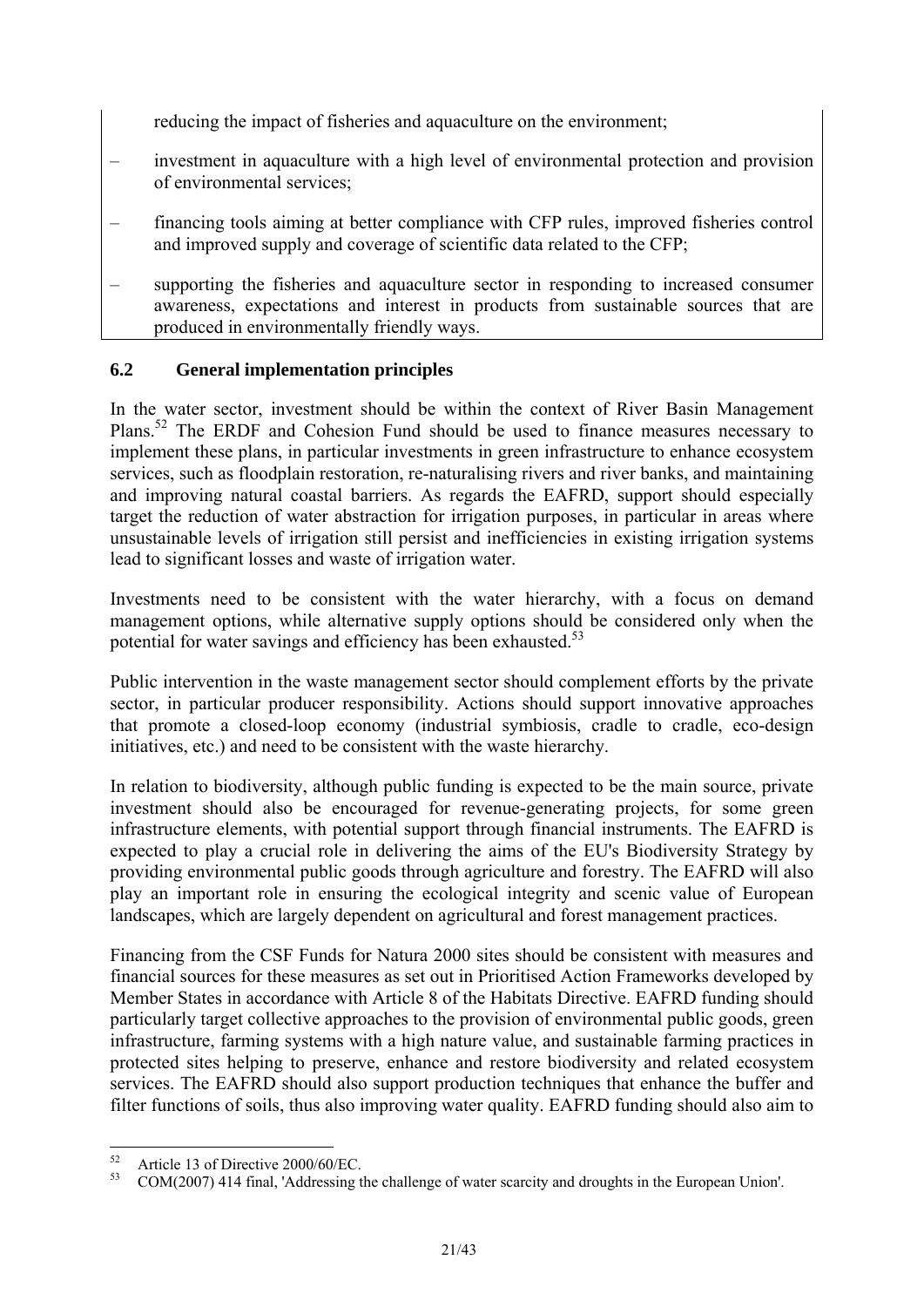promote management practices that improve the organic matter content of soils, thereby enhancing soil biodiversity.

The remediation of contaminated sites can be publicly funded only if the polluter liable for the contamination is unknown or cannot be made to bear the costs. The focus of remediation should be on high-risk sites and on sites, including brownfields, that pose a barrier to economic development, as the potential liability for remediation of such sites and the potential health risks pose unacceptable financial risks to investors.

Green public procurement should be employed to the widest extent possible when selecting projects and organising calls for tender in the Member States.

## **6.3 Complementarity and coordination**

Synergies should be sought in undertaking complementary and targeted actions under the EAFRD in areas subject to greening measures with direct payments under the Common Agricultural Policy's first pillar. The ESF can complement activities under this thematic objective via the reform of education and training systems, up-skilling of the labour force and the creation of new jobs in sectors related to the environment. The EMFF will support the transition to Maximum Sustainable Yield (MSY) and facilitate the gradual introduction of a discard ban. Efforts should be made to improve data collection and strengthen control (to ensure better compliance). Synergies should also be sought with the Integrated Maritime Policy, in support of priorities such as marine knowledge, maritime spatial planning, integrated coastal zone management, integrated maritime surveillance, the protection of the marine environment and of biodiversity, and the adaptation to the adverse effects of climate change on coastal areas.

Actions financed under this thematic objective should ensure complementarity and coordination with LIFE, in particular with Integrated Projects in the areas of nature, water, waste, air, climate change mitigation and climate change adaptation. This coordination between different Funds and the LIFE Programme should be achieved in particular by promoting the funding of activities through the CSF Funds that complement Integrated Projects under the LIFE Programme as well as by promoting the use of solutions, methods and approaches validated under the LIFE Programme. In these cases, the relevant sectoral plans, programmes or strategies (the Prioritised Action Framework, the River Basin Management Plan, the Waste Management Plan), as referred to in the LIFE Regulation, will serve as the coordination framework for support from the different Funds.

Finally, the CSF Funds should coordinate closely with 'Creative Europe',<sup>54</sup> which supports the European cultural and creative sectors, in particular by promoting their transnational operations and better access cross-border issues. Cohesion policy resources can be used to maximise the contribution of culture as a tool for local and regional development, urban regeneration, rural development and employability. Examples of potential investments in culture could include investments in research, innovation, SME competitiveness and entrepreneurship in cultural and creative industries under the corresponding thematic objectives.

 $54$  $COM(2011)$  786/2, 'Creative Europe — A new framework programme for the cultural and creative sectors  $(2014-2020)'$ .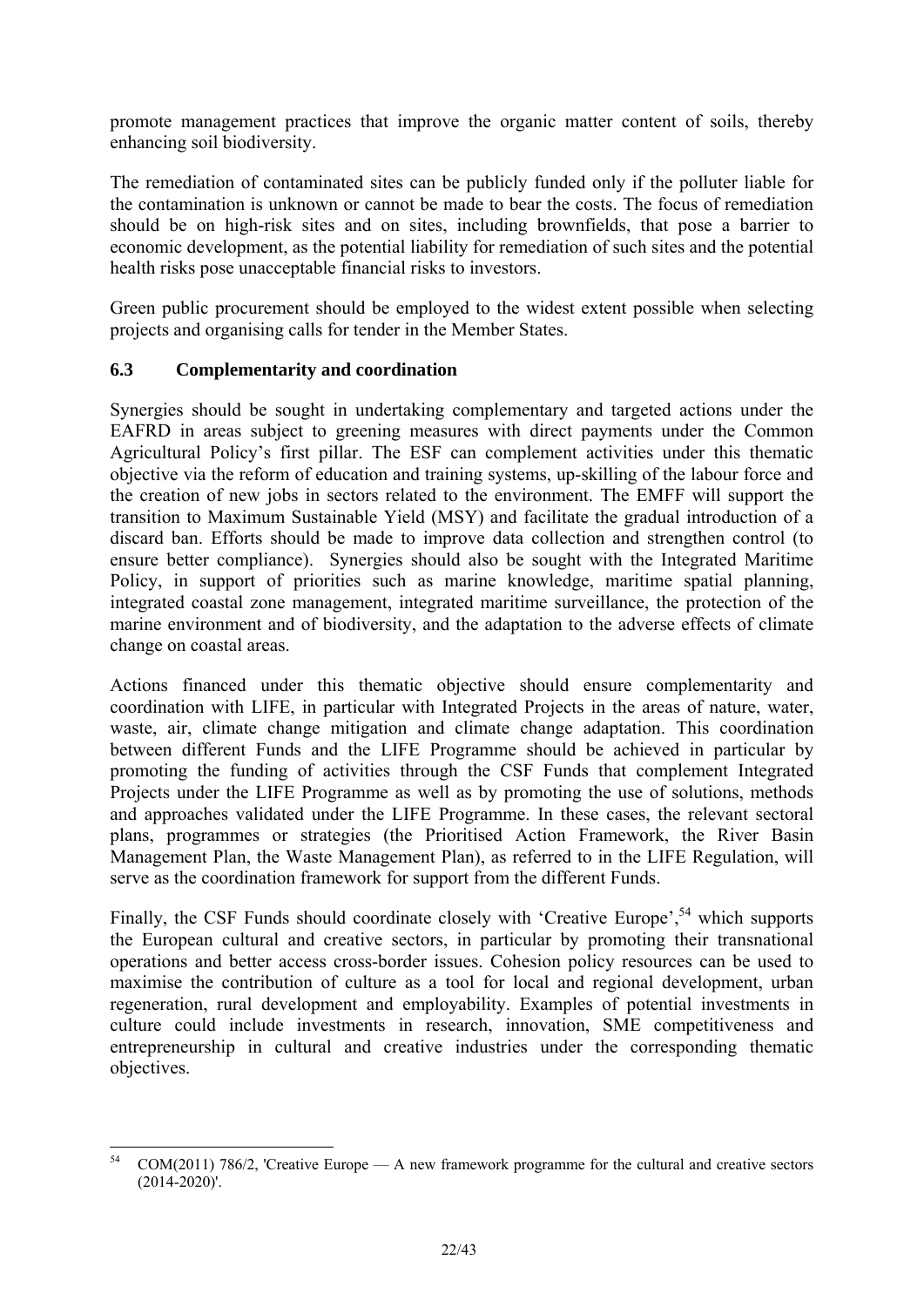#### <span id="page-22-0"></span>**7. PROMOTING SUSTAINABLE TRANSPORT AND REMOVING BOTTLENECKS IN KEY NETWORK INFRASTRUCTURES**

## **7.1 Key targets and objectives addressed by the CSF Funds**

The White Paper on Transport<sup>55</sup> sets out a vision for a competitive and resource-efficient transport system, highlighting that a reduction in greenhouse gases of at least 60% by 2050 compared with 1990 is required from the transport sector. For the CSF Funds, this means focusing on sustainable forms of transport and investing in areas with the greatest European added value, the Trans-European Networks.<sup>56</sup>

### **Key actions for the ERDF and Cohesion Fund:**

- core TEN-T infrastructure covering road, rail and sea transport, as well as multimodal and interoperable modes bringing high net benefits to society;
- core TEN-T railway infrastructure, secondary connectivity, upgrading of dense railway networks, the European Rail Traffic Management System (ERTMS) and other investments to improve interoperability, and capacity-building for planning, implementing and managing projects, and for risk and disaster management;
- innovative road pricing, user charging systems and traffic management, and in fuelling and charging infrastructure for new carbon-free vehicles for urban transport;
- integrated, sustainable and accessible urban mobility concepts in cities, city-regions and metropolitan areas, leading to reduced GHG emissions, in particular through sustainable urban transport plans<sup>57</sup>, including facilitating use of public transport, cycling and walking;
- the removal of bottlenecks in inland waterways while minimising substantial modifications to riverbeds, and supporting investments to render fleets more environmentally friendly as well as investment in River Information Systems.

### **7.2 General implementation principles**

Investments by the ERDF and Cohesion Fund in transport infrastructure should be fully in line with the TEN-T Guidelines, which define the EU's transport priorities, including addressing the climate change challenge, the future development of an integrated TEN-T network and the multimodal corridor concept.<sup>58</sup>

 $55$ 55 COM(2011) 144 final, 'White Paper: Roadmap to a Single European Transport Area — Towards a competitive and resource efficient transport system'. 56 COM(2011) 650/2, Proposal for a Regulation of the European Parliament and of the Council on Union

guidelines for the development of the trans-European transport network.<br>57 DG ENV Technical Report - 2007/018; 25.09.2007.

<sup>58</sup> COM(2011) 650, Proposal for a Regulation of the European Parliament and of the Council on Union guidelines for the development of the trans-European Transport Network , 19.10.2011.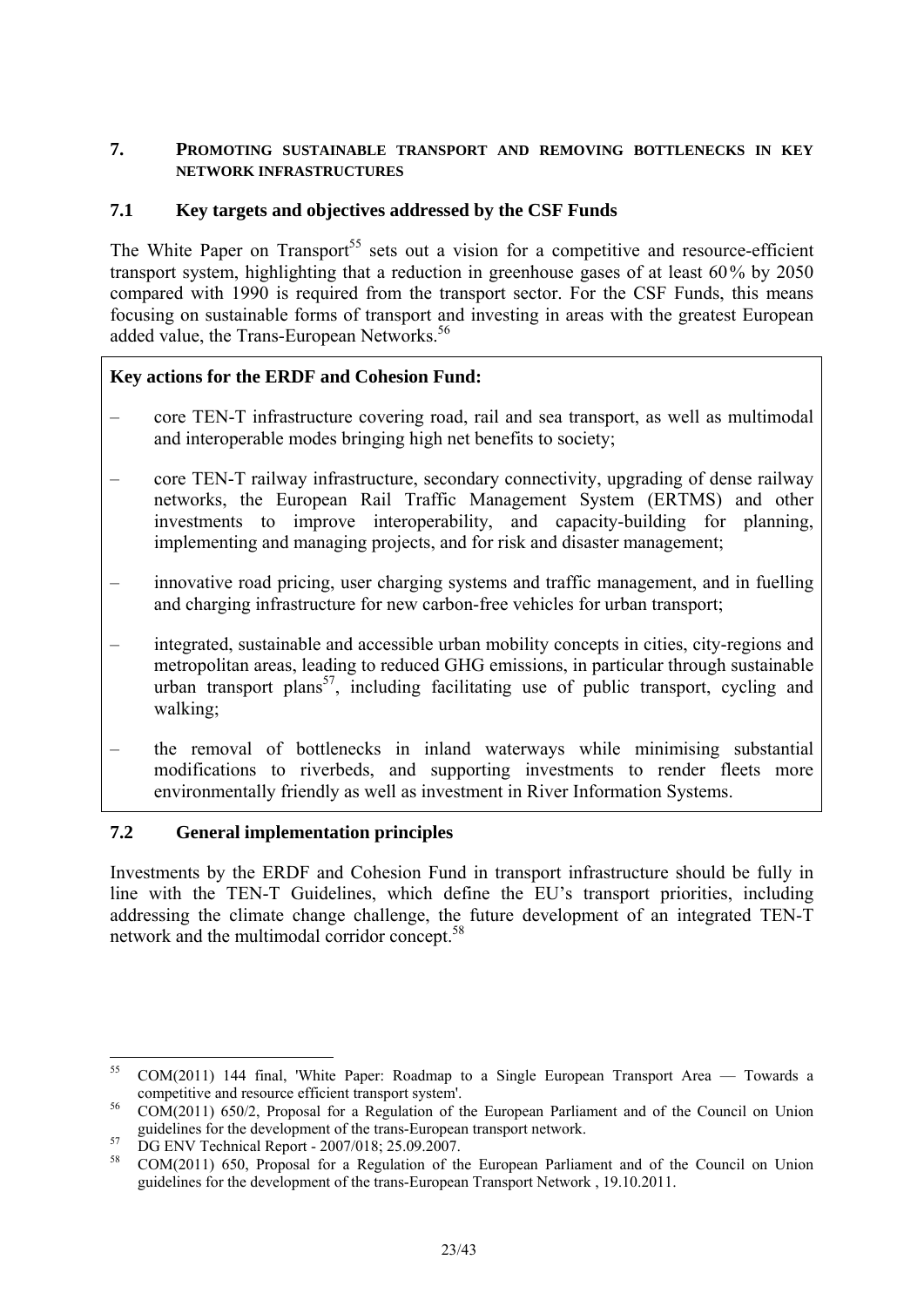In accordance with the UN Convention on the Rights of Persons with Disabilities<sup>59</sup>, investments in transport infrastructure shall aim at ensuring accessibility for persons with disabilities and those with reduced mobility.

In order to maximise the European added value of transport investments, support from the CSF Funds must be based on a number of principles:

- It is important to support better interoperable integration between transport modes. Therefore, care should be taken to ensure the consistency of individual investments with comprehensive national transport plans, which should provide for the development of an integrated transport infrastructure up to 2020 and beyond. The plans should be based on real and projected transport demand and identify missing links and bottlenecks;
- The identified investments should be prioritised according to their contribution to mobility, sustainability, reduced greenhouse gas emissions, and the Single European Transport Area. This requires assessing the greenhouse gas emissions of investments, and should result in greater use of inherently more resource-efficient modes and investment in improved traffic management and information systems (the European Rail Traffic Management System (ERTMS), River Information Services (RIS), Intelligent Transport Systems for Road Traffic (ITS), SESAR, SafeSeaNet) and in advanced logistic and market measures;
- Investments should focus on building new infrastructure and enhancing the capacity of existing infrastructure through substantial upgrading, and not on the maintenance of existing infrastructure, as investment in maintaining existing infrastructure should be financially viable and not require EU support;
- Investments should integrate transport pricing and user charging systems in order to help move towards full application of the polluter and user pays principles in all transport modes. Measures to avoid or, when this is not possible not possible, to mitigate or compensate for negative impacts of transport infrastructure on the environment should be supported by the CSF funds;
- Support through financial instruments will be crucial in order to attract more private funding for the deployment of strategic TEN-T transport infrastructure projects;
- Investments should consider the vulnerability of infrastructure with regard to natural and man-made risks and climate change;
- When defining investments in public transport the needs of women and men should be taken into account as women use public transport to a greater extent than men. In urban areas women tend to be more frequent users of social infrastructures and may be more exposed to insecurity and crime in urban areas.

Investments should take place within an integrated, multimodal network planning approach in order to increase network efficiency and interoperability. Investment in regional connectivity to the comprehensive and core TEN-T network should ensure that urban and rural areas benefit from the opportunities created by major networks.

<sup>59</sup> 59 Council Decision of 26 November 2009 concerning the conclusion, by the European Community, of the United Nations Convention on the Rights of Persons with Disabilities, OJ, L 23, 27.01.2010, p. 35 .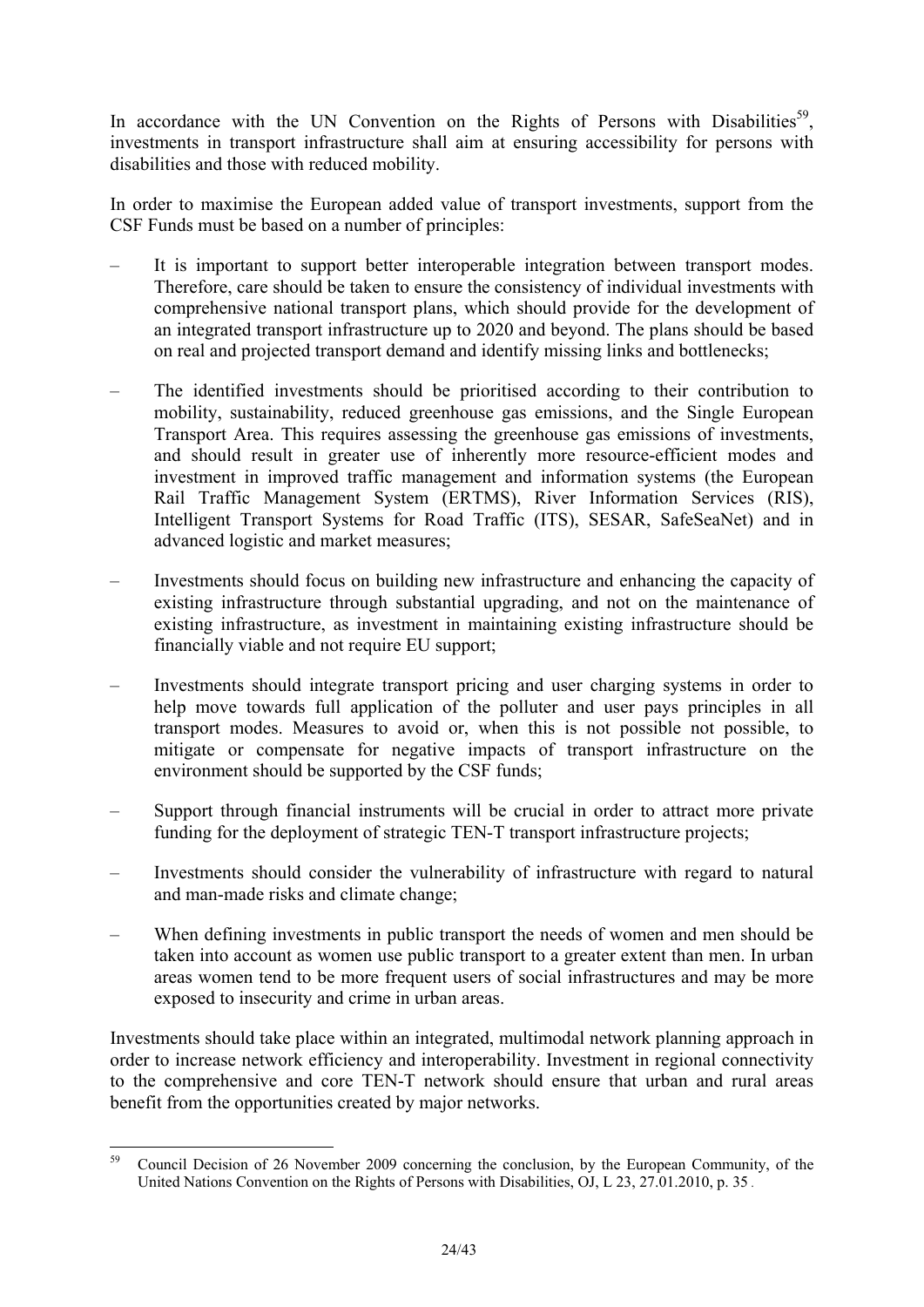With regard to maritime transport, ports should be developed as efficient entry and exit points through full integration with land infrastructure. Priority should be given to projects concerning port access and hinterland connections. The development of inland waterways should reinforce their contribution to sustainable European freight transport networks.

Attention should be given to the integrated promotion, across the different CSF Funds, of efficient logistic chains (including fisheries and the maritime and agro-forestry industries) and new and renewable energy sources (including biomass and sea energy).

The development of cross-border infrastructure operations should be closely coordinated, where relevant, with the appropriate macro-regional and sea-basin approaches. In this context, the implementation of Maritime Spatial Planning can provide a framework for arbitrating between competing uses and activities and managing the impact on the marine environment.

### **7.3 Complementarity and coordination**

Actions financed under this thematic objective should ensure complementarity with the Connecting Europe Facility (CEF) in order to maximise European added value as well as national and regional development benefits. The Cohesion Fund and the ERDF, under shared management, will complement the CEF, which is a directly managed fund with competitive project selection. The CEF will concentrate on projects with a high EU added value in particular for cross-border infrastructure, while the Cohesion Fund will concentrate on high EU added-value projects to remove bottlenecks in transport networks by supporting TEN-T infrastructure, for both the core and the comprehensive network. In addition, actions financed under this thematic objective should develop close synergies with activities funded under the "Smart, Green and Integrated transport" Challenge of Horizon 2020.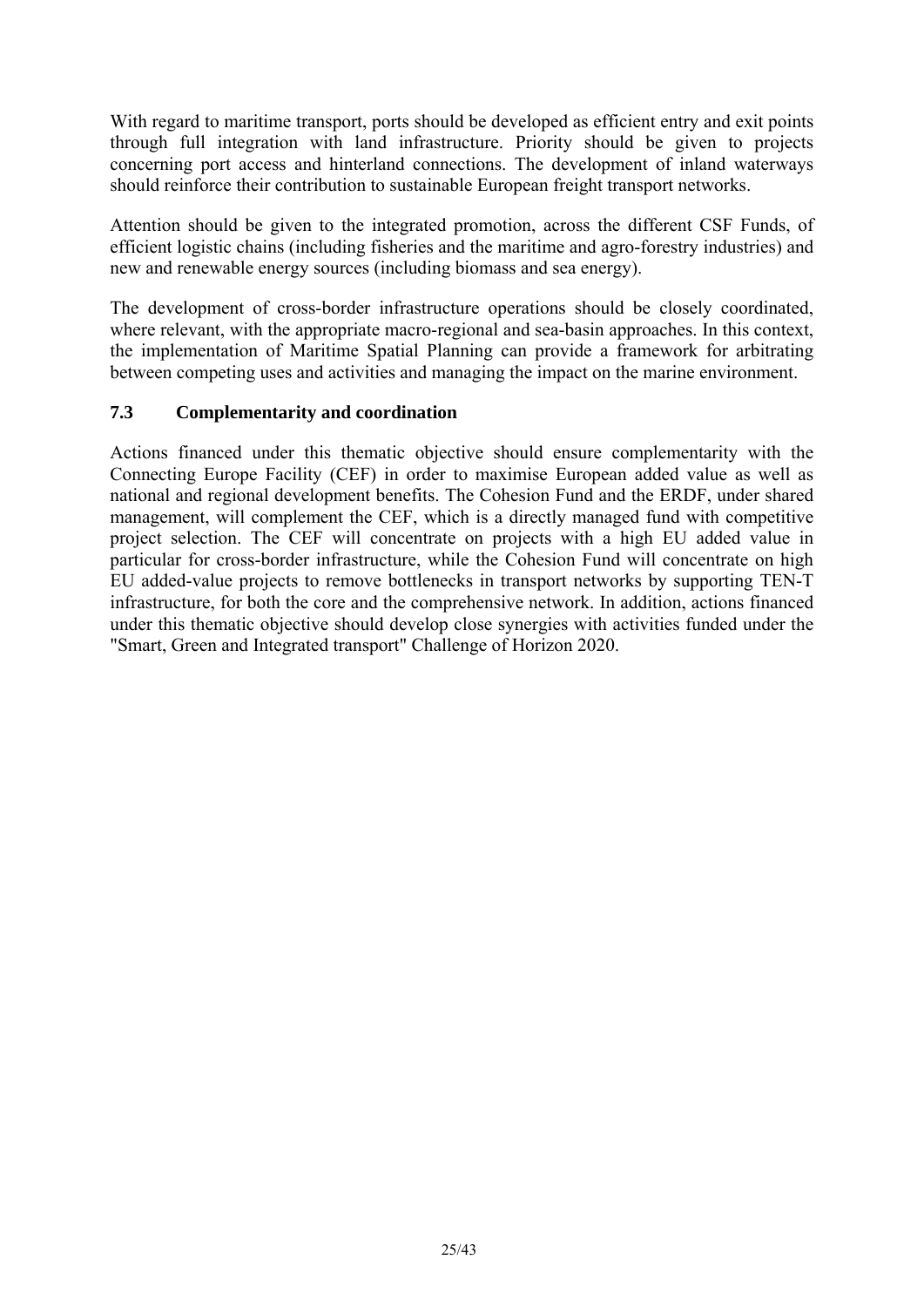#### <span id="page-25-0"></span>**8. PROMOTING EMPLOYMENT AND SUPPORTING LABOUR MOBILITY**

## **8.1 Key targets and objectives addressed by the CSF Funds**

## **Europe 2020 headline target:**

*'Aiming to raise to 75% the employment rate for women and men aged 20-64, including through the greater participation of young people, older workers and low-skilled workers and the better integration of legal migrants'* 

# *State of play60:*

If all Member States achieved their national target, the EU as a whole would still fall short of the 75 % target by 1.0-1.3 percentage points by 2020. In the course of 2011 there has been no substantial progress. With the recovery stalling and only marginal overall employment growth during the first half of 2011, the EU-27 employment rate for 2011 is likely to be only slightly above the 2010 level of 68.6% and to remain well below its pre-crisis high of 70.3%. The challenge remains to bring an additional 17.6 million people into employment between now and 2020.

Under this thematic objective, Member States should focus on contributing to the achievement of their national employment targets by using the CSF Funds and, in particular, the ESF to support the policies set out in Guideline 7 of the Europe 2020 Integrated Guidelines (Employment Guideline 7). EAFRD support should focus on job creation in rural regions, which generally have a lower than average employment rate.

# **Key actions for the ESF:**

Access to employment for job-seekers and inactive people, including local employment initiatives and support for labour mobility:

- active and preventive labour market measures at an early stage and open to all, including for the identification of individual needs, personalised services and guidance, targeted and tailored training, validation of acquired competences and skills, and outplacement;
- anticipation and counselling on long-term employment opportunities created by structural shifts in the labour market, such as the shift to a low-carbon and resourceefficient economy and the care and health sectors;
- providing information on job opportunities on the European labour markets and on living and working conditions.

Sustainable integration of young people not in employment, education or training (NEET) into the labour market:

– introduction of a 'youth guarantee' by establishing schemes to offer further education, (re)training or activation measures to every young person not in employment or in

<sup>&</sup>lt;u>.</u> AGS  $2012 -$  Annex I – COM(2011)815 final.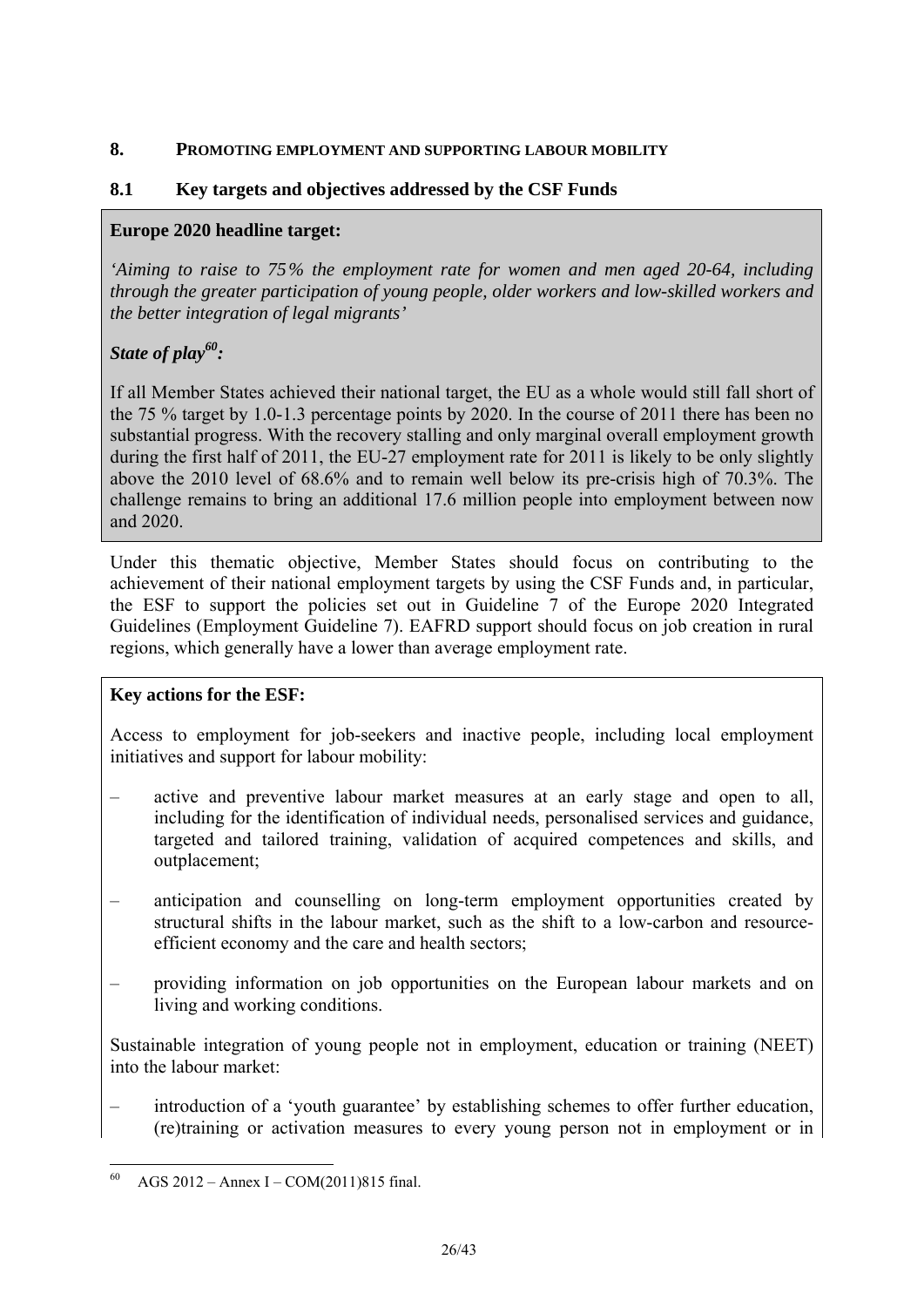education or training , within 4 months of leaving school. There should be a particular focus on apprenticeship-type vocational training and internships for graduates to acquire first work experience;

– self-employment and entrepreneurship for young people in all sectors, with particular emphasis on emerging sectors in a low-carbon economy and the care and health sectors;

Self-employment, entrepreneurship and business creation:

– support in particular for unemployed, disadvantaged and inactive people, to start and develop businesses in all sectors, including care and health, work integration, green jobs and community development. Such support comprises skills development, including ICT, entrepreneurial and management skills, mentoring and coaching and the provision of inclusive business development and financial services for business starters.

Equality between men and women and reconciliation between work and private life:

- tackling gender stereotypes in education and training systems;
- awareness raising and mobilisation of economic and social partners to address gender segregation in the labour market and the gender pensions and pay gap;
- developing work-life balance policies, including through support for reintegration into the labour market of persons who have not been working due to caring duties;
- innovative ways of work organisation, including teleworking and flexible working arrangements allowing people to combine informal care duties with work;
- access to affordable care services, such as child care, out of school care or care for dependent persons, including the elderly, through investment in sustainable care services.

Adaptation of workers, enterprises and entrepreneurs to change:

- developing specific employment, training and support services, including coaching and outplacement, in the context of company and sector restructuring;
- designing and implementing innovative, more productive and greener ways of work organisation, including health and safety at work.

Active and healthy ageing:

- innovative and elderly-friendly forms of work organisation, including accessible working environments and flexible measures;
- prolonging healthier working lives through the development and implementation of measures to promote healthy lifestyles and tackle health risk factors such as physical inactivity, smoking, harmful patterns of alcohol consumption;
- promoting employability and the participation of older workers in lifelong learning schemes to facilitate active ageing.

Modernisation and strengthening of labour market institutions, including actions to enhance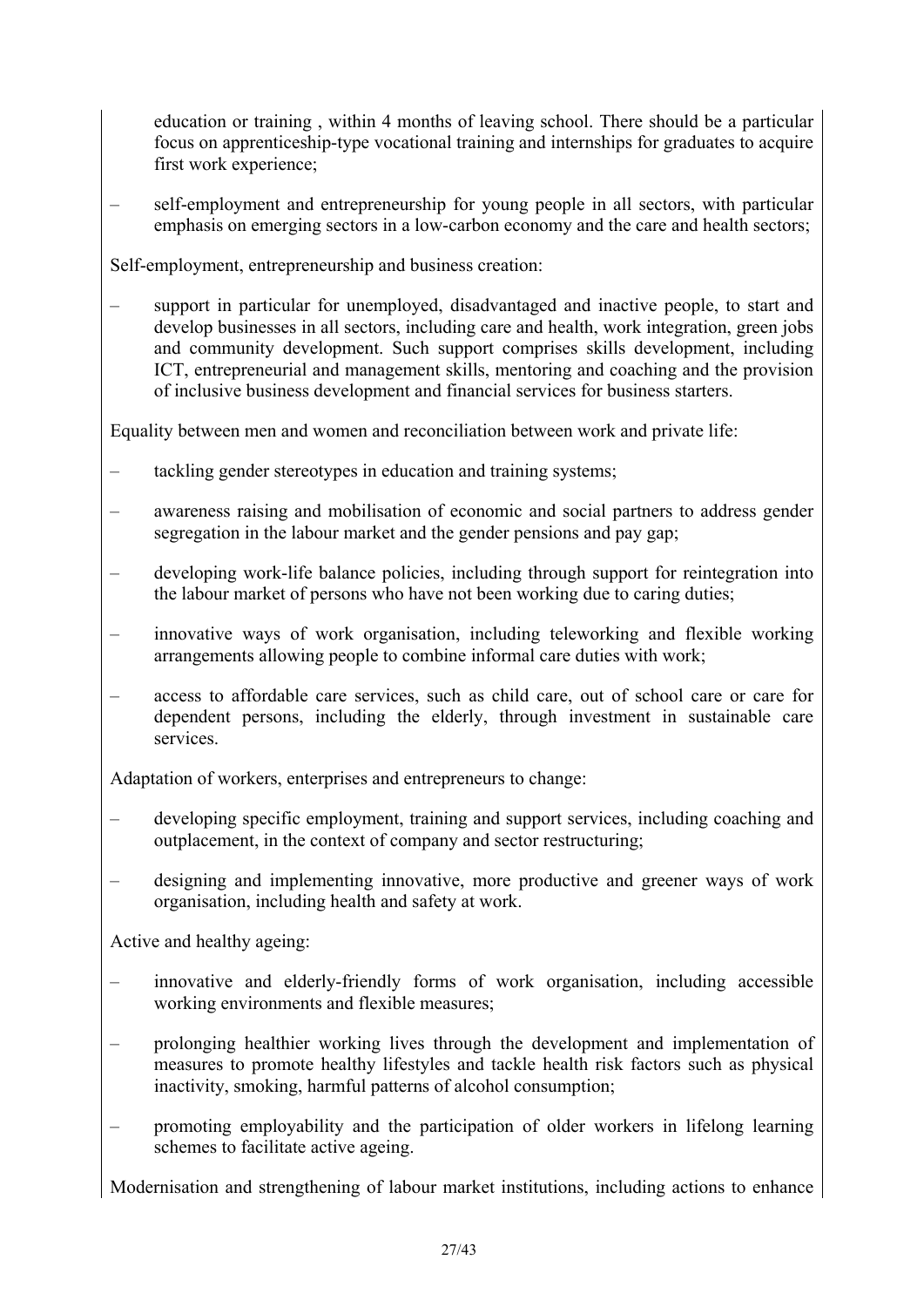transnational labour mobility:

- improving activation and matching labour market demand and supply offered by public employment services, by providing integrated support tailored to the needs of jobseekers while extending service provision to job changers and supporting the inactive back to work;
- collaborating in offering services to employers and establishing partnerships with education institutes and other employment services to organise flexible, preventive and efficient service delivery;
- anticipating long-term employment opportunities created by structural shifts in the labour market and developing services in the fields of lifelong guidance and lifelong learning to foster career transitions;
- targeted investment in the skills and capacity of staff;
- activities by European Employment Services (EURES) in the areas of recruitment, matching and placement, together with the related information, advice and guidance services at national and cross-border level.

# **Key actions for the ERDF:**

- development of business incubators and investment support for self-employment and business creation, in particular in areas offering new sources of growth, such as the green economy, sustainable tourism (including the silver economy) and health and social services:
- support infrastructure investments for the modernisation of public employment services

# **Key actions for the EAFRD:**

– facilitating diversification from the agricultural sector, creating new small enterprises and supporting other forms of job creation in rural areas, particularly through business start-up aid for non-agricultural micro and small enterprises in rural areas and investments in non-agricultural activities in rural areas.

# **Key actions for the EMFF:**

- support for job creation in fisheries communities through adding value to fisheries activities and products;
- support for diversification in fisheries communities through the creation of alternative jobs in the local economy, in particular in other maritime sectors.

# **8.2 General implementation principles**

Actions supported by the ESF under this thematic objective should aim for sustainable integration within employment while facilitating occupational and geographical mobility, and taking due account of the ongoing structural changes such as the shift to a low carbon economy and the increasing importance of the care and health sectors. New evidence based services and tools should be developed with a view to modernising employment services as actors for brokering workforce transition in particular towards greener skills and job profiles.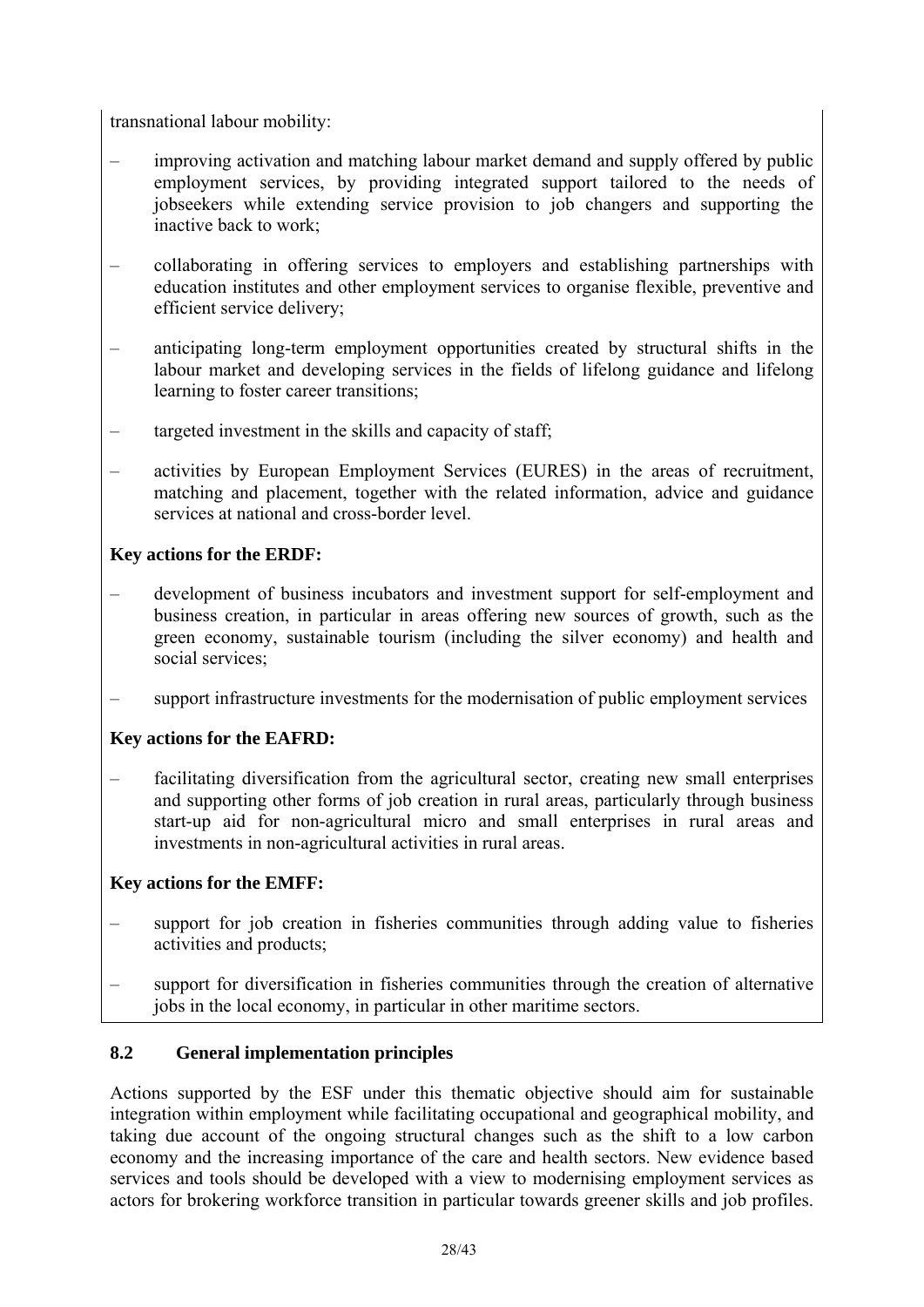Successful actions will benefit from the creation of networks with employers and education institutes at the appropriate territorial levels and the development of local employment initiatives. Implementing youth guarantees requires strong cooperation with social partners, employment services, other labour market stakeholders, and education and training bodies. In particular, cooperation with employers providing workplace learning places for young people is key. For both the ESF and EAFRD, the focus should be on sustaining job creation, particularly for micro and small enterprises. Where appropriate, these efforts could be supported by the use of financial instruments, possibly also in combination with the EU-level financial instruments. Gender-equality specific actions should not be understood only as actions specifically targeting women, but should be considered in a wider perspective, for instance as actions that target also men, key economic and social actors, decision makers and the general public.

## **8.3 Complementarity and coordination**

Support for self-employment provided by the ESF will in particular target unemployed, disadvantaged and inactive people and focus on skills development, whilst the ERDF will provide investment support. Modernisation of public employment services supported by the ESF often also requires infrastructure investments which can be supported by the ERDF.

Actions supported by the EMFF under this thematic objective will primarily be implemented through community-led local development and will also contribute to promoting social inclusion in fisheries communities.

Actions supported by the ESF should be coherent with Member States' strategies on inclusive start-up support, which works across departmental responsibilities, links suitable business development and financial services, is based on effective ways to reach out to disadvantaged groups and areas, and facilitates learning of stakeholders through ongoing monitoring and evaluating of results.

Investments in support of other thematic objectives, notably R&I, SME support and supporting the shift to a low-carbon economy, should focus on creating sustainable jobs. Synergies should be sought with the Programme for Social Change and Innovation<sup>61</sup> supporting geographical mobility as well as facilitating access to microfinance for entrepreneurs, in particular for those furthest away from the labour market, and microenterprises. Coordination should be ensured with Erasmus for All programme, in particular with mobility and cooperation projects dealing with education and training.

<sup>&</sup>lt;u>.</u> COM(2011) 609 final.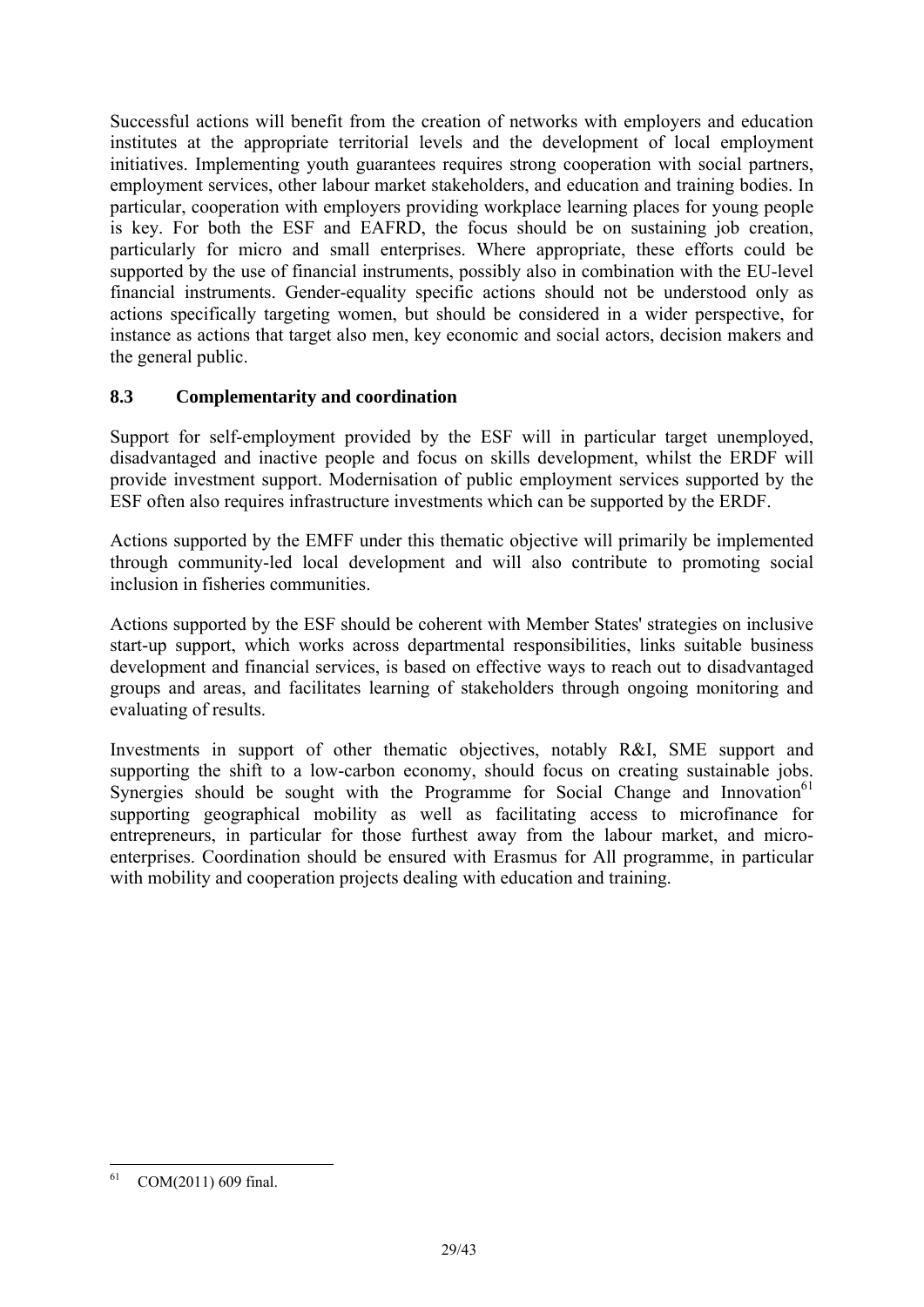#### <span id="page-29-0"></span>**9. PROMOTING SOCIAL INCLUSION AND COMBATING POVERTY**

## **9.1 Key targets and objectives addressed by the CSF Funds**

## **Europe 2020 headline target:**

*'Promoting social inclusion, in particular through the reduction of poverty, by aiming to lift at least 20 million people out of the risk of poverty and exclusion'* 

# *State of play62:*

The EU target will not be reached based on current national targets. According to a first preliminary estimation of the cumulative ambition around 12 million people would be lifted out of poverty and social exclusion by 2020. If spillover effects of strategies focusing on combating child poverty or reducing long-term unemployment are taken into account, this number can be increased by 25%. However, this would still fall short by at least 5 million or 25% of the EU headline target.

# **Key actions for the ESF**:

Active inclusion:

- integrated pathways combining various forms of employability measures such as individualised support, counselling, guidance, access to general and vocational education and training, as well as access to services, notably health and social services, child care, and internet services;
- modernisation of social protection systems, including the design and implementation of reforms to improve the cost-effectiveness and adequacy of social and unemployment benefits, minimum income schemes and pensions, healthcare and social services, whilst minimizing disincentives to work and traps effects;

Integration of marginalised communities such as the Roma:

- integrated pathways to the labour market, including individualised support, counselling, guidance and access to general and vocational education and training;
- access to services, in particular social care, social assistance services and healthcare (including preventive healthcare, health education and patient safety);
- elimination of segregation in education, promoting early-childhood education, fighting early school-leaving and ensuring successful transitions from school to employment;
- measures to overcome prejudices and discrimination against Roma.

<sup>&</sup>lt;u>.</u> 62 COM(2011)815 final, AGS 2012 – Annex I.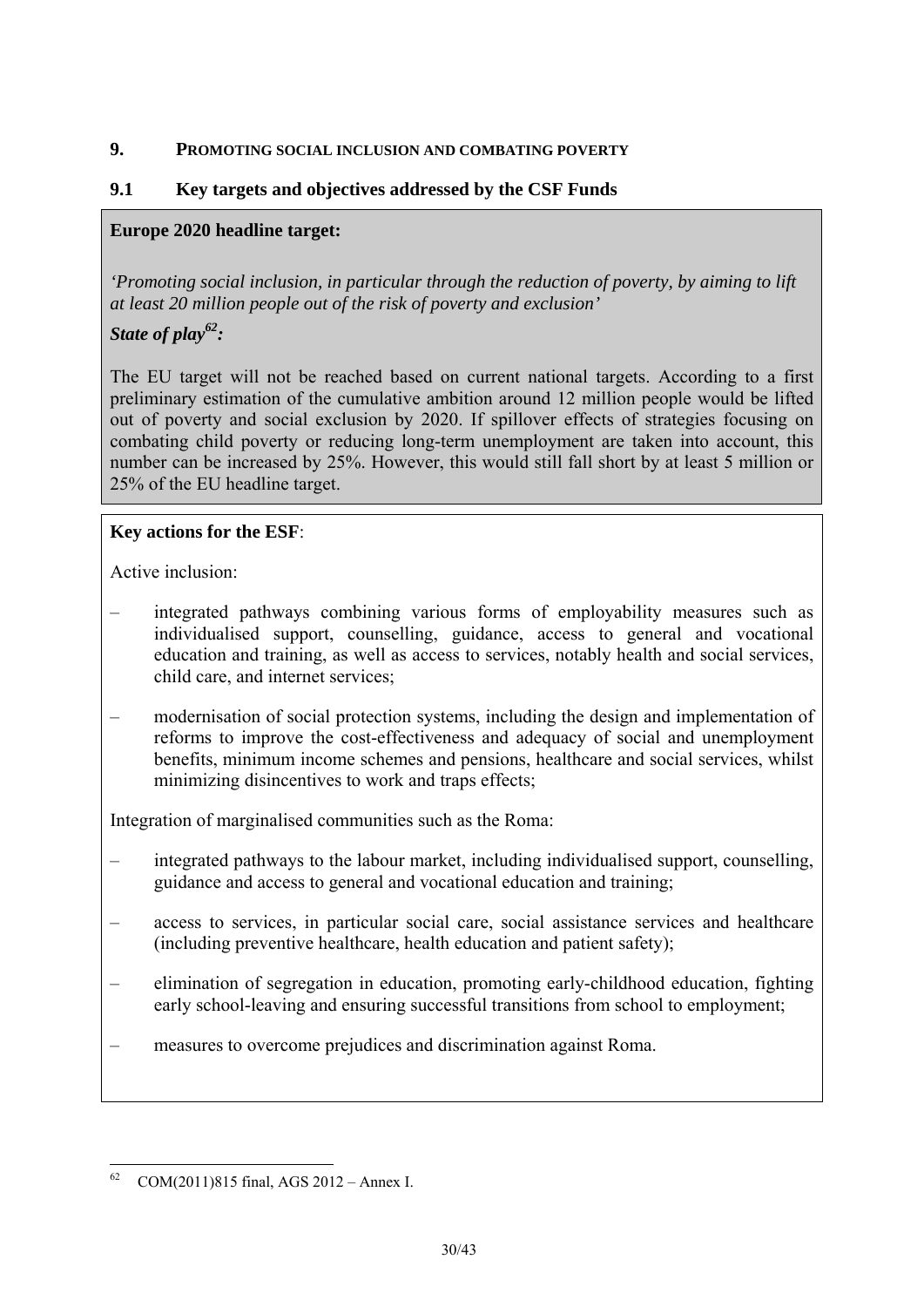Combating discrimination based on sex, racial or ethnic origin, religion or belief, disability, age or sexual orientation:

- awareness-raising and engagement with local communities and enterprises to fight discrimination and promote intercultural activities;
- specific actions targeting people at risk of discrimination and people with disabilities and chronic disease with a view to increasing their labour market participation, enhancing their social inclusion, and reducing inequalities in terms of educational attainment and health status;

Enhancing access to affordable, sustainable and high-quality services, including health care and social services of general interest:

- enhanced access to affordable, sustainable and high-quality healthcare with a view to reducing health inequalities, supporting health prevention and promoting e-health, including through targeted actions focused on particularly vulnerable groups;
- enhanced access to affordable, sustainable and high-quality social services such as employment and training services, services for the homeless, out of school care, childcare and long-term care services;
- targeted early-childhood education and care services, including integrated approaches combining childcare, education, health and parental support, with a particular focus on the prevention of children's placement in institutional care;
- access to e-services to promote e-inclusion;
- support for the transition from institutional care to community-based care services for children without parental care, people with disabilities, the elderly, and people with mental disorders, with a focus on integration between health and social services.

Promoting the social economy and social enterprises:

- capacity-building and support structures for the promotion of social enterprises, in particular through social entrepreneurship education and training, networking, the development of national or regional strategies in partnership with key stakeholders, and the provision of business development services and easier access to finance;
- mobilisation of funds to support initiatives in the social economy and social entrepreneurship.

Community-led local development strategies:

- support the preparation, the running and the animation of local strategies;
- support the activities designed and implemented under the local strategy in areas falling within the scope of ESF in the fields of employment, education, social inclusion and institutional capacity building.

# **Key actions for the ERDF:**

– investment in health and social infrastructure to improve access to health and social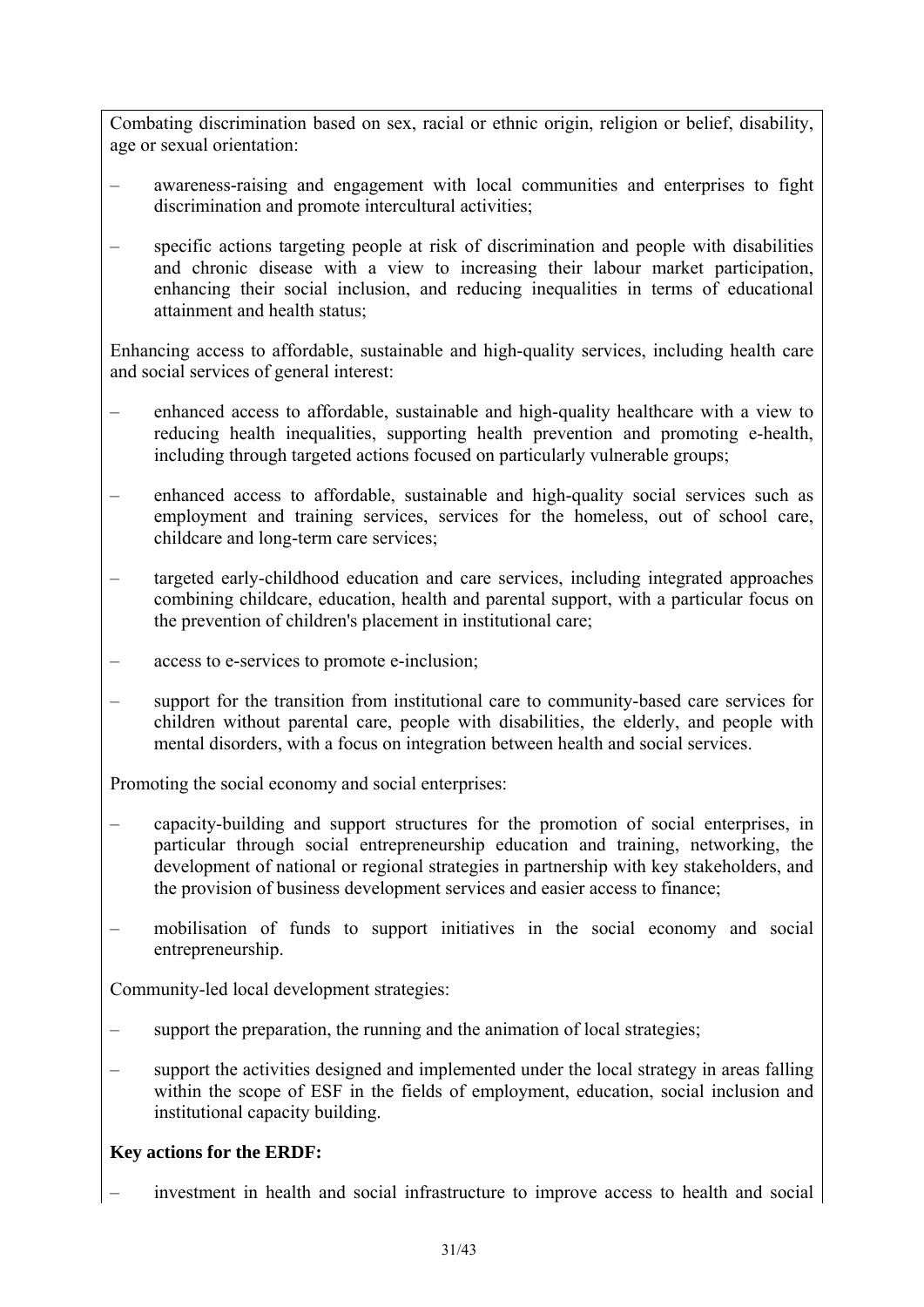services and reduce health inequalities, with special attention to marginalised groups such as the Roma and those at risk of poverty;

- infrastructure investments that contribute to the modernisation, structural transformation and sustainability of health systems, leading to measurable improvements in health outcomes, including e-health measures;
- targeted infrastructure investments to support the shift from institutional to communitybased care, which enhances access to independent living in the community with highquality services;
- support infrastructure investments in childcare, elderly care and long-term care.
- support for the physical and economic regeneration of deprived urban and rural communities including the Roma, which reduces the spatial concentration of poverty, including the promotion of integrated plans where social housing is accompanied notably by interventions in education, health including sport facilities for local residents and employment;
- support for the development of social enterprises through developing new business models and innovative solutions to address societal challenges;
- support specific investments targeted to remove and prevent accessibility barriers;
- fostering community-led local development strategies through support for the capacitybuilding of the local action groups and the preparation, the running and animation of local strategies, and through support for the activities designed and implemented under the local strategy in areas falling within the scope of the ERDF in the fields of social inclusion and physical and economic regeneration.

# **Key actions for the EAFRD:**

– fostering local development in rural areas by promoting community-led local development (LEADER local development strategies) and through investments in all types of small-scale infrastructure in rural areas and investments in setting up, improving or expanding local basic services for the rural population, particularly in remote rural areas, together with other actions to improve the quality of life in and attractiveness of rural settlements ('village renewal').

# **9.2 General implementation principles**

Active inclusion policies should take into account the need for better coordination between education, social protection systems and labour market policies to ensure transition to the labour market for the most disadvantaged in line with the Commission Recommendation on the active inclusion of people excluded from the labour market $63$ . Income support through the ESF should be funded only as a complementary measure, as part of an integrated pathway approach to the labour market, and should be limited in time to the duration of activation measures. Public employment schemes could be supported only as a transitional measure with the primary aim of equipping people with the necessary skills, competences and qualifications

<sup>63</sup> 63 Commission Recommendation of 3 October 2008 on the active inclusion of people excluded from the labour market (2008/867/EC).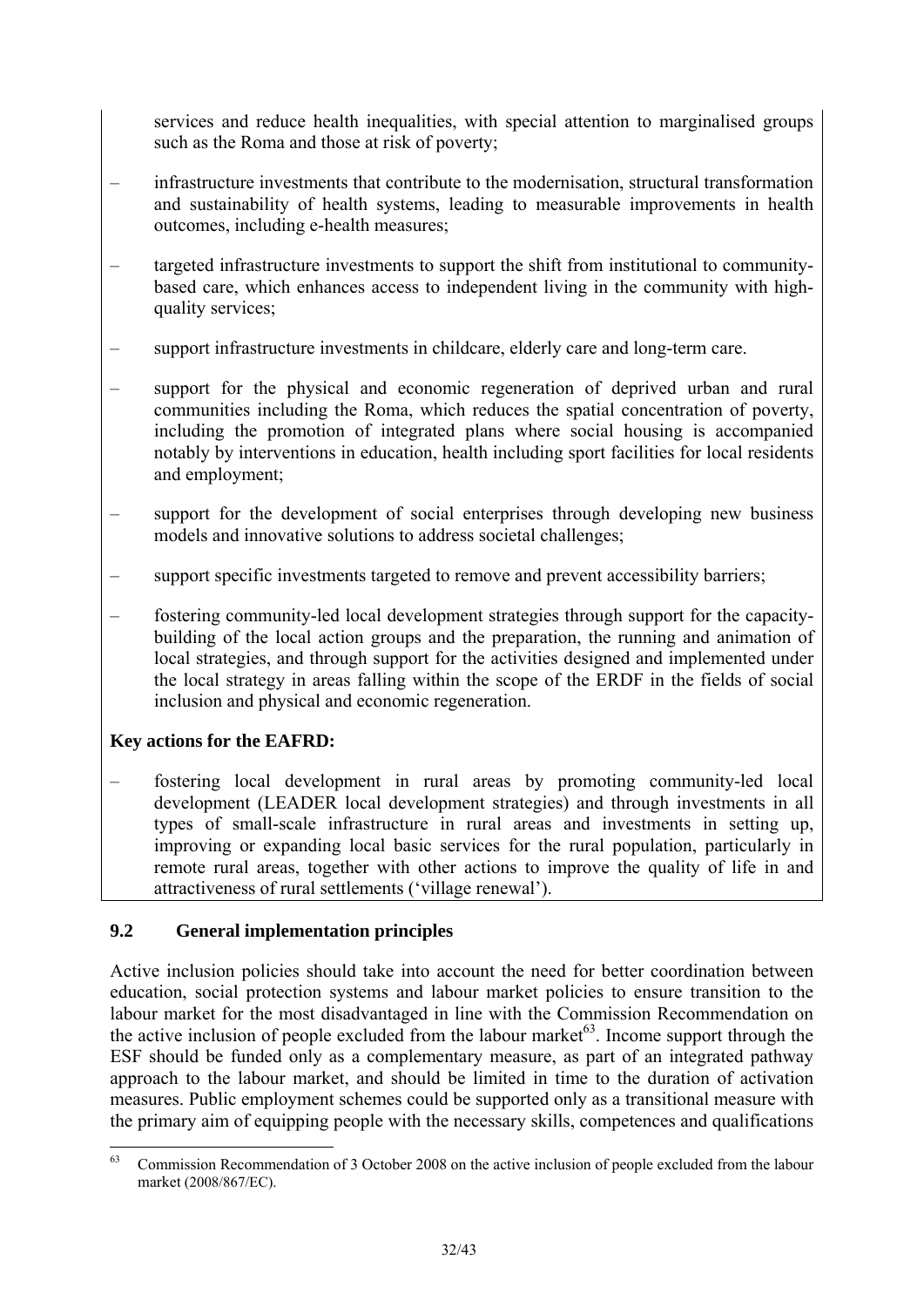to reintegrate within the labour market. CSF Funds may not be used for actions contributing to any form of segregation and discrimination.

Member States are invited to make use of poverty maps when designing and implementing integrated strategies to support the most disadvantaged areas and groups such as the Roma.

## **9.3 Complementarity and coordination**

The integrated use of CSF Funds is particularly important in addressing the territorial dimension of poverty. The integration of marginalised communities requires coherent and multi-dimensional approaches supported from the various CSF Funds, complementing national resources and implemented coherently with reforms of social protection systems. This multi-dimensional integrated approach combining actions from various CSF Funds is particularly relevant for the Roma community, whose effective integration requires investments in employment, education, healthcare, housing and social integration. In deprived urban areas, the physical and economic regeneration activities supported by the ERDF should go hand in hand with ESF actions aimed at promoting the social inclusion of marginalised groups. In rural areas, EAFRD support may also be used to promote social inclusion, particularly through community-led local development ('LEADER'), which will continue to be a compulsory element of rural development programmes.

It is also essential to exploit the synergies between the CSF Funds in order to reduce inequalities in terms of access to services. To increase the effectiveness of ESF actions aimed at enhancing access to affordable, sustainable and high-quality services, the ERDF and EAFRD should be used in a complementary way to invest in social and health infrastructure in less developed regions and in rural areas.

Coordination should be ensured with the Programme for Social Change and Innovation increasing access to microfinance for to social entrepreneurs and with the Erasmus for All programme, in particular with cooperation projects related to school education, vocational education and training and adult learning.

The objective of the Asylum and Migration Fund<sup>64</sup> is to strengthen asylum systems, reinforce the international protection of refugees, enhance solidarity and responsibility-sharing between Member States, encourage the development of proactive immigration strategies, promote more targeted integration strategies at local and regional level, promote fair and effective return strategies, support the development of partnerships and cooperation with third countries, and support the European Migration Network.<sup>65</sup> Coherence between the CSF Funds and the Asylum and Migration Fund needs to be established, in particular through complementary support from the ESF for the integration of third-country nationals within the labour market. In view of increasing the effectiveness of the measures proposed, the CSF funds may be implemented also via financial instruments, possibly in combination with the EU-level financial instruments, where applicable.

### **Social innovation**

1

Innovative approaches are needed to better respond to societal challenges arising from population ageing, disability, poverty, unemployment, inequalities, new work patterns and life

<sup>64</sup> COM(2011) 751 final, Proposal for a Regulation of the European Parliament and of the Council establishing the Asylum and Migration Fund.<br>
<sup>65</sup> Council Decision of 14 May 2008 establishing a European Migration Network (2008/381/EC).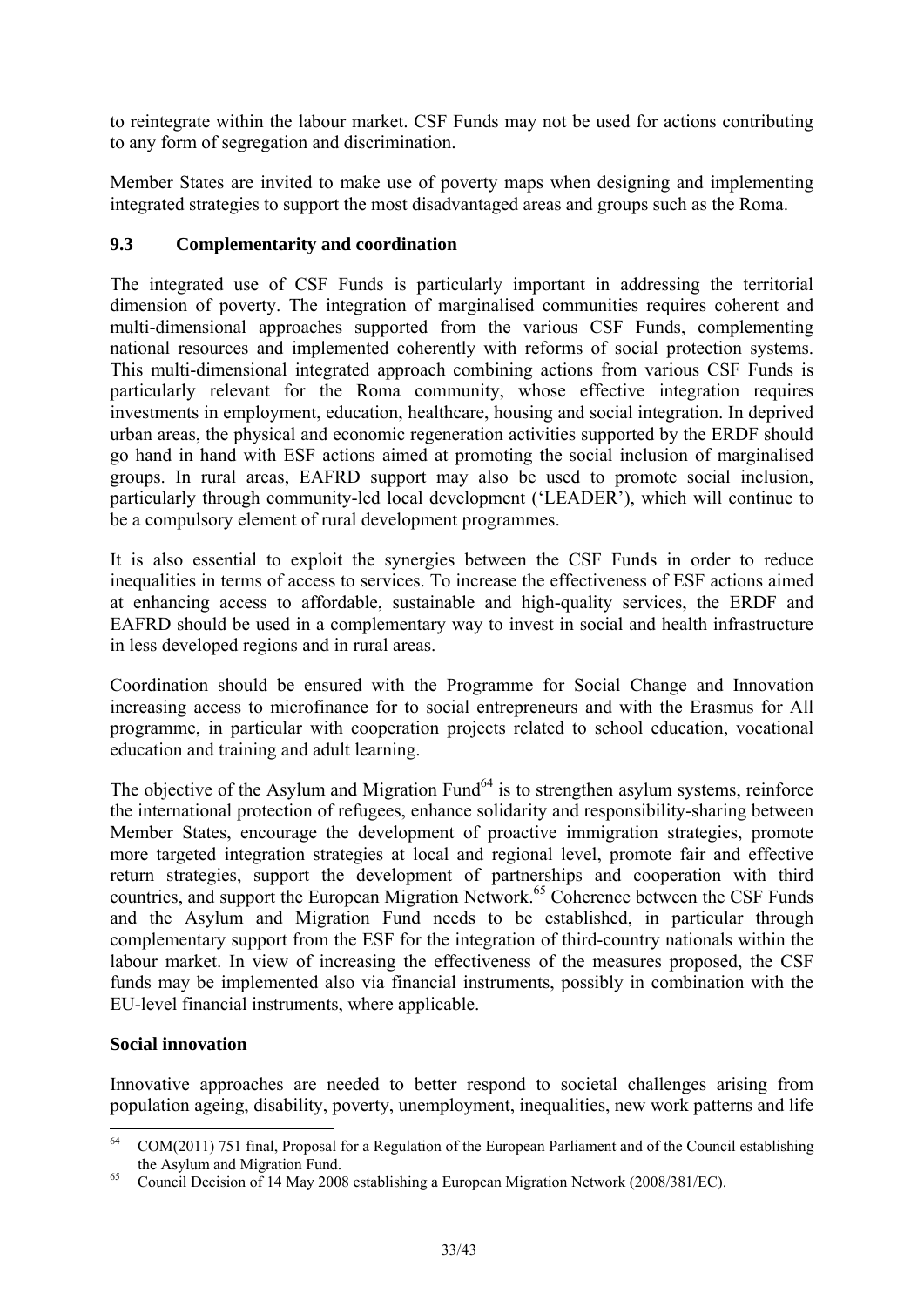styles, and citizens' expectations regarding social and territorial cohesion, green growth, urban regeneration, education and care in an effective, fair and sustainable manner. Social innovation involves the development and implementation of new ideas (products, services and models) to meet social needs and aspirations, as well as to create new social relationships or collaborations between organisations. It can contribute to both social inclusion, as well as other thematic objectives<sup>66</sup> linked to innovation, employment, the Digital Agenda and institutional capacity.

Support to social innovation within the CSF Funds will make a difference in building innovative solutions in fields as diverse as distance learning, microfinance initiatives for specific target groups, care, urban farming, and waste reduction.

Such actions should engage individuals, groups and associations, the non-profit sector, the market and the public sector. Innovative solutions require improved interactions between actors, creative and risk-taking.

Social entrepreneurship is a great source of social innovation. In its Social Business Initiative,  $67$  the Commission called "on the Member States and local and regional authorities to support and encourage development of social enterprises within their sphere of competence."

Even if innovations of a technological and social nature are different, many social innovations can use the potential of internet-based social networks to empower individuals. Therefore, ensuring on-line connectivity and supporting the acquisition of relevant digital skills is a key empowering factor behind social innovation.

<u>.</u>

<sup>66</sup> According to the proposal for the ESF Regulation [COM(2011) 607 final] the ESF shall promote social innovation in all areas falling within its scope whilst Member States identify the themes for social innovation corresponding to their needs. 67 COM(2011) 682 final.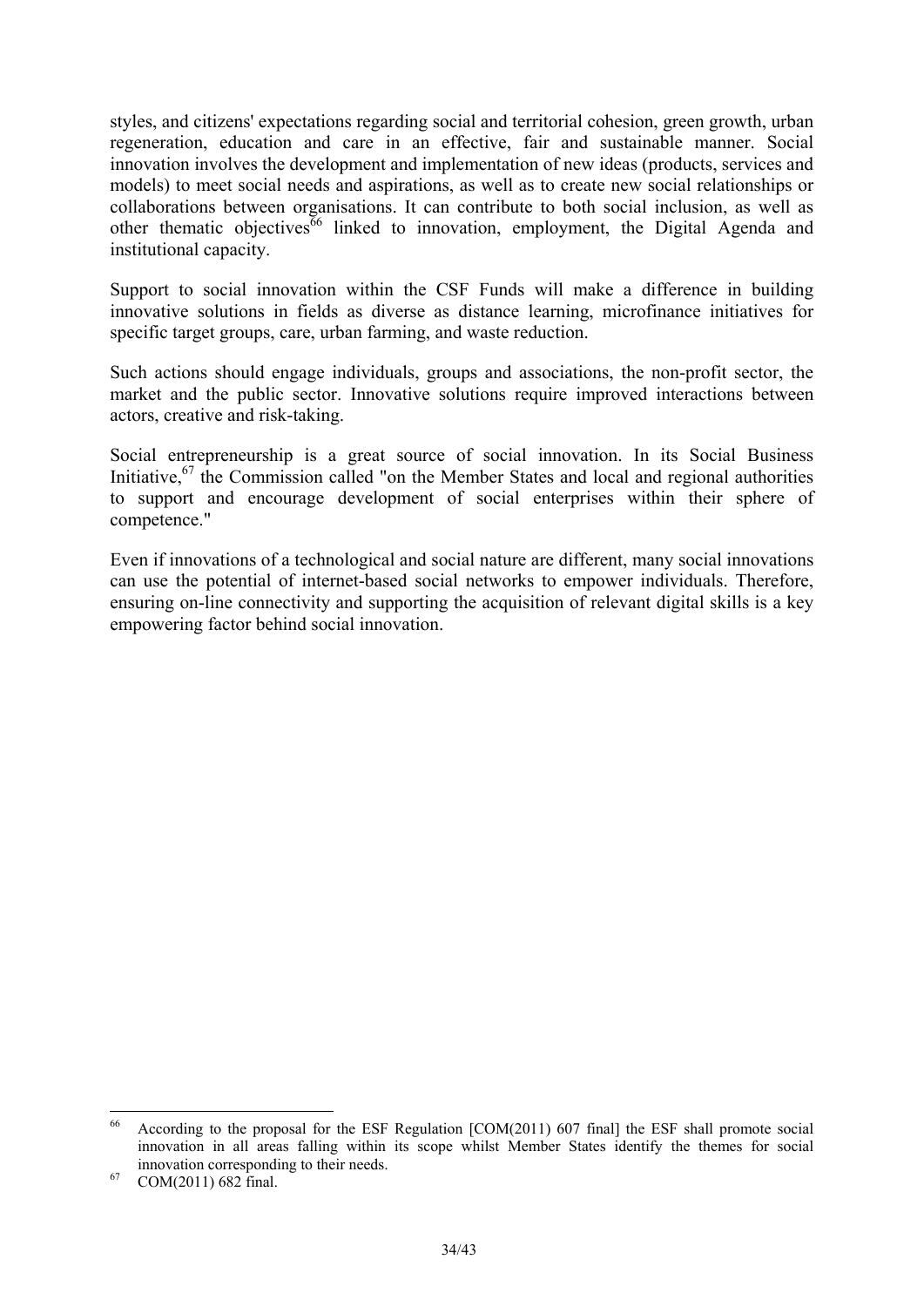#### <span id="page-34-0"></span>**10. INVESTING IN EDUCATION, SKILLS AND LIFELONG LEARNING**

## **10.1 Key targets and objectives addressed by the CSF Funds**

### **Europe 2020 headline target:**

*'Improving education levels, in particular by aiming to reduce school drop-out rates to less than 10% and by increasing the share of 30-34 year-olds having completed tertiary or equivalent education to at least 40%'* 

# *State of play68:*

The global EU target of early school leaving will not be reached on the basis of current national commitments. The national targets suggest that a rate of 10.5% early school leavers would be achieved by 2020, thus missing the common European target of 10%. Early school leaving still averaged 14.1% across the EU in 2010 compared to 14.4% in 2009. However, the figure hides considerable differences between and within countries.

On tertiary education attainment (among 30-34 year olds), the cumulative effect of achieving the existing national targets set by Member States would on its own only lead to an attainment level of around 37% in 2020. However, the EU tertiary attainment rate has increased from 32.3% in 2009 to 33.6% in 2010 and current trends suggest that the headline target of 40% could in fact be met for the 30-34 year old age group.

EAFRD support will also address the relatively low levels of skills in the agricultural sector which pose an obstacle to competitiveness.

### **Key actions for the ESF:**

Reducing early school-leaving and promoting equal access to good-quality early-childhood, primary and secondary education:

- targeted support for implementing evidence-based, comprehensive and consistent policies to reduce early school leaving encompassing prevention, early intervention and compensation such as second-chance schools, and fostering participation in nonsegregated public education facilities;
- capacity building of teachers, trainers, school leaders and staff, introduction of quality assurance and monitoring systems, development of educational content, including the use of ICT, the development of creative skills and combating gender stereotypes in education and training;
- addressing obstacles in access faced by children from disadvantaged families, in particular during the very first years of early-childhood (0-3);
- support learning schemes which aim to assist children and young people with learning disabilities in order to allow their integration in the mainstream educational system;

<sup>&</sup>lt;u>.</u> 68 COM(2011)815 final, AGS 2012 – Annex I.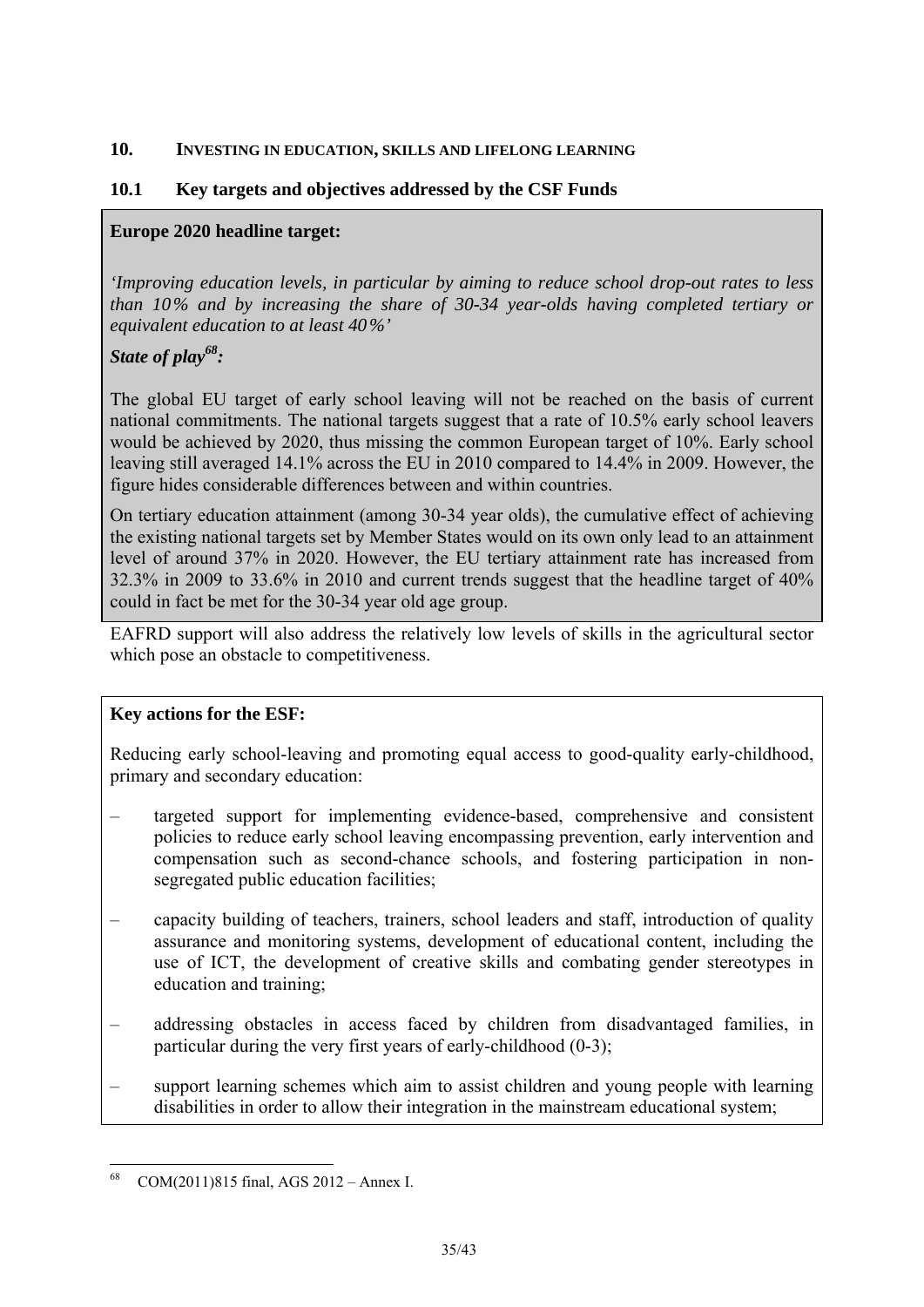– support the transition from specialised schools for disabled persons to mainstream schools.

Improving the quality, efficiency and openness of tertiary and equivalent education with a view to increasing participation and attainment levels:

- targeted support for individual students, especially from under-represented and vulnerable groups to participate in tertiary education and opening up higher education to non-traditional learners, and support for adult learners;
- investment in the development of new teaching methods and the development and deployment of innovative technologies, including open educational resources, for delivering high-quality educational content, including training and capacity-building for teachers and researchers;
- support for enhancing the relevance of higher education programmes to labour market needs, including through fostering problem-solving, creativity and the development of entrepreneurial skills;
- developing and reinforcing partnerships between higher education, business and research sector.

Enhancing access to lifelong learning, upgrading the skills and competences of the workforce and increasing the labour market relevance of education and training systems:

- implementing life-long learning strategies for the workforce, in cooperation with the social partners, including training and skills development and upgrading the transversal competences of the workforce, such as languages, digital competence and entrepreneurship;
- adapting vocational education and training (VET) systems to labour market demands, by developing work-based learning in VET, including apprenticeship schemes, and encouraging companies to take on more trainees;
- promoting quality assurance systems in vocational education and training in line with the recommendation on European Quality Assurance Reference Framework;
- flexible pathways between sectors of education and training and between education and work, in particular through learning and career guidance, traineeship schemes, systems for the validation and recognition of acquired competences, national qualification frameworks and related credit systems such as the European Credit system for Vocational Education and Training (ECVET) and the European Credit Transfer System (ECTS);
- support for a mobility period abroad for graduates and people on the labour market, including those from disadvantaged groups to acquire new skills and competences;
- improving initial and continuing training for teaching and other staff involved in education and training services;
- promoting the attractiveness and excellence of vocational education and training, including campaigns and skills competitions, and supporting young people in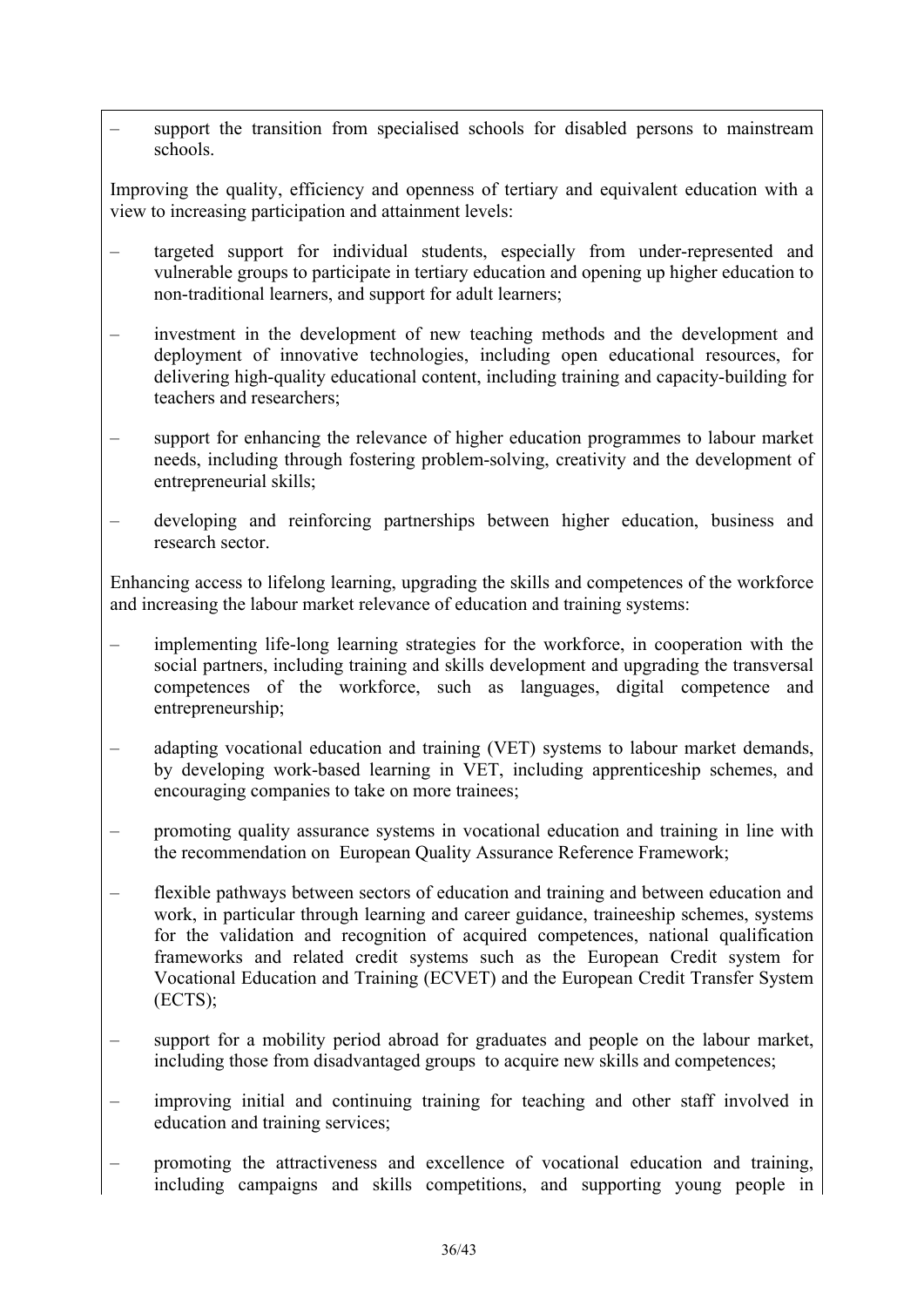compulsory education to get acquainted with vocational trades and career possibilities;

- promoting partnerships/networks between social partners, enterprises, education and training institutions/providers in order to improve the transfer of information on labour market needs, introduce experience-based learning methods, encourage experimentation and adapt curricula;
- support for upgrading the basic skills and key competences of the adult population, including migrants, and creating new opportunities to capitalise on the knowledge and skills of older adults;
- support the development of adult learning systems responding to high quality standards.

## **Key actions for the ERDF:**

– support for investments in education and training infrastructure particularly with a view to reducing territorial disparities and fostering non-segregated education and increasing the responsiveness of education and training systems to evolving patterns of skills needs and demands and complementing ESF measures.

# **Key actions for the EAFRD:**

Fostering lifelong learning and vocational training in the agricultural and forestry sectors, in particular by:

- support for vocational training and skills acquisition, in such areas as farm management, sustainable agricultural practices, quality improvements and the use of new technologies specific to agriculture and forestry;
- support for demonstration activities to transfer knowledge between farmers about new practices in the sector, as well as for information and short-term exchanges and visits within the EU to promote the exchange of good farm and forestry management practices; and fostering lifelong learning and vocational training in rural areas in general (other than courses or training normally provided in secondary or higher education), such as training on business management or other skills necessary to diversify out of the agricultural sector.

# **10.2 General implementation principles**

Actions in this field should reflect the objectives contained in the Council conclusions of 12 May 2009 on a strategic framework for European cooperation in education and training. Investments should support equal access to quality education at all educational levels, and should support the modernisation processes. In line with the lifelong learning principles, action should cover all sectors, taking into account also learning in informal and non-formal contexts. Reforms should aim to ensure the acquisition of the key competencies, notably in terms of employability. Reforms should also aim to improve the match between skills supply and labour market demand and fostering creativity, problem-solving and entrepreneurial skills as well as supporting the transition to a low-carbon and resource-efficient economy. Successful investments require developing knowledge partnerships between higher education, the vocational education and training (VET) sector, research, business, ant the public and nonprofit sectors. Emphasis should be on strengthening the links between education and the world of work.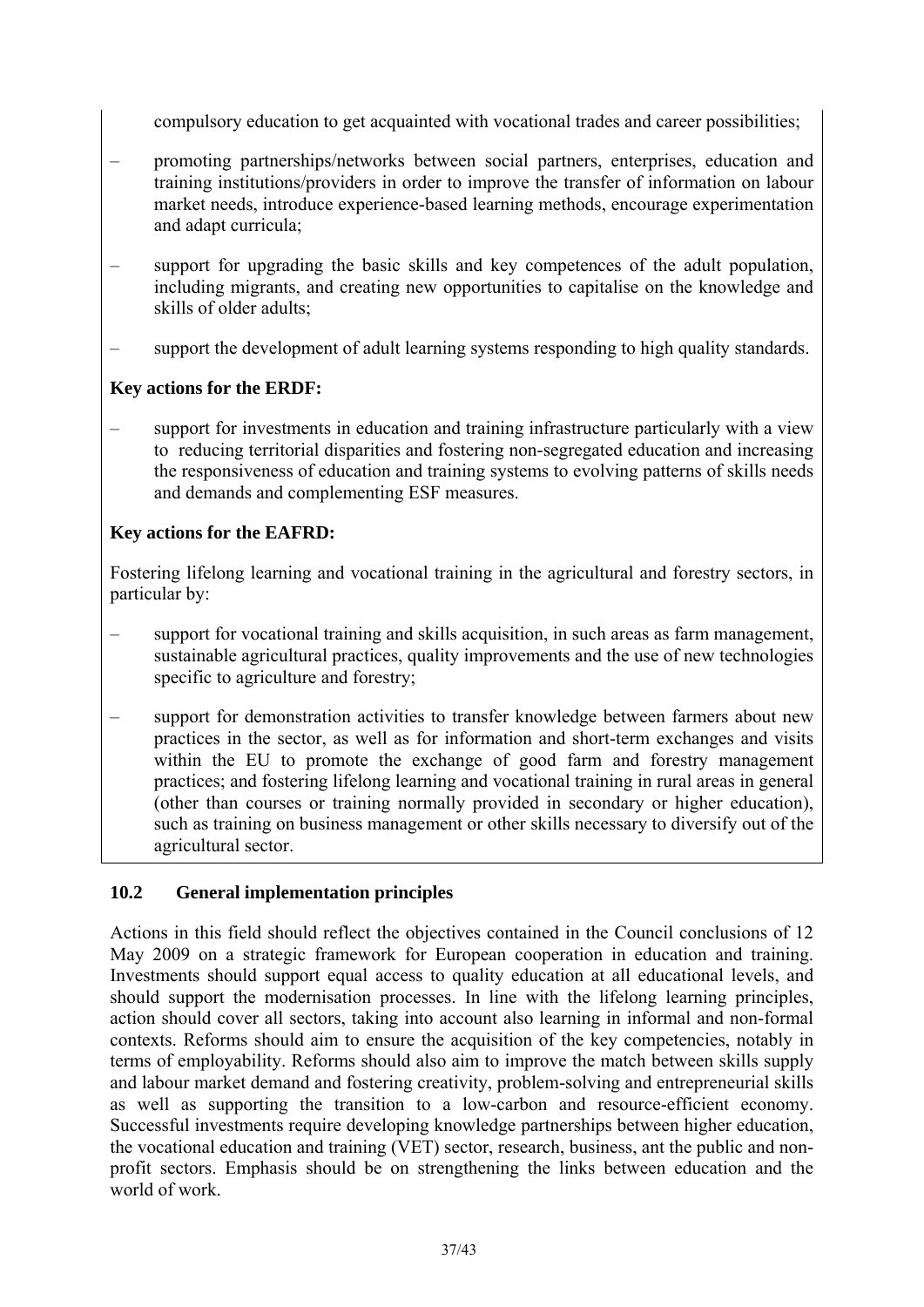### **10.3 Complementarity and coordination**

Whilst the ESF will be the main Fund for making direct investments in this area, other Funds will contribute. The ERDF should support infrastructure investments in education and training which are part of the strategies for education and training at regional, national and EU level as well as those necessary for the successful implementation of ESF projects in this policy field. Whilst the ESF supports training in all sectors of the economy, the EAFRD and the EMFF will focus on the agricultural and fisheries sectors. Developing human capital of disadvantaged groups will contribute to achieving the social inclusion and the employment objective of the CSF Funds. The EAFRD can complement ESF interventions by supporting training and life-long learning in the agricultural and forestry sector or by filling gaps in the provision of training in rural areas, including investments in small-scale educational and training infrastructures. This is likely to be particularly valuable in remote rural areas.

Coordination should be ensured with Erasmus for All programme that will focus its support on transnational learning mobility of students, youth and staff; on strategic partnerships between organisations and institutions across Europe and on actions supporting policy development and implementation. The coordination between the instruments should be achieved, in particular, by promoting complementarity of funding for mobility and the funding of activities that mainstream best practices and innovative projects identified at EU level under the Erasmus for All Programme. The National Agencies, established under this programme, can contribute in achieving this coordination.

The key targets and objectives may be addressed also via financial instruments, possibly in combination with the EU-level financial instruments, if appropriate.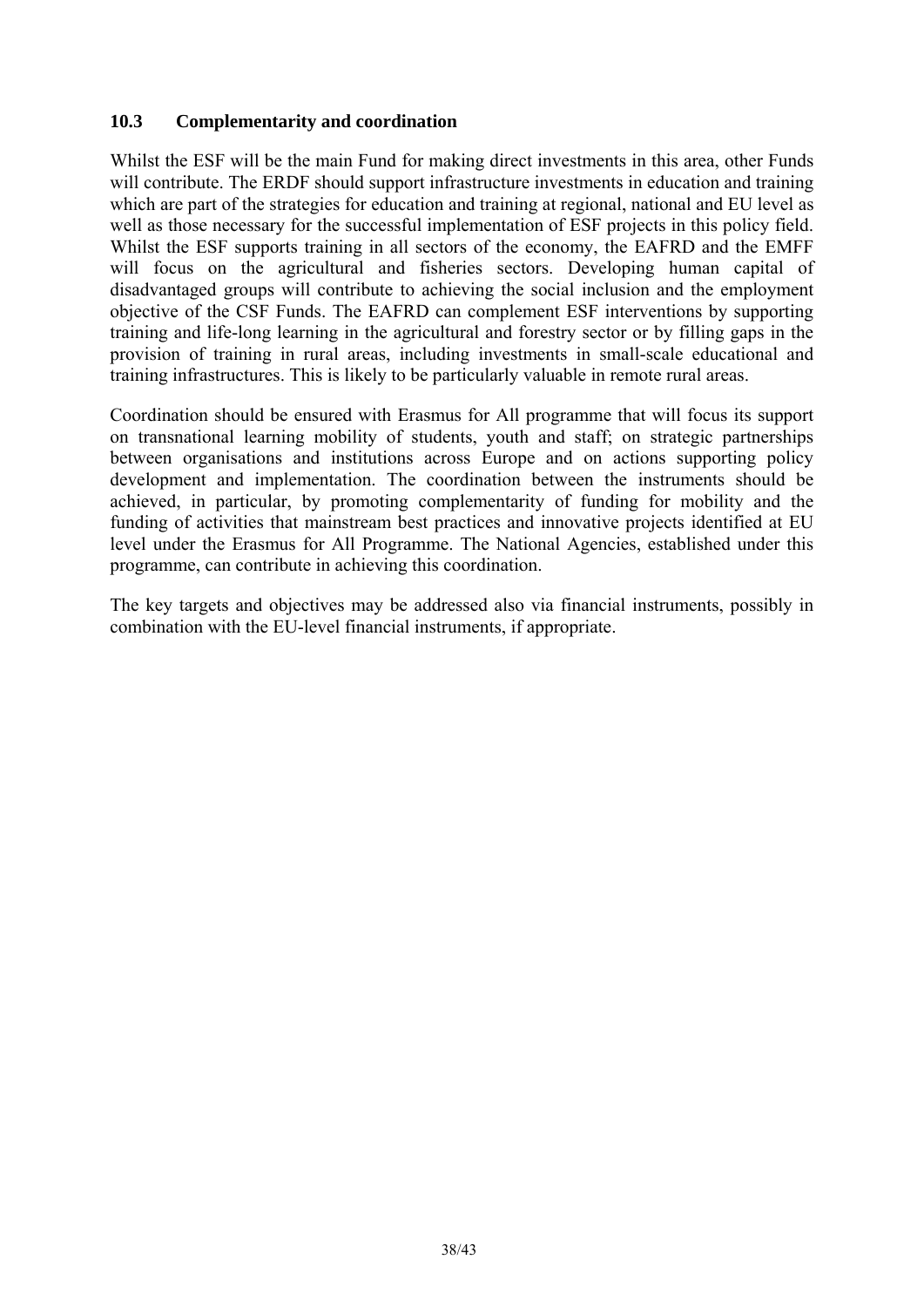#### <span id="page-38-0"></span>**11. ENHANCING INSTITUTIONAL CAPACITY AND ENSURING AN EFFICIENT PUBLIC ADMINISTRATION**

### **11.1 Key targets and objectives addressed by the CSF Funds**

Strengthening institutional and administrative capacity at all levels and in all fields and promoting good governance principles is important in order to underpin structural adjustments. Reducing regulatory and administrative burdens and promoting high standards of transparency, integrity and accountability in public administration also helps to increase productivity and strengthen competitiveness. In this respect, the priority should be on reducing the administrative burden on citizens and business and increasing the transparency, integrity and quality of public administration as well as its efficiency in delivering public services in all sectors (including though up-skilling in the fields of policy development, organisational innovations, e-governance and public procurement of innovative solutions).

### **Key actions for the ESF:**

Investment in institutional capacity and in the efficiency of public administrations and public services with a view to reforms, better regulation and good governance:

- reforms to ensure better legislation, synergies between policies and effective management of public policies, and transparency, integrity and accountability in public administration and spending of public funds;
- development and implementation of human resources strategies and policies.

Capacity-building for stakeholders delivering employment, education, health and social policies, and sectoral and territorial pacts to mobilise for reform at national, regional and local level:

- enhancing the capacity of stakeholders, such as social partners and non-governmental organisations, to help them delivering more effectively their contribution in employment, education and social policies;
- the development of sectoral and territorial pacts in the employment, social inclusion, health and education domains at all territorial levels.

### **Key actions for the ERDF:**

– strengthening institutional capacity and the efficiency of public administrations and public services related to the implementation of ERDF and in support of actions in institutional capacity and in the efficient public administration supported by the ESF, including where necessary the provision of equipment and infrastructure to support the modernisation of public services in areas such as employment, education, health, social policies and customs.

### **11.2 General implementation principles**

Actions under this thematic objective should focus on enhancing the efficiency of public administrations as part of public administration and public sector reform. This requires an integrated approach addressing institutional bottlenecks in the administration as a whole,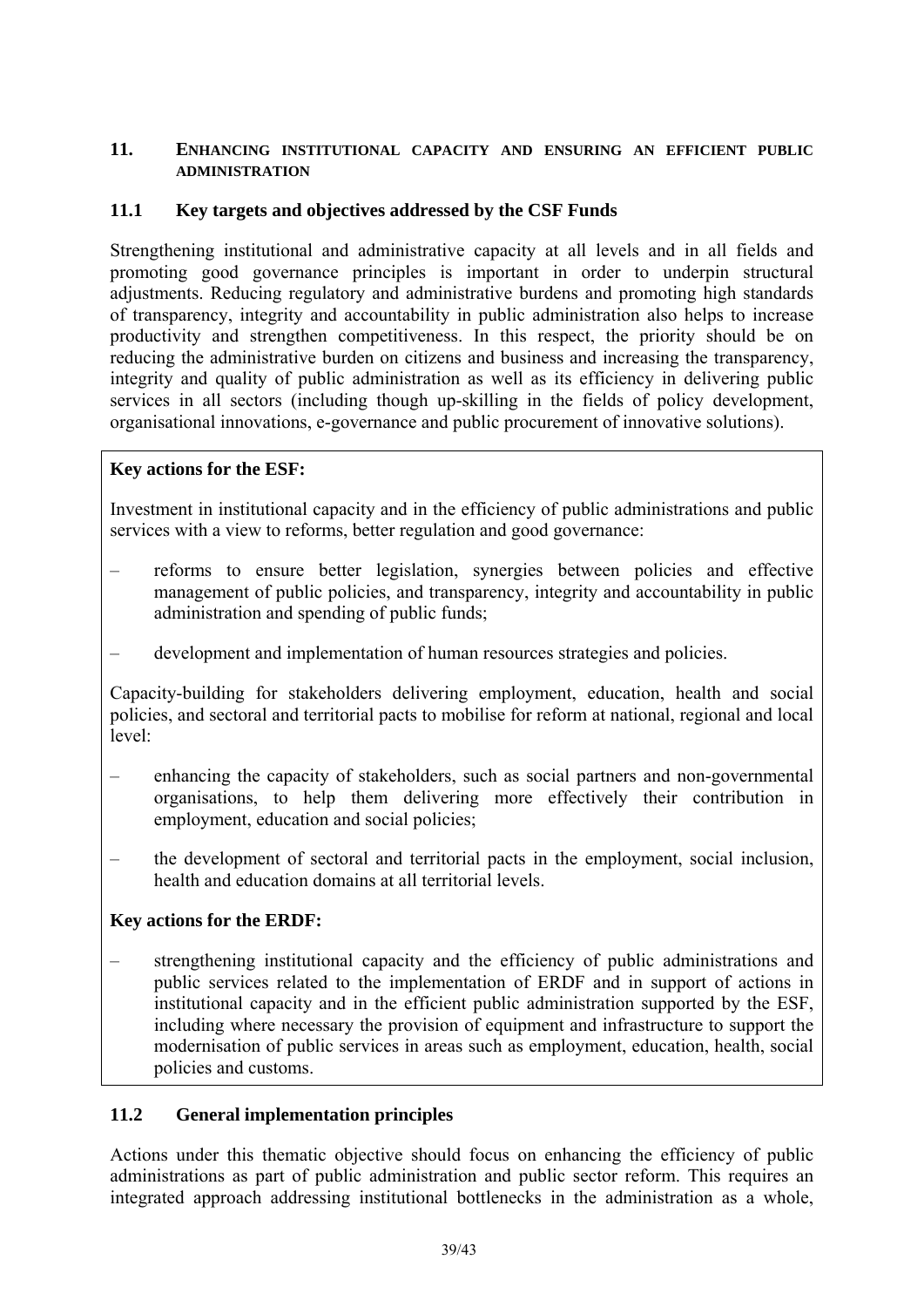rather than focusing on individual sectors and projects and/or funding-absorption rates. The actions should address strategic planning capacity, information collection and evaluationrelated activities, including results-based management approaches, human resources, capacity to implement EU legislation, and the capacity to implement reforms and public investment programmes and to reduce administrative burdens. Actions should focus on bottlenecks, as well as building up capacity to address new tasks, including tasks associated with integrating climate change mitigation and adaptation across programmes. In addition, the capacity of bodies involved in the delivery of CSF Fund programmes may be strengthened through the 'technical assistance' available from all CSF Funds.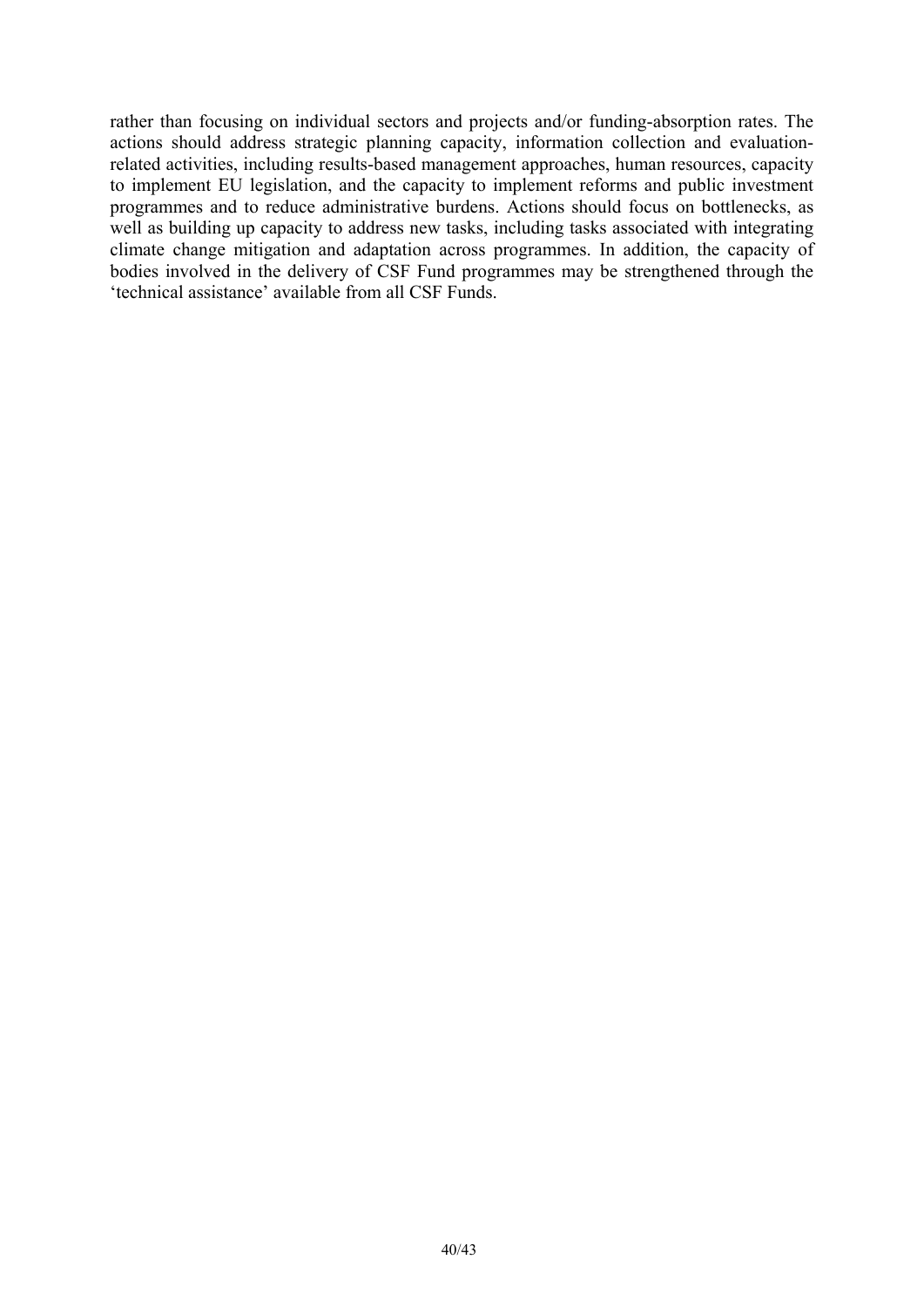#### **ANNEX II: PRIORITIES FOR COOPERATION**

#### **Cross-border, transnational and interregional cooperation under the ERDF**

*Cross-border and transnational* areas that share major geographical features (lakes, rivers, sea basins or mountain ranges) should support the joint management and promotion of their natural resources, protect biodiversity and ecosystem services, develop integrated cross border natural risk management, address pollution of these areas and implement joint climate change adaptation and risk prevention and management measures, in particular in relation to flood protection and coastal defence.

To achieve critical mass, cooperation can be particularly effective in the field of research and innovation and ICT, by supporting innovative clusters, centres of competence and business incubators and smart connections between the business sector and the research and higher education centres. The development of joint smart specialisation approaches, regional partner facilities and platforms for co-investment should also be promoted. Supporting partnerships among educational institutions and exchanges of students and teachers also contribute to achieving critical mass.

The economies of scale that can be achieved by cross-border and transnational cooperation are relevant to investment related to the shared use of common public services, particularly in the field of waste and water treatment, health infrastructure, education facilities and equipment, accessibility, social infrastructure, ICT, research and innovation infrastructure, green infrastructure, disaster management systems and emergency services. Promoting soft cooperation in these areas (health insurance, developing joint educational and training schemes, harmonising schedules and ticketing, or introducing new public transport connections, risk assessment procedures) can further enhance savings and quality of life.

In the area of cross-border network infrastructure, transnational cooperation programmes could focus on providing support for the coherent planning of transport infrastructure (including TEN-T) and the development of environmentally friendly and interoperable transport modes in larger geographical areas. Cross-border cooperation, in particular among less developed regions, could focus on missing cross-border links that act as bottlenecks to transport flows. The development of electricity networks to enable a larger take-up of electricity produced with renewable sources could be enhanced by both transnational and cross-border cooperation in investing in specific sections of infrastructure networks.

A specific issue for cross-border cooperation is strengthening cross-border labour market services to foster the mobility of workers across borders. This can be achieved by promoting cross-border job-search platforms or advice centres as well as cooperation among trade unions, employment offices and other players on the labour market. Supporting the development of simple and rapid procedures for the mutual recognition of qualifications and agreements on tax, social and health insurance and other job-related issues is crucial.

*Interregional* cooperation should aim to reinforce the effectiveness of cohesion policy by encouraging exchange of experience between regions and cities to enhance design and implementation of operational programmes under the Investment for Growth and Jobs goal. It should, in particular, foster cooperation between innovative research-intensive clusters and exchanges and research institutions building on the experience of "Regions of Knowledge" and "Research Potential in Convergence and Outermost Regions" under the Seventh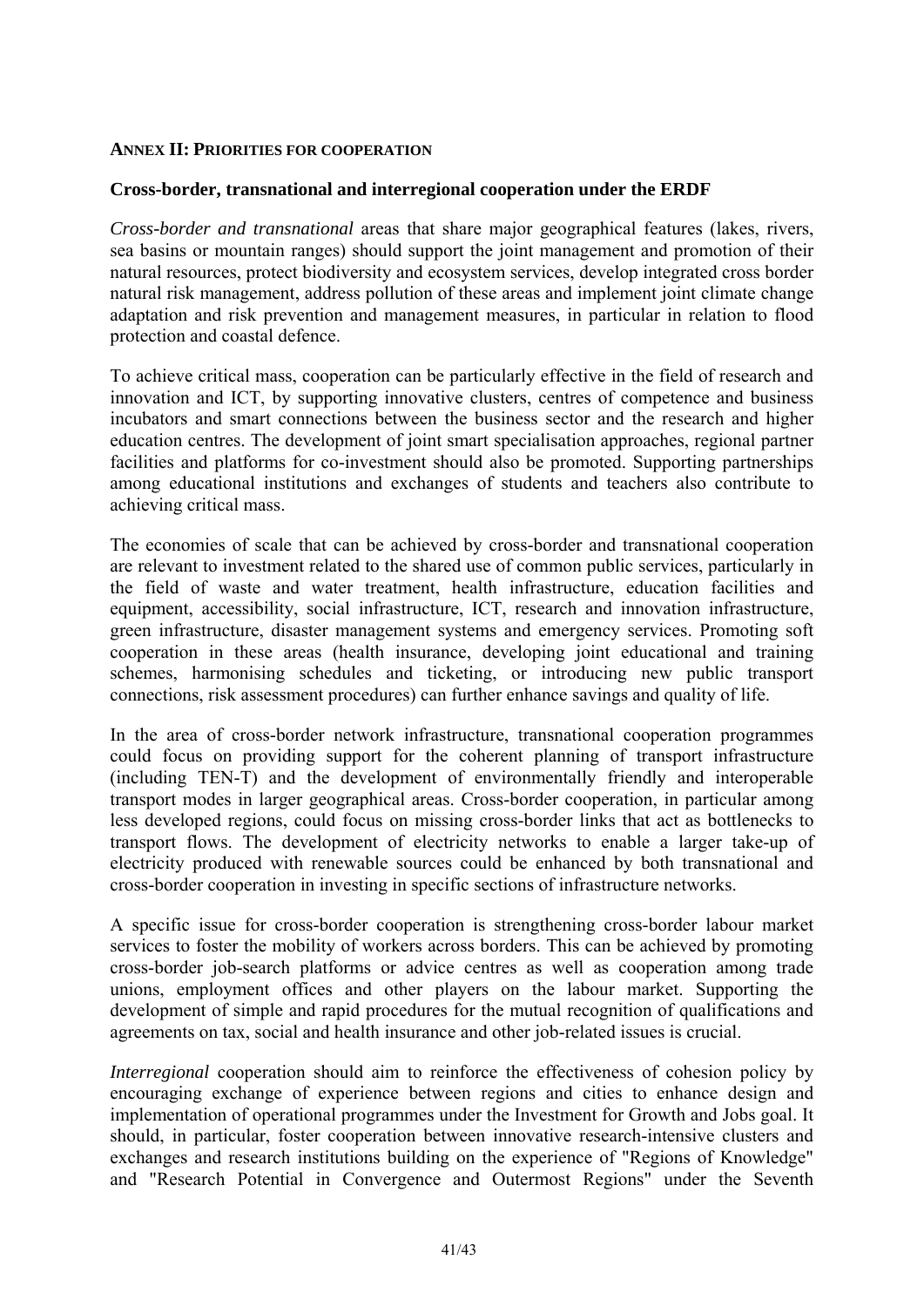Framework Programme for Research.

Improving governance is also an important aspect of transnational and cross-border programmes, in particular those addressing cross-border crime and security, including the financing of capacity-building in customs systems. Actions should complement actions financed by the Internal Security Fund,<sup>69</sup> including improving police cooperation, the exchange of and access to information, crime prevention, and the fight against cross-border crime as well as serious and organised crime in general, and good governance and fight against corruption.

The EU must take advantage of the specific and geostrategic situation of its outermost regions in their respective geographical areas (Atlantic, Caribbean and Indian Ocean) and fully integrate them within its policies. Thus, territorial cooperation involving the outermost regions should be improved, reinforced and encouraged.

#### **Contribution of mainstream programmes to macro-regional strategies and sea-basin strategies**

The objective of macro-regional strategies is to organise cooperation between countries or territories by mobilising local and regional actors to align policies and funding and to identify common issues, solutions and actions. Similarly, sea-basin strategies are key contributors to the successful implementation of the Integrated Maritime Policy.<sup>70</sup>

Effective macro-regional and sea-basin strategies require the successful mobilisation of EU funding. Programmes co-financed by all the CSF Funds should therefore prioritise operations deriving from the strategies, organise specific calls, or give priority to these operations in the selection process. Transnational programmes can provide the necessary framework to support the range of policies and funds needed to implement macro-regional and sea-basin strategies.

Key actions from the different thematic objectives which could be financed by the CSF Funds in the context of macro-regional strategies should include the creation of European transport corridors, including supporting modernisation of customs; the prevention, preparedness and response to natural disasters, water management at river basin level, green infrastructure, integrated maritime cooperation across borders and sectors, R&I and ICT networks and management of shared marine resources in the sea basin and protection of marine biodiversity.

### **Transnational cooperation under the ESF**

The ESF supports transnational cooperation between partners at national and/or regional level from at least two Member States in order to enhance the effectiveness of policies supported by the ESF through mutual learning. Transnational cooperation may involve various stakeholders such as public law bodies, intermediate bodies, social partners, nongovernmental organisations. Transnational cooperation can cover any areas falling within the scope of ESF, nevertheless, the greatest added value of mutual learning is in areas identified in the Council Recommendations. Member States can opt to cooperate in a flexible manner and in this case, they may select the themes for transnational activities and establish the

<sup>69</sup> 69 COM(2011) 753 final, Proposal for a Regulation of the European Parliament and of the Council establishing, as part of the Internal Security Fund, the instrument for financial support for police cooperation, preventing and combating crime, and crisis management . 70 Council Conclusions, 16 November 2010.